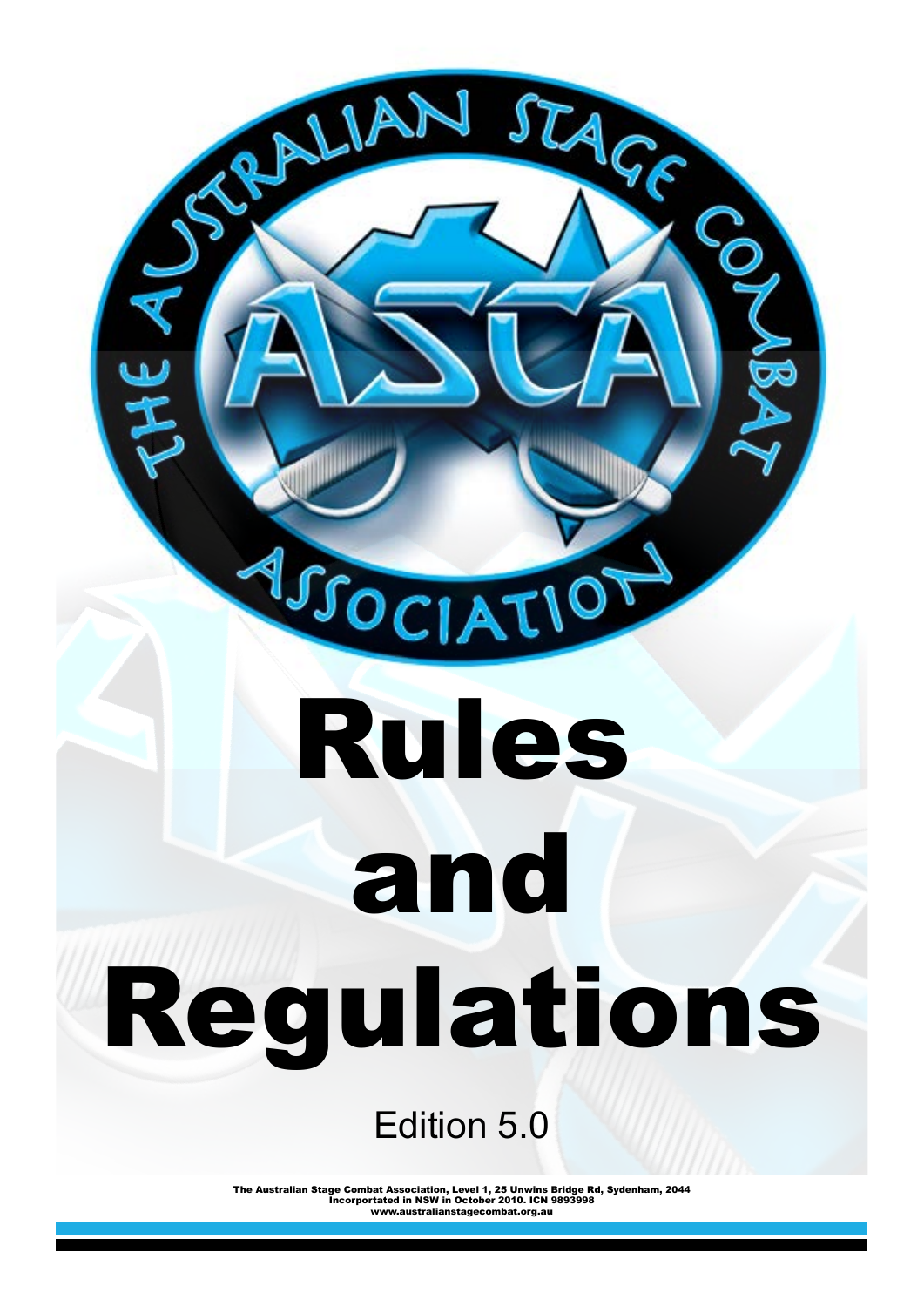<span id="page-1-0"></span>

# CONTENTS

# [1 THE ORGANISATION](#page-3-0)

| <b>1.1</b> Definitions |  |
|------------------------|--|
|                        |  |

|      | <b>2 MEMBERSHIP</b>                                                                                                                                                                                                                                                                         |         |
|------|---------------------------------------------------------------------------------------------------------------------------------------------------------------------------------------------------------------------------------------------------------------------------------------------|---------|
| 2.1  | Levels of Membership <b>Manual According to the Membership Manual According to the Membership Manual According to the Membership Manual According to the Membership Manual According to the Membership Manual According to the M</b>                                                        | Page 5  |
| 2.2  | Membership Fees <b>Membership</b> Fees <b>Membership</b> Fees <b>Membership</b> Fees <b>Membership</b> Fees <b>Membership</b> Fees <b>Membership</b> Fees <b>Membership</b> Fees <b>Membership</b> Fees <b>Membership</b> Fees <b>Membership</b> Fees <b>Membership</b> Fees <b>Members</b> | Page 6  |
| 2.3  |                                                                                                                                                                                                                                                                                             |         |
| 2.4  |                                                                                                                                                                                                                                                                                             | Page 7  |
| 2.5  |                                                                                                                                                                                                                                                                                             | Page 7  |
| 2.6  |                                                                                                                                                                                                                                                                                             | Page 7  |
| 2.7  |                                                                                                                                                                                                                                                                                             | Page 8  |
| 2.8  |                                                                                                                                                                                                                                                                                             | Page 8  |
| 2.9  |                                                                                                                                                                                                                                                                                             | Page 8  |
| 2.10 |                                                                                                                                                                                                                                                                                             | Page 8  |
| 2.11 |                                                                                                                                                                                                                                                                                             | Page 9  |
| 2.12 |                                                                                                                                                                                                                                                                                             |         |
| 2.13 |                                                                                                                                                                                                                                                                                             | Page 9  |
| 2.14 |                                                                                                                                                                                                                                                                                             | Page 9  |
| 2.15 | Disciplining of Members <b>Manual Community</b> Disciplining of Members <b>Manual</b> Community Community Community Community                                                                                                                                                               | Page 10 |
| 2.16 |                                                                                                                                                                                                                                                                                             | Page 11 |

# [3 THE COMMITTEE](#page-11-0)

| 3.1  |                                                                    |  |
|------|--------------------------------------------------------------------|--|
| 3.2  |                                                                    |  |
| 3,3  |                                                                    |  |
| 3.4  |                                                                    |  |
| 3.5  |                                                                    |  |
| 3.6  |                                                                    |  |
| 3.7  |                                                                    |  |
| 3.8  |                                                                    |  |
| 3.9  | Delegation by the Management Committee to a Working Party  Page 15 |  |
| 3.10 |                                                                    |  |

# [4 CERTIFICATION](#page-15-0)

| 4.1 Levels of Certification <b>Election</b> 2008 2014 16 |  |
|----------------------------------------------------------|--|
|                                                          |  |
|                                                          |  |
|                                                          |  |
|                                                          |  |
|                                                          |  |

Page 2 of 34 Version: 5.0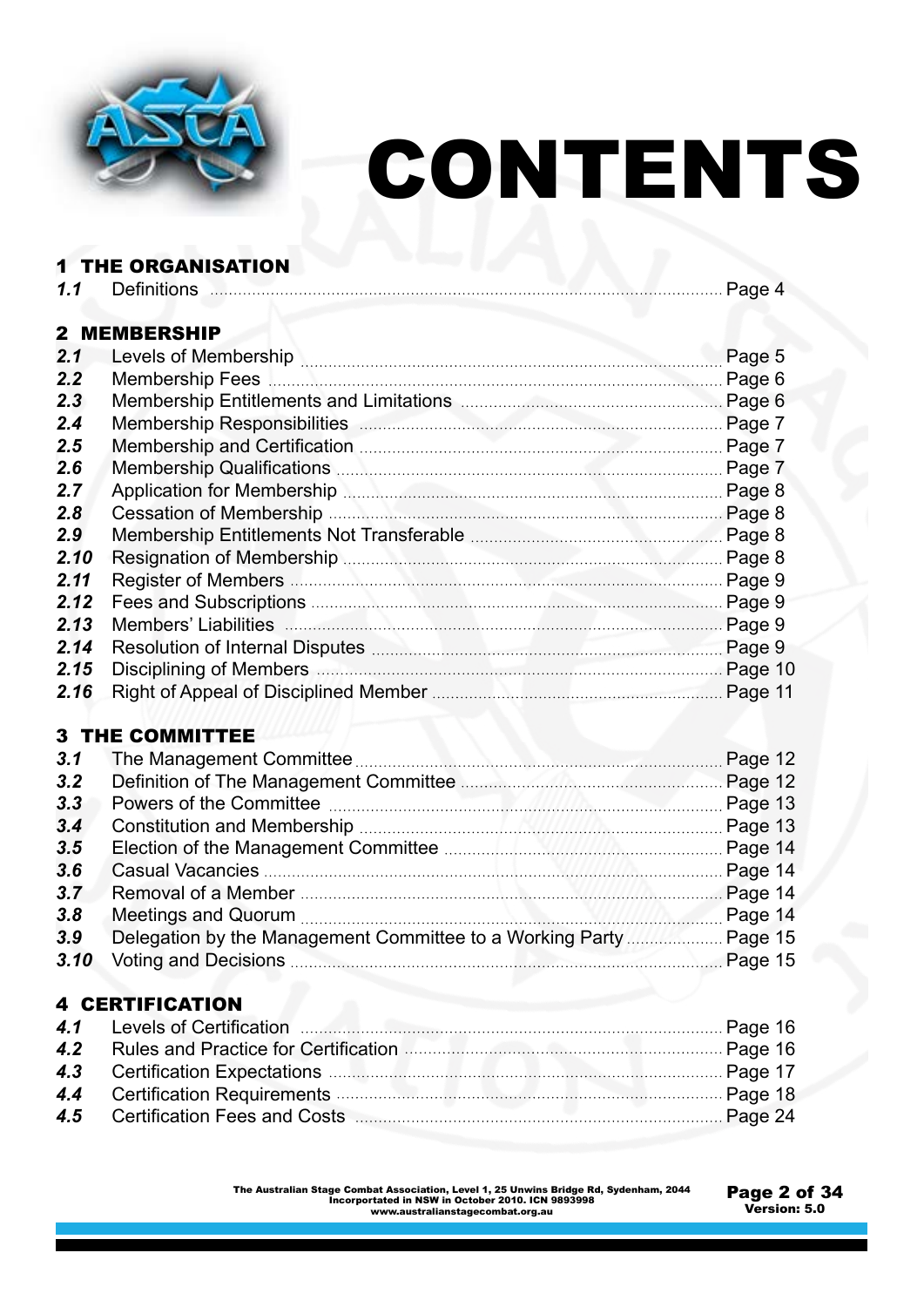

# CONTENTS

| 4.9 |  |  |
|-----|--|--|

# [5 THE MENTOR SYSTEM](#page-25-0)

| 5.2 Obligations of a Mentor <b>Manual Community</b> 26            |  |
|-------------------------------------------------------------------|--|
| 5.3 Obligations of a Mentee <b>Mature 2006</b> Denter and Page 27 |  |
|                                                                   |  |

# 6 HOLDING OF MEETINGS

| Annual General Meetings - Holding Of <b>Manual Annual Contract Page 28</b>                                                                                                                                                           |                                                                                                                      |
|--------------------------------------------------------------------------------------------------------------------------------------------------------------------------------------------------------------------------------------|----------------------------------------------------------------------------------------------------------------------|
|                                                                                                                                                                                                                                      |                                                                                                                      |
|                                                                                                                                                                                                                                      | Page 28                                                                                                              |
|                                                                                                                                                                                                                                      |                                                                                                                      |
| Special Resolution - Calling of and Business At <b>Manual Accord Pacific Accord Pacific Accord Pacific Accord Pacific Accord Pacific Accord Pacific Accord Pacific Accord Pacific Accord Pacific Accord Pacific Accord Pacific A</b> |                                                                                                                      |
|                                                                                                                                                                                                                                      |                                                                                                                      |
| Adjournment Material Material Material Material Material Material Material Page 29                                                                                                                                                   |                                                                                                                      |
| Making Decisions <b>Making Decisions</b> 20 and 20 and 20 and 20 and 20 and 20 and 20 and 20 and 20 and 20 and 20 and 20 and 20 and 20 and 20 and 20 and 20 and 20 and 20 and 20 and 20 and 20 and 20 and 20 and 20 and 20 and 20 a  |                                                                                                                      |
| Voting Manuscript Contract Contract Contract Contract Contract Contract Contract Contract Contract Contract Contract Contract Contract Contract Contract Contract Contract Contract Contract Contract Contract Contract Contra       |                                                                                                                      |
| Appointment of Proxies [19] Appointment of Proxies [19] Appointment of Proxies [19] Appointment of Proxies [19] Appointment of Proxies [19] Appointment of Proxies [19] Appointment of Proxies [19] Appointment of Proxies [19       | Page 30                                                                                                              |
|                                                                                                                                                                                                                                      | General Meetings - Holding Of [[11] Decreed Seneral Meetings - Holding Of [11] Decreed Seneral Meetings - Holding Of |

# 7 MISCELLANEOUS

| 7.1  |                                                                                                                                                                                                                                      | Page 30              |
|------|--------------------------------------------------------------------------------------------------------------------------------------------------------------------------------------------------------------------------------------|----------------------|
| 7.2  |                                                                                                                                                                                                                                      |                      |
| 7.3  |                                                                                                                                                                                                                                      | Page 31              |
| 7.4  |                                                                                                                                                                                                                                      | Page 31              |
| 7.5  |                                                                                                                                                                                                                                      | Page 31              |
| 7.6  |                                                                                                                                                                                                                                      |                      |
| 7.7  |                                                                                                                                                                                                                                      | Page 31              |
| 7.8  |                                                                                                                                                                                                                                      | $\therefore$ Page 31 |
| 7.9  |                                                                                                                                                                                                                                      | Page 31              |
| 7.10 | <b>First Aid 2008. And 2008. The Contract of Aid 2008. And 2008. The Contract of Aid 2008. And 2008. The Contract of Aid 2008. And 2008. The Contract of Aid 2008. And 2008. The Contract of Aid 2008. And 2008. And 2008. And 2</b> | Page 32              |
| 7.11 |                                                                                                                                                                                                                                      | Page 32              |
| 7.12 | Membership Cards <b>Music Advisors</b> Music Music Advisors Music Music Music Music Music Music Music Music Music Music                                                                                                              | Page 33              |
| 7.13 |                                                                                                                                                                                                                                      | Page 33              |
| 7.14 |                                                                                                                                                                                                                                      | Page 33              |
| 7.15 |                                                                                                                                                                                                                                      | Page 33              |
|      |                                                                                                                                                                                                                                      |                      |

The Australian Stage Combat Association, Level 1, 25 Unwins Bridge Rd, Sydenham, 2044<br>Incorportated in NSW in October 2010. ICN 9893998<br>www.australianstagecombat.org.au

Page 3 of 34 Version: 5.0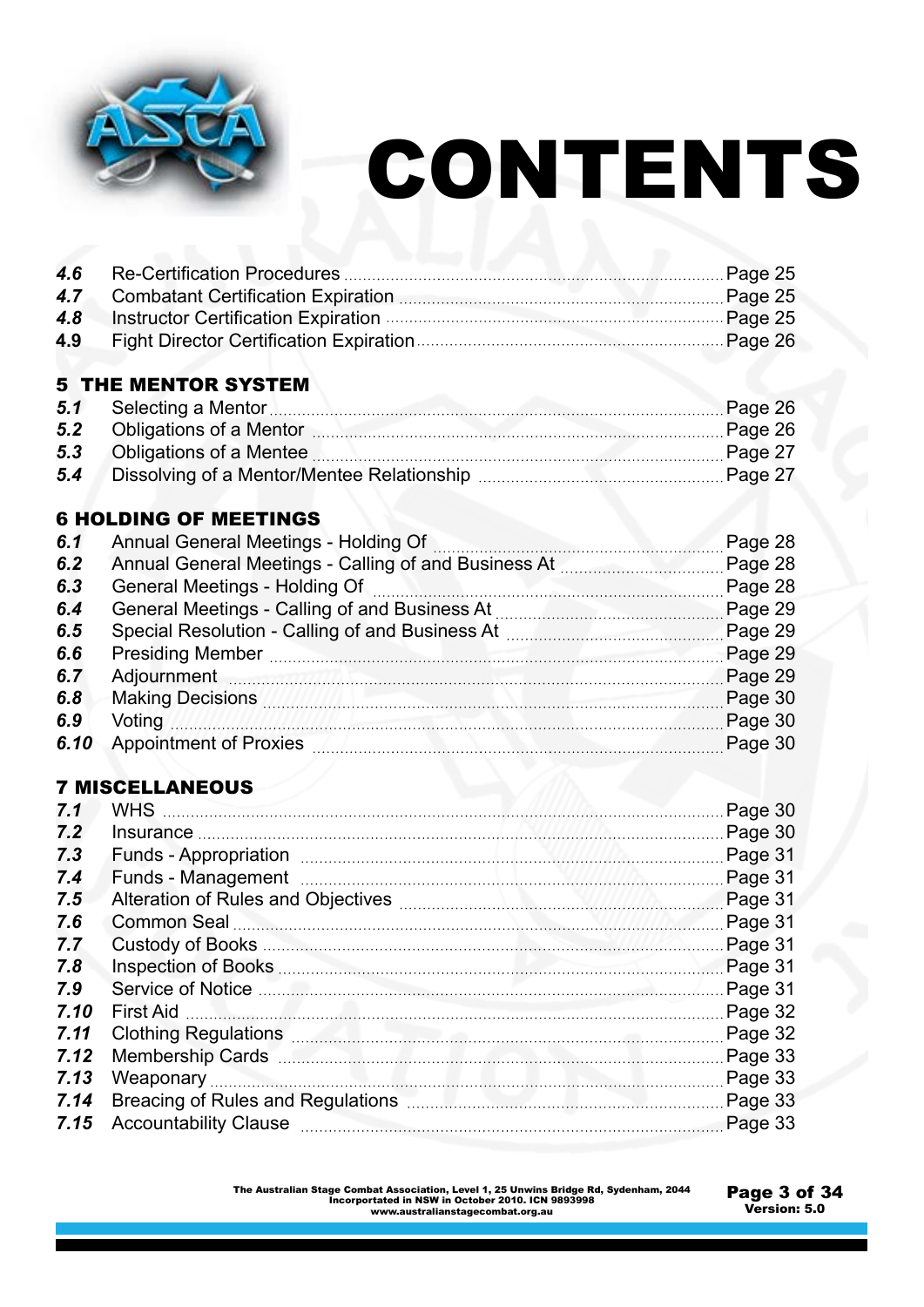<span id="page-3-0"></span>

### 1.1 DEFINITIONS

*1.1.1* **The Australian Stage Combat Association**- Henceforth, The Australian Stage Combat Association will also be referred to as ASCA.

*1.1.2* **Management Committee**- Henceforth referred to as the ASCA MC, or MC, refers to seven individuals elected on a yearly basis by the members to run the association.

*1.1.3* **Associate Member**- Henceforth, the term Associate Member will refer to an individual that has been accepted into the association and has no fees owing. Associate Members are held to all the restrictions and obligations of full Members, however Associate Members hold no voting rights.

*1.1.4* **Member**- Henceforth, the word Member will refer to an individual that has been accepted into the association and has no fees owing.

*1.1.5* **Combatant**- Henceforth the term Combatant will refer to any individual that is currently studying Stage Combat.

*1.1.6* **Certified Combatant**- Henceforth the term Certified Combatant will refer to any individual that is currently certified in Stage Combat, at any level.

*1.1.7* **Certification**- Henceforth the term Certification will refer to the formal process of assessing an individual's ability as a Stage Combatant.

*1.1.8* **Clause & Section**- Henceforth, for the purpose of this document all references to 'clauses' will refer to points within the Associations Incorporation Act 2009, and all references to 'Sections' will refer to portions of the ASCA R&R's document.

*1.1.9* **ASCA Policies and Procedures Framework**- Henceforth the term ASCA Policies and Procedures Frame Work shall refer to the compendium of any and all documents that lay out or describe the details of any form or function within the organisation. This Framework includes; but is not limited to: the ASCA Rules & Regulations (also to be known as the R&R's), the ASCA Code of Conduct (also to be known as the COC), the ASCA Business Procedures (also to be known as the BP), the ASCA Strategic Business Plan (also to be known as the SBP), and all ASCA Curriculum.

*1.1.10* **Stage Combat**- At ASCA we believe the term Stage Combat to refer to the philosophical and theoretical study of martial arts and combat for use in theatrical situations.

*1.1.11* **Theatrical Violence Moment**- Is the practical application of combined knowledge and techniques used to create the illusion of physical conflict, violence and aggression in theatre, film or television.

[Back](#page-1-0) to Top Page 4 of 34 Version: 5.0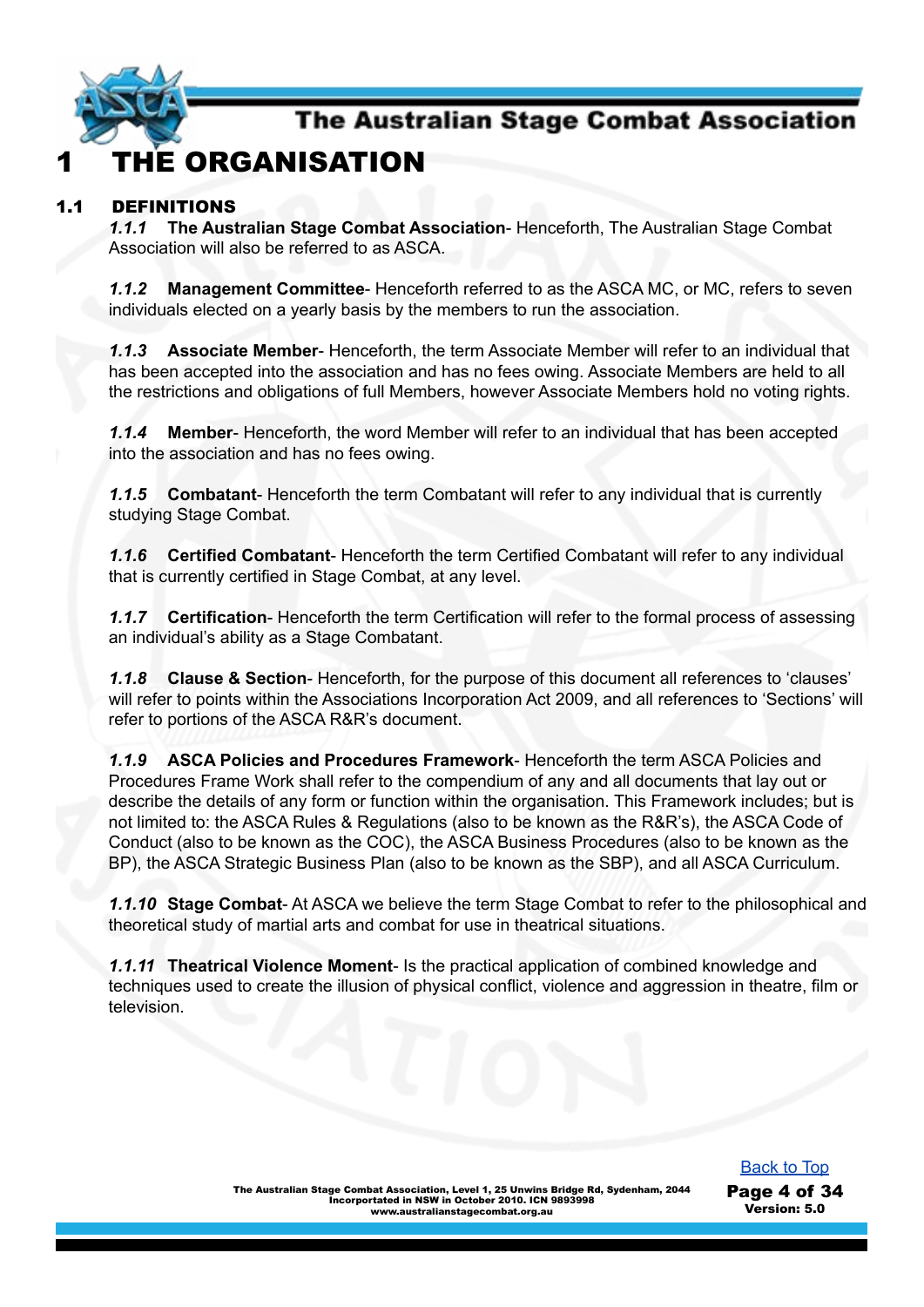<span id="page-4-0"></span>

*Regardless of Membership Level or Certification Ranking within the association, all financial members are held accountable to the ASCA Policies & Procedures Framework, and all entitlements or restrictions listed within these documents. All information contained within these documents remains the rightful and lawful Intellectual Property of The Australian Stage Combat Association regardless of membership status being current, suspended, or revoked, and no individual is permitted to release any of this information outside of the association without the written permission of the residing MC.*

# 2.1 LEVELS OF MEMBERSHIP

*2.1.1* **Associate**- A dues paying member of ASCA who does not hold Combatant certification or any other rank within the association; and may reside anywhere in the world. Associate Level Membership must be renewed each year and does not allow the individual the right to vote on association matters.

*2.1.2* **Combatant**- Membership at this level is open to any individual who is currently studying Stage Combat with any Instructor under the ASCA System, and or, has completed and passed all current requirements under the ASCA system at either the Basic, Intermediate or Advanced Level. Combatant Level Membership needs to be renewed each year and allows the individual one vote on association matters. *(See Section 4)*.

*2.1.3* **Certified Stage Combat Instructor**- Membership at this level is open to any individual that has completed and passed all current requirements under the ASCA system at either the Level 1, Level 2 or Full Instructor Level. Instructor Level Membership needs to be renewed each year and allows the individual one vote on association matters.

*2.1.4* **Certified Fight Director**- A member of ASCA who has completed the Basic, Intermediate and Advanced Levels of certification, has fulfilled and passed all the requirements of the 'Certified Stage Combat Instructor' Certification Level and fulfilled and passed all the requirements of the 'Fight Director' Certification Level. Certification at this level allows the holder to teach the ASCA Basic, Intermediate Advanced, Instructor and Fight Director curriculums, and is valid for as long as the individual remains a Member of ASCA. As per the ASCA *'Code of Conduct'* and *'Strategic Business Plan'*, each ASCA Instructor and Fight Director is required to continue to maintain currency of their skills and knowledge through additional research and training and may be restricted in duties if they do not meet these requirements.

*2.1.5* **Fight Master**- The rank of Fight Master is reserved for members of ASCA in recognition of dedication and service to the art form of Stage Combat and to the organisation of ASCA in general. To be eligible an individual must have held the rank of Fight Director (from any recognised organisation/society) for a minimum of ten years, have a minimum of three references from other recognised industry professionals and receive a majority decision vote by the ASCA MC. The candidate must possess exceptional skill and knowledge in all of the weapon categories within the ASCA system and be seen to be continuously striving to improve and spread the knowledge base of ASCA. All Fight Masters will become Life Members of ASCA and will not need to renew this certification. *2.1.6* **Honorary Member**- An individual whose external qualifications are recognised by ASCA without formal assessment. Honorary Membership to ASCA is granted to an individual in recognition of their services to, and outstanding contribution to, the art form of Stage Combat. Honorary Membership is conferred by a majority vote of the MC and is issued for life. Honorary Members do not carry voting privileges but are to be held to all of the association's Rules & Regulations and may be disciplined in the same manner as any other member under the stipulations set forth in this document. Honorary Membership can be bestowed at any of the above rankings in recognition of an individual's prior achievements with another organisation.

[Back](#page-1-0) to Top

The Australian Stage Combat Association, Level 1, 25 Unwins Bridge Rd, Sydenham, 2044 Incorportated in NSW in October 2010. ICN 9893998 www.australianstagecombat.org.au

Page 5 of 34 Version: 5.0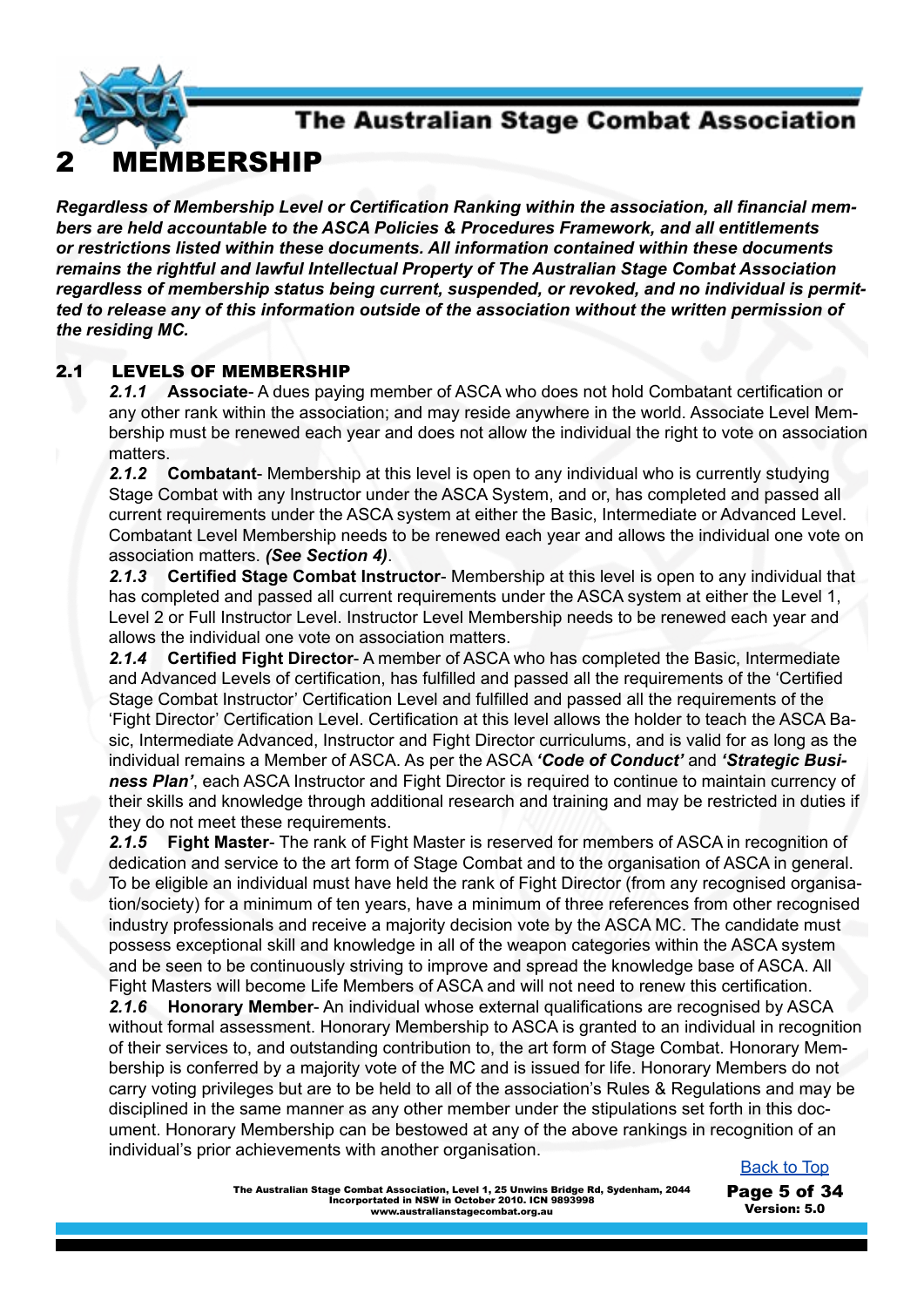<span id="page-5-0"></span>

### 2.2 MEMBERSHIP FEES

2.2.1 Membership Fees must be paid, by all members, in addition to Assessment Fees.

2.2.2 Membership Fees are paid yearly and are due on, or by, the 30th of June each year and will expire on the 30th of June the following year.

*2.2.3* Membership Fees may be paid by cheque, or money order made out to: The Australian Stage Combat Association, or by electronic transfer or cash payments.

2.2.4 Membership Fees may be paid directly to any of the residing MC members and forwarded immediately to the Treasurer or Secretary asap.

*2.2.5* ASCA Membership Fees are as follows *(all monies are in AUD)*;

|         |                                  | 1 Year  | <b>3 Years</b> |
|---------|----------------------------------|---------|----------------|
| 2.2.5.1 | Application Fee (paid once only) | \$30.00 |                |
| 2.2.5.2 | Associate Membership             | \$20.00 | \$55.00        |
| 2.2.5.3 | <b>Combatant Membership</b>      | \$30.00 | \$80.00        |
| 2.2.5.4 | <b>Instructor Membership</b>     | \$40.00 | \$100.00       |
| 2.2.5.5 | <b>Fight Director Membership</b> | \$50.00 | \$130.00       |
| 2.2.5.6 | Fight Master Membership          | \$ N/A  | \$ N/A         |
| 2.2.5.7 | <b>Honorary Membership</b>       | \$ N/A  | \$ N/A         |
|         |                                  |         |                |

*2.2.6* Membership Fees are subject to change.

2.2.7 All Fees are to be sent directly to the Treasurer or paid in person to any of the residing MC Members, by the end of the financial year *(June 30th)*, or may be paid for the duration *(3 years)* of your current level of certification. Please include the following information along with your payment:

- **2.2.7.1** Name<br>**2.2.7.2** Address
	- *2.2.7.2* Address (current)
- *2.2.7.3* Date of birth
- *2.2.7.4* Email Address
- *2.2.7.5* Telephone
- *2.2.7.6* Mobile (optional)
- *2.2.7.7* Fax (optional)
- *2.2.7.8* Membership Level
- 
- 2.2.7.9 **Certification Details**<br>**2.2.7.10** Certification Level *<u>Certification</u>* Level
- 2.2.7.11 Date of Certification
- *2.2.7.12* Instructors Name
- *2.2.7.13* Examiners Name
- *2.2.7.14* Membership Number

# 2.3 MEMBERSHIP ENTITLEMENTS AND LIMITATIONS

2.3.1 ASCA membership binds individuals to the R&R's, COC and all other behavioural and professional conduct documents included in the ASCA Policies & Procedures Framework, relevant to the individual's Membership Level.

2.3.2 ASCA Membership entitles you access to various closed ASCA documents of research and information regarding Stage Combat history and development.

*2.3.3* ASCA Membership includes access to specialised support and training.

*2.3.4* ASCA Membership grants you constant direct contact, communication and support of any ASCA Management Committee staff, within reason.

2.3.5 ASCA Membership entitles you to a vote on any and all topics and referendums pertaining to the ASCA Policies and Procedures Framework, including documents such as the association's: Rules & Regulations, Code of Conduct, Business Procedures and Management Committee personnel changes throughout the year.

The Australian Stage Combat Association, Level 1, 25 Unwins Bridge Rd, Sydenham, 2044 Incorportated in NSW in October 2010. ICN 9893998 www.australianstagecombat.org.au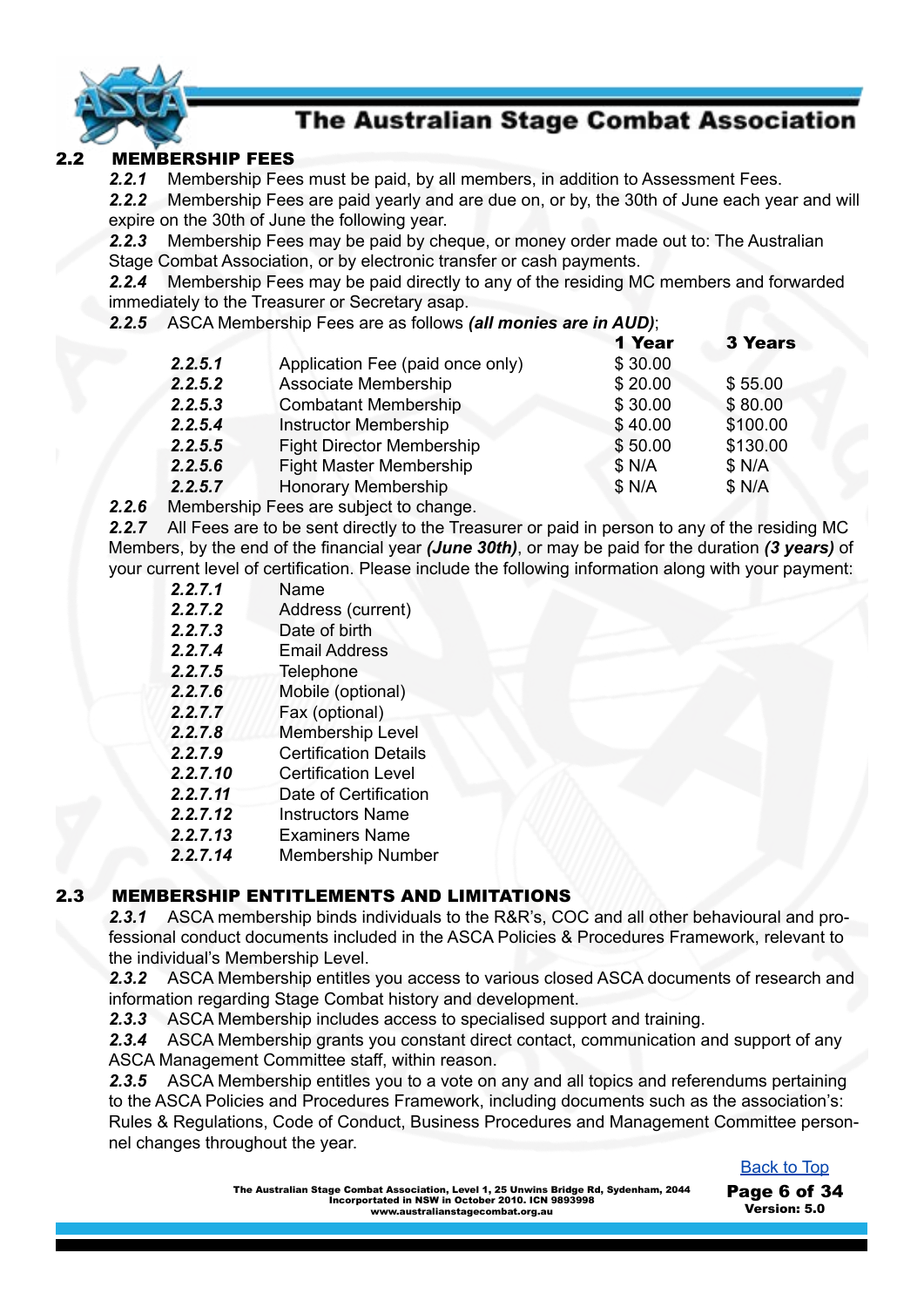<span id="page-6-0"></span>

2.3.6 At no time may any member promote himself or herself as, or perform services or duties such as teaching or choreographing Stage Combat, that are above their current certification ranking, without the specific, and written, permission from their Mentor and the MC.

**2.3.7** No member is permitted to change, modify or adjust ASCA curriculum at any time.

2.3.8 No member is to conduct business meetings or make any kind of business agreements on behalf of ASCA without written consent from the MC.

### 2.4 MEMBERSHIP RESPONSIBILITIES

2.4.1 All members are responsible for notifying the Secretary of ASCA of any changes of address or contact details pertaining to themselves.

2.4.2 All members have the responsibility of acting professionally and responsibly, in public and private, at any time that they may seem to be representing, speaking and or acting for, or on behalf of ASCA.

2.4.3 All members are responsible for the care and safety, both physically and emotionally, of themselves, their training partners and members of the general public at any time that they are either training or performing, for or with ASCA, and or an ASCA certified body.

*2.4.4* 2.4.4 All Members are obligated to inform the MC of any and all medical conditions they currently suffer from, and also immediately inform the MC of any new conditions they may develop at any time during the course of their membership with the association, that may directly affect their ability to ensure their safety, or the safety of others whilst training or performing Stage Combat. All medical information will be kept strictly private and confidential unless:

**2.4.4.1** The students' consent is given to disclose said information, or:<br>**2.4.4.2** Failure to disclose information would put the safety of other me

Failure to disclose information would put the safety of other members at risk. 2.4.5 ASCA shall disclose no more personal information in the circumstances described in subsections *2.4.4.2* and *2.4.4.2* than is reasonably necessary to protect fellow members.

2.4.6 Failure to inform the MC of medical conditions may result in immediate cessation of training privileges, and or, membership.

# 2.5 MEMBERSHIP AND CERTIFICATION

2.5.1 In order to certify as a Combatant at any level within ASCA, all participants are required to become, and remain, a financial member of the association in order to receive and maintain the certification and by doing so will have access to ASCA services and support, and they will therefore be held accountable under the stipulations within this document.

# 2.6 MEMBERSHIP QUALIFICATIONS

2.6.1 A person is eligible to be a member of the association if, and only if:

- 2.6.1.1 the person is a natural person,
- *2.6.1.2* is proved to be 18yrs of age or older, and
- **2.6.1.3** the person has been nominated and approved for membership of the association in accordance with *(Section 2.7)*
- *2.6.2* A person is taken to be a member of the association if:
	- 2.6.2.1 the person is a natural person,
		- *2.6.2.2* the person was:
			- 2.6.2.2.1 in the case of an unincorporated body that is registered as the association- a member of that unincorporated body immediate- ly before the registration of the association, or
				- 2.6.2.2.2 in the case of an association-a member of that other associa- tion immediately before the amalgamation, or
			- **2.6.2.2.3** in the case of a registrable corporation that is registered as an

[Back](#page-1-0) to Top

The Australian Stage Combat Association, Level 1, 25 Unwins Bridge Rd, Sydenham, 2044 Incorportated in NSW in October 2010. ICN 9893998 www.australianstagecombat.org.au

Page 7 of 34 Version: 5.0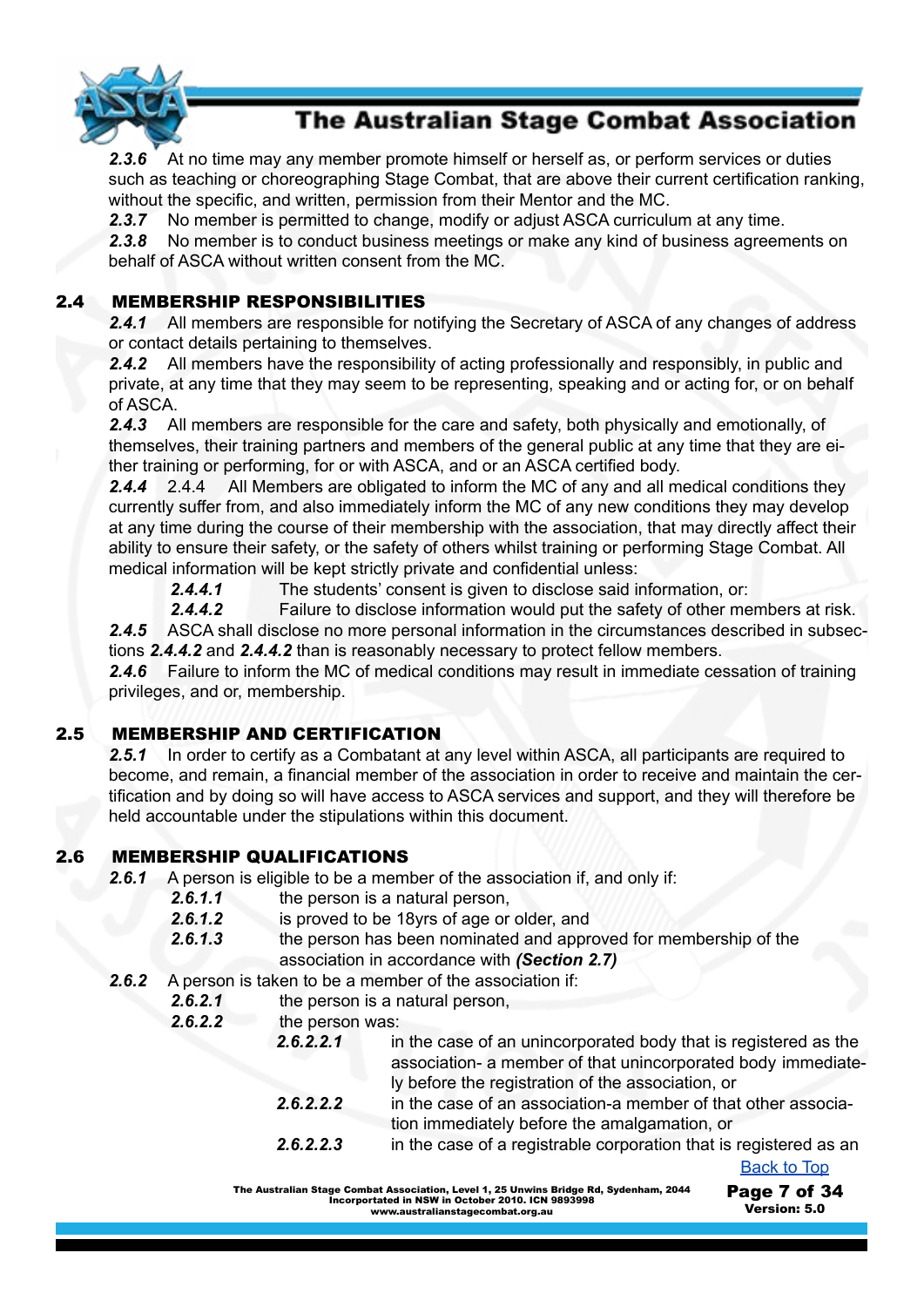<span id="page-7-0"></span>

 association- a member of the registrable corporation immedi ately before that entity was registered as an association

2.6.3 A person is taken to be a member of the association if the person was one of the individuals on whose behalf an application for registration of the association was made.

*2.6.4* A person is taken to be a member if they have paid all fees and dues owed to the association in accordance with *(Section 2.2.6 of these Rules & Regulations)*.

### 2.7 APPLICATION FOR MEMBERSHIP

*2.7.1* Application for membership of the association:

- **2.7.1.1** May be made by any member of the public by completing the official 'ASCA Membership Application Form', and lodging the form and the required, non-refundable, Application Fee with the MC.
	- *2.7.1.2* The Application Form must then be 'Seconded' by a current Member with a Ranking of no less then Level 1 Instructor. If the form is not 'Seconded' the application will be rejected.
- *2.7.1.3* This form and payment must then be lodged with the Secretary of the association.

2.7.2 As soon as practicable after receiving a nomination for membership, the Secretary must refer the nomination to the MC, which is to determine whether to approve or reject the nomination. The association reserves the right to deny nomination without reason.

- 2.7.3 As soon as practical after the committee makes that determination, the Secretary must: **2.7.3.1** Notify the nominee, in writing or by email or oral notification, that the commit-
	- tee approved or rejected the nomination (whichever is applicable), and **2.7.3.2** Once the application has been approved by the MC, the applicant must pay the required, and level appropriate, 'Membership Fee' within *28 days* of notifi- cation that the application has been approved.

*2.7.4* The secretary must, on payment by the nominee of the amount referred to in *(Section 2.2.6)* within the period referred to in that provision, enter the nominee's name in the register of members and, on the name being entered, the nominee becomes a member of the association.

# 2.8 CESSATION OF MEMBERSHIP

2.8.1 A person ceases to be a member of the association if the person:

- *2.8.1.1* dies, or
- 2.8.1.2 resigns membership, or
- *2.8.1.3* is expelled from the association.
- *2.8.1.4* or fails to pay membership renewal fee as per *2.5.1*

# 2.9 MEMBERSHIP ENTITLEMENTS NOT TRANSFERABLE

**2.9.1** A right, privilege or obligation, which a person has by reason of being a member of the association:

- **2.9.1.1** is not capable of being transferred or transmitted to another person, and
- **2.9.1.2** terminates on cessation of the person's membership.

# 2.10 RESIGNATION OF MEMBERSHIP

2.10.1 A member of the association is not entitled to resign membership except in accordance with this rule.

**2.10.2** A member of the association who has paid all amounts payable by the member to the association in respect of the member's membership may resign from the association by first giving to the Secretary written notice of at least one month (or such other period as the committee may deter-

[Back](#page-1-0) to Top

The Australian Stage Combat Association, Level 1, 25 Unwins Bridge Rd, Sydenham, 2044 Incorportated in NSW in October 2010. ICN 9893998 www.australianstagecombat.org.au

Page 8 of 34 Version: 5.0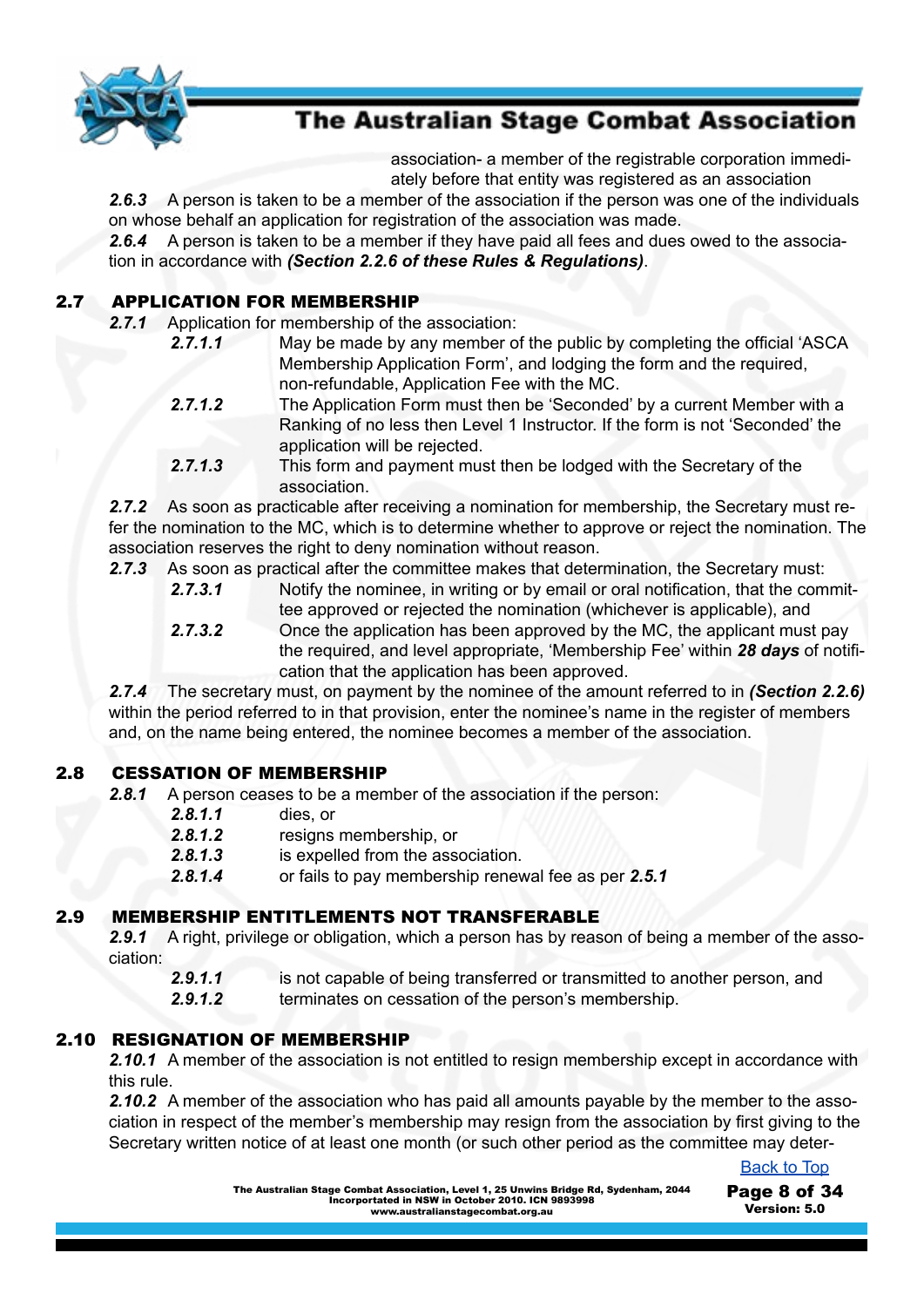

mine) of the member's intention to resign and, on the expiration of the period of notice, the member ceases to be a member.

*2.10.3* If a member of the association ceases to be a member *(under Section 2.8)*, and in every other case where a member ceases to hold membership, the Secretary must make an appropriate entry in the register of members recording the date on which the member ceased to be a member. *2.10.4* Upon cessation of membership, either voluntarily or removal, there will be no refund of paid fees.

### 2.11 REGISTER OF MEMBERS

**2.11.1** The Secretary of the association must establish and maintain a register of members of the association specifying the name and address of each person who is a member of the association together with the date on which the person became a member.

2.11.2 The register of members must be kept at the principal place of administration of the association and must be open for inspection, free of charge, by any member of the association at any reasonable hour.

2.11.3 A member of the association may obtain a copy of any part of the register on payment of a fee of \$1 for each page copied or, if some other amount is determined by the committee, that other amount. The only information that will be made available by these means is a list of names of current members of the association and their current ranking within the association. No other personal details will be divulged at any time to any persons except Management Committee members.

### 2.12 FEES AND SUBSCRIPTIONS

**2.12.1** A member of the association must, on admission to membership, pay to the association a fee of *\$1* or, if some other amount is determined by the committee *(refer to 2.2.6)*, that other amount within 30 days of approval. This amount is to be referred to as the Application Fee; and is a one-time payment, as long as the person remains a constant member of the association. If an individual lets their membership lapse, or, is removed from membership for any reason and wishes to re-join the association the payment of this fee will be applicable again.

*2.12.2* In addition to any amount payable by the member under clause *(2.12.1)*, a member of the association must pay to the association an annual membership fee of *\$2* or, if some other amount is determined by the committee *(refer to 2.2.6)*, that other amount, within 30 days of approval. *2.12.3* All fees and monies owing are due on or by the 30th of June each year for the year following.

*2.12.4* All Members will receive one *(1)* Renewal Notification, and one *(1)* Final Notice notification of due fees. If a member fails to pay their dues, within the due date, their membership and certification will be considered to be null and void, and that person will be required to re-certify at their current level.

### 2.13 MEMBERS' LIABILITIES

2.13.1 The liability of a member of the association to contribute towards the payment of the debts and liabilities of the association or the costs, charges and expenses of the winding up of the association is limited to the amount, if any, unpaid by the member in respect of membership of the association as required by clause *(2.2.6)*.

### 2.14 RESOLUTION OF INTERNAL DISPUTES

2.14.1 Disputes between members (in their capacity as members) of the association, and disputes between members and the association, should at first be attempted to be resolved internally, with the MC residing over proceedings.

**2.14.2** Disputes between members (in their capacity as members) of the association, and disputes

[Back](#page-1-0) to Top

The Australian Stage Combat Association, Level 1, 25 Unwins Bridge Rd, Sydenham, 2044 Incorportated in NSW in October 2010. ICN 9893998 www.australianstagecombat.org.au

Page 9 of 34 Version: 5.0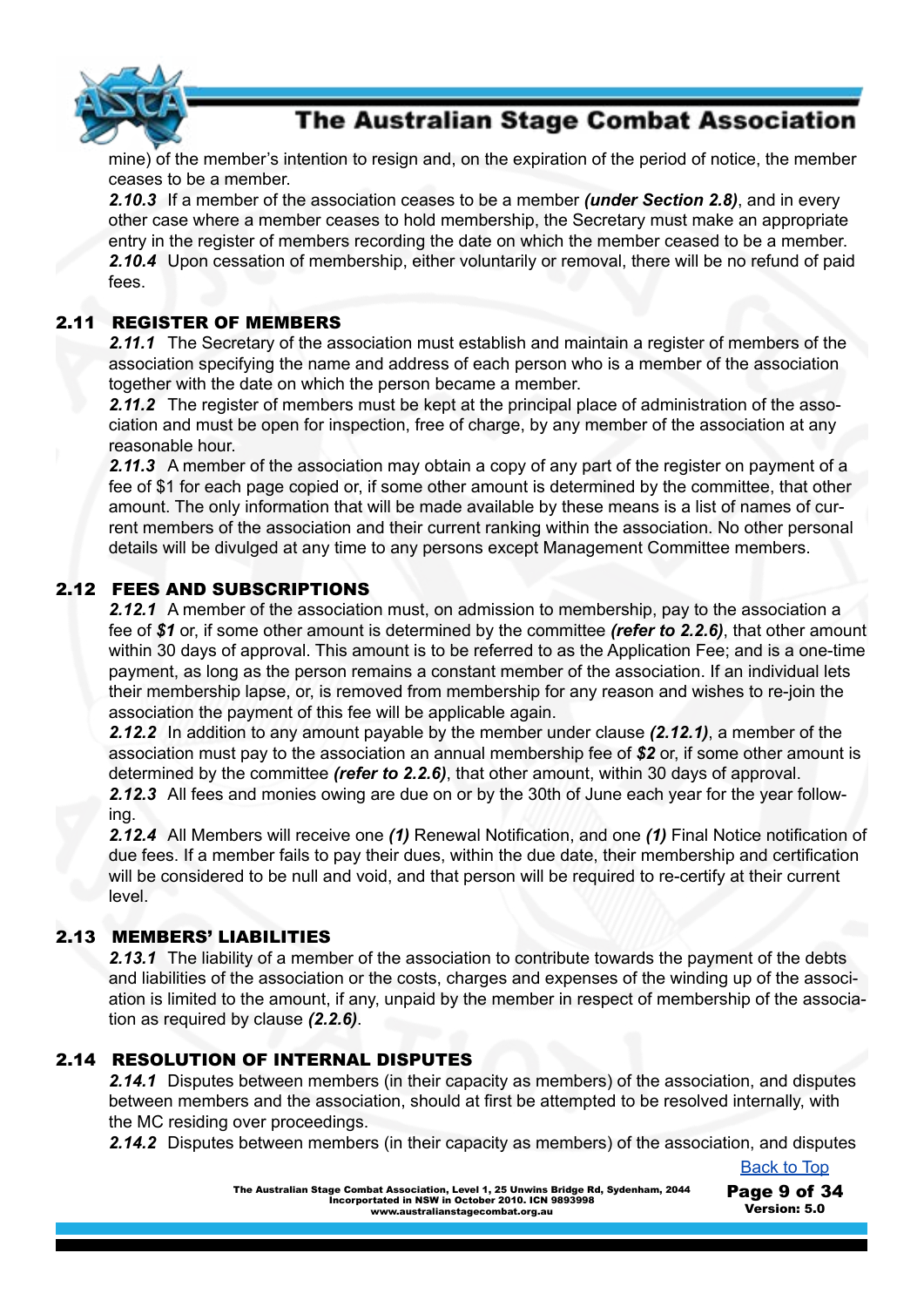<span id="page-9-0"></span>

between members and the association, that are unable to be resolved internally are to be referred to a community justice centre for mediation in accordance with the *Community Justice Centres Act 1983*.

*2.14.3* At least *7 days* before the mediation session is to commence, the parties are to exchange statements of the issues that are in dispute between them and supply copies to the mediator.

### 2.15 DISCIPLINING OF MEMBERS

2.15.1 A complaint of 'Misconduct' may be made to the MC by any person, being a Member of ASCA or not, that a member of the association has:

- 2.15.1.1 **persistently refused or neglected to comply with a provision or provisions of**  these rules, or
- **2.15.1.2** persistently and willfully acted in a manner prejudicial to the interests of the association.
- **2.15.2** On receiving such a complaint, the committee:
	- 2.15.2.1 must cause notice of the complaint to be served on the member concerned, and
	- **2.15.2.2** must give the member at least **14 days** from the time the notice is served within which to make submission to the committee in connection with the complaint, and
	- *2.15.2.3* must take into consideration any submissions made by the member in con- nection with the complaint.
	- *2.15.2.4* After the initial notice is served the accused Member will have *14 days* to reply. If the Member does not reply within this time frame the MC will be required to send one *(1)* further reminder to the Member, if the member refuses to reply to this second notice then the MC will make its decision based on the facts at hand.
	- *2.15.2.5* The MC may, after considering the complaint and any submissions made in connection with the complaint, if satisfied that the facts alleged in the complaint have been proved, by resolution and depending upon the infringe- ment, suspend a member for a period of up to two *(2)* years, or expel them from membership of the association indefinitely.
	- *2.15.2.6* All suspended members are still held to the standards set out in the ASCA Policies and Procedures Framework. Any further breaches of the ASCA Poli- cy and Procedures Framework made by a suspended member may result in immediate dismissal from the association, and potential legal action.
	- *2.15.2.7* All information contained within the ASCA Policies & Procedures Framework are the 'intellectual property' of the association and may not be divulged by any individual, being either a financial, suspended or expelled member at any time without the written permission of the MC.

*2.15.3* If the committee expels or suspends a member, the Secretary must, within *7 days* after the action is taken, cause written notice to be given to the member of the action taken, of the reasons given by the MC for having taken that action, and of the members' right of appeal under clause *(2.16)*.

**2.15.4** The expulsion or suspension does not take effect:

- **2.15.4.1** Until the expiration of the period within which the member is entitled to appeal against the resolution concerned, or
- **2.15.4.2** If within that period the member exercises the right of appeal, unless, and until, the association confirms the resolution under *(Section 2.15.3)*, whichev- er is the later.
- *2.15.5* If a Member intentionally acts in bad faith or acts maliciously, criminally or otherwise, in addi-

[Back](#page-1-0) to Top

The Australian Stage Combat Association, Level 1, 25 Unwins Bridge Rd, Sydenham, 2044 Incorportated in NSW in October 2010. ICN 9893998 www.australianstagecombat.org.au

Page 10 of 34 Version: 5.0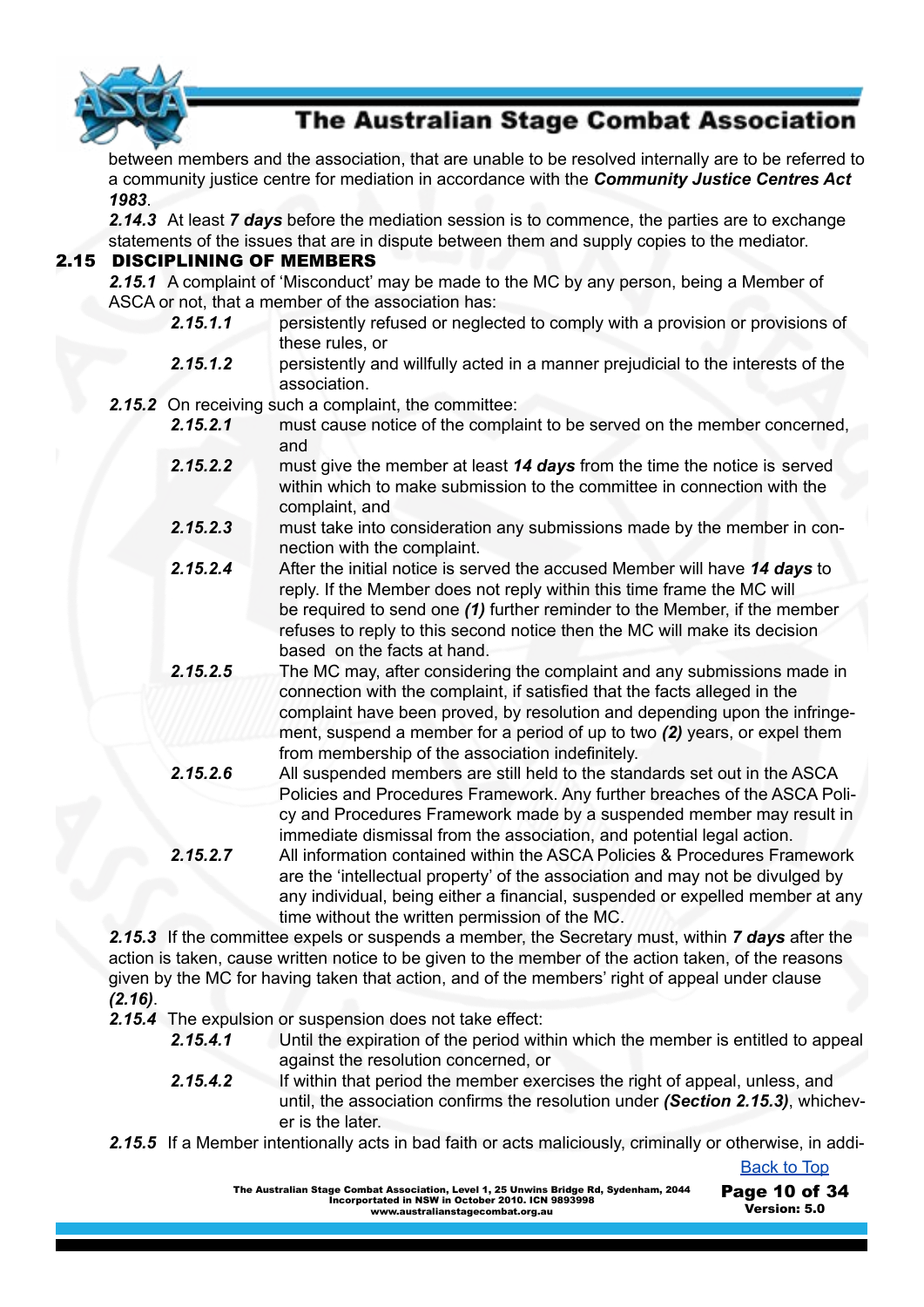<span id="page-10-0"></span>

tion to other disciplinary action, ASCA may:

2.15.5.1 Seek to recover from the individual the cost of any damages, or<br>**2.15.5.2** where a breach is bevond the scope of ASCA's iurisdiction, then

*2.15.5.2* where a breach is beyond the scope of ASCA's jurisdiction, then an individual may be reported to the relevant authorities.

*2.15.6* If a Member is found to be in breach of the conditions listed in this document or in the Code of Conduct, that individual will be subject to disciplinary actions which may include but are not limited to the following:

| 2.15.6.1 | Written or verbal reprimand, including a formal cautioning and incident report |
|----------|--------------------------------------------------------------------------------|
|          | being filed.                                                                   |

- *2.15.6.2* Counselling by the MC on behaviour.
- **2.15.6.3** Suspension of Membership and all rights and privileges contained therein. *2.15.6.4* Dismissal from the association.
- 2.15.7 Reporting to the police or some other governmental body for legal investigation.

*2.15.8* In certain cases where a conflict of interest may be seen to exist between an accused member and the MC, the MC may elect to appoint a Case Officer to investigate the infringement. The Case Officer will be required to remain impartial at all times. They will be expected to speak to both parties, and third parties if necessary, gather additional information and documentation, and present their findings to the MC for decision.

# 2.16 RIGHT OF APPEAL OF DISCIPLINED MEMBER

2.16.1 A member may appeal to the association at a General Meeting, or if necessary a Special General Meeting, against a resolution of the committee under rule *(2.14 and 2.15)*, within *7 days* after the notice of the resolution is served on the member, by lodging with the Secretary a notice to that effect.

**2.16.2** The notice may, but need not, be accompanied by a statement of the grounds on which the member intends to rely upon for the purpose of their appeal.

*2.16.3* On receipt of a notice from a member under clause *(2.16.1)*, the Secretary must notify the committee, which is to convene a General Meeting, or a Special General Meeting, of the association to be held within *28 days* after the date on which the Secretary received the notice.

*2.16.4* At a Meeting of the association convened under clause *(5.3)*:

| 2.16.4.1 | no business other than the question of the appeal is to be transacted, and                                     |
|----------|----------------------------------------------------------------------------------------------------------------|
| 2.16.4.2 | the committee and the member must be given the opportunity to state their                                      |
|          | respective cases orally or in writing, or both, and                                                            |
| 0.10.10  | the concerters are content on the state but district build be the transfer of the office of the building the s |

*2.16.4.3* the members present are to vote by secret ballot on the question of whether the resolution should be confirmed or revoked.

2.16.5 If at the General Meeting the association passes a Special Resolution in favour of the confirmation of the resolution, the resolution is confirmed.

*2.16.6* All Members accused of a breach have the right to request a Member of the MC to act as a mediator in cases where a conflict of interest may exist between the accused Member and another Member of the MC.

**2.16.6.1** If the MC has already appointed a Case Officer, the requested person cannot be the same person.

2.16.6.2 All members of the MC have the right to refuse the request to be a mediator.

[Back](#page-1-0) to Top Page 11 of 34 Version: 5.0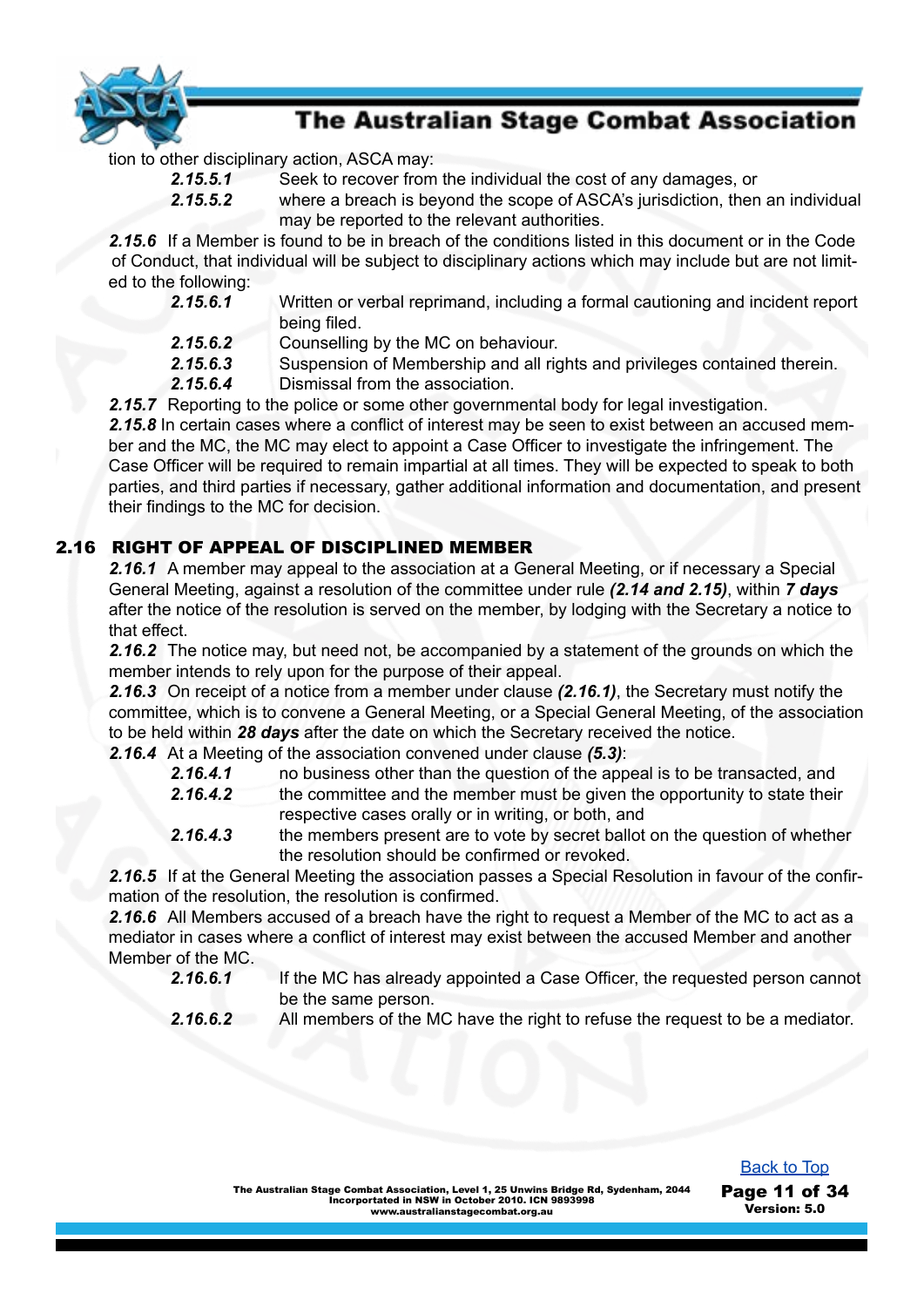<span id="page-11-0"></span>

# HE COMMITTEE

### 3.1 THE MANAGEMENT COMMITTEE

- **3.1.1** President<br>**3.1.2** Vice Presi
- **3.1.2** Vice President<br>**3.1.3** Secretary
- *3.1.3* Secretary
- *3.1.4* Treasurer
- *3.1.5* Standard Committee Member
- *3.1.6* State Representatives

### 3.2 DEFINITION OF THE MANAGEMENT COMMITTEE

- *3.2.1* Definitions and Job Descriptions of the elected MC Members are as follows:
	- *3.2.1.1* **President** This person is appointed by a majority vote by the membership for a term of *1 year* and maintains a vote on the MC. They are the executive head of the association. His, or her, primary function is to create an artistic vision and direction for the association, including curriculum change, growth initiatives, advertising strategies and promotion of the association nationally and internationally. They are to ensure that the organisational structures that make up ASCA are being run effectively, and to attempt financial and profes- sional growth for the association while ensuring that all areas of the operation are serving the membership.
	- *3.2.1.2* **Vice President** This person is appointed by a majority vote by the member ship, for a term of *1 year* and maintains a vote on the Management Commit- tee. His, or her, primary functions are:

 **1.** to assist the President in the general running of the association, undertake any and all reasonable requests by the President with regards to the coherent running of the association, and

 **2.** To oversee the general running of all Working Parties, thereby ensuring they are managing to achieve set tasks and create new incentive and growth ideas for the association. This person works directly with the President and the Secretary.

*3.2.1.3* **Secretary**- This person is appointed by a majority vote by the membership, for a term of **1 year** and maintains a vote of the Management Committee. His, or her, primary function is to be responsible for the maintenance, collection and dissemination of information to the various areas of the association and its membership. This person maintains all records of membership and certifi- cation as well as all minutes of official meetings and changes of policy and ensures that all parties and members are informed of any and all new docu mentation.<br>-3.2.1.4 Treasurer

**Treasurer**- This person is voted in by membership for a term of **1 year** and maintains a vote on the Management Committee. His, or her, primary func- tion is to be responsible for collecting all monies and fees owed to the associ- ation, creating and maintaining a financial portfolio for the association, creat- ing a budget for each area of operation and supervising that financial activity. They are also responsible for maintaining the association's books and finan- cial reports for any government agencies that require that information. This person works directly with the Secretary to ensure all reporting, documenta- tion and fees are forwarded to the appropriate agencies and institutions within the legal time frames.

[Back](#page-1-0) to Top

The Australian Stage Combat Association, Level 1, 25 Unwins Bridge Rd, Sydenham, 2044 Incorportated in NSW in October 2010. ICN 9893998 www.australianstagecombat.org.au

Page 12 of 34 Version: 5.0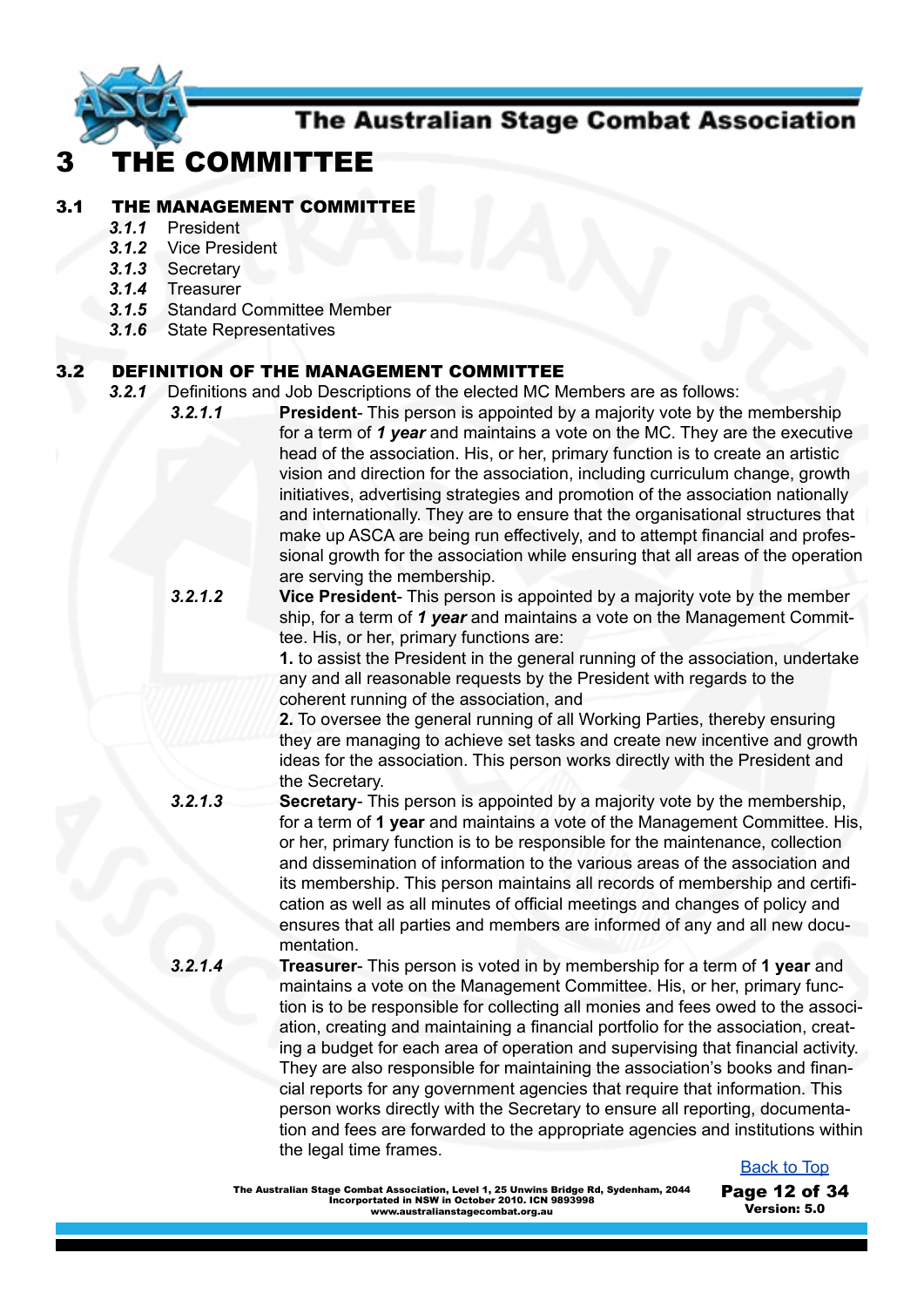

*3.2.1.5* **Standard Committee Member**- There are **three (3)** SCM positions in the ASCA MC. These persons are voted in by membership for a term of **1 year**. Each of these people have the right to, and are expected to, attend all meet- ings and each holds a single vote on all topics. They are equal members of the MC who may be called upon by the MC to assist with tasks as allocated or to represent the MC Working Parties as required.<br>3.2.1.6 State Reps- These people may be nominated to the

**State Reps**- These people may be nominated to their position by any finan- cial member, they are then voted in by a majority MC decision for a term of **1 year**. They are the official MC representatives for ASCA Members in their area and as such are responsible for acting as a conduit for members in their area to send and receive information to and from the MC and to spread the word and promote the association in their area. State Reps will therefore need to be familiar with all of ASCA's official documentation and to act responsibly and professionally at all times when they may be seen to be representing the association. State Reps will be provided with the official 'State Rep Job Description' document upon appointment and will strive to fulfil their obligations to the best of their ability.

# 3.3 POWERS OF THE COMMITTEE

**3.3.1** The committee is to be called the Management Committee *(MC)* of the association and, subject to the Act, the Regulation and these rules and to any resolution passed by the association in General Meeting:<br>3.3.1.1

**3.3.1.1** is to control and manage the affairs of the association, and **3.3.1.2** may exercise all such functions as may be exercised by the may exercise all such functions as may be exercised by the association, other than those functions that are required by these rules to be exercised by a general meeting of members of the association, and

*3.3.2* Has the power to perform all such acts and do all such things as appear to the committee to be necessary or desirable for the proper management of the affairs of the association.

# 3.4 CONSTITUTION AND MEMBERSHIP

*3.4.1* Subject in the case of the first members of the committee to *Section 21 of the Act*, the committee is to consist of:

- **3.4.1.1** the office-bearers of the association, and
- *3.4.1.2* Three ordinary members, to be known as Standard Committee Members, each of whom is to be elected at the annual general meeting of the associa- tion under *clause 3.5* of this document.
- *3.4.2* The office-bearers of the association are to be:
	- *3.4.2.1* the President
	- *3.4.2.2* the Vice-President
	- 3.4.2.3 the Treasurer, and 3.4.2.4 the Secretary
	- the Secretary

*3.4.3* Each member of the MC is subject to these rules, to hold office until the conclusion of the annual general meeting following the date of the members' election; but is eligible for re-election. **3.4.4** In the event of a casual vacancy occurring in the membership of the committee, the committee may appoint a member of the association to fill the vacancy and the member so appointed is to hold office, subject to these rules, until the conclusion of the annual general meeting next following the date of the appointment.

> The Australian Stage Combat Association, Level 1, 25 Unwins Bridge Rd, Sydenham, 2044 Incorportated in NSW in October 2010. ICN 9893998 www.australianstagecombat.org.au

[Back](#page-1-0) to Top Page 13 of 34 Version: 5.0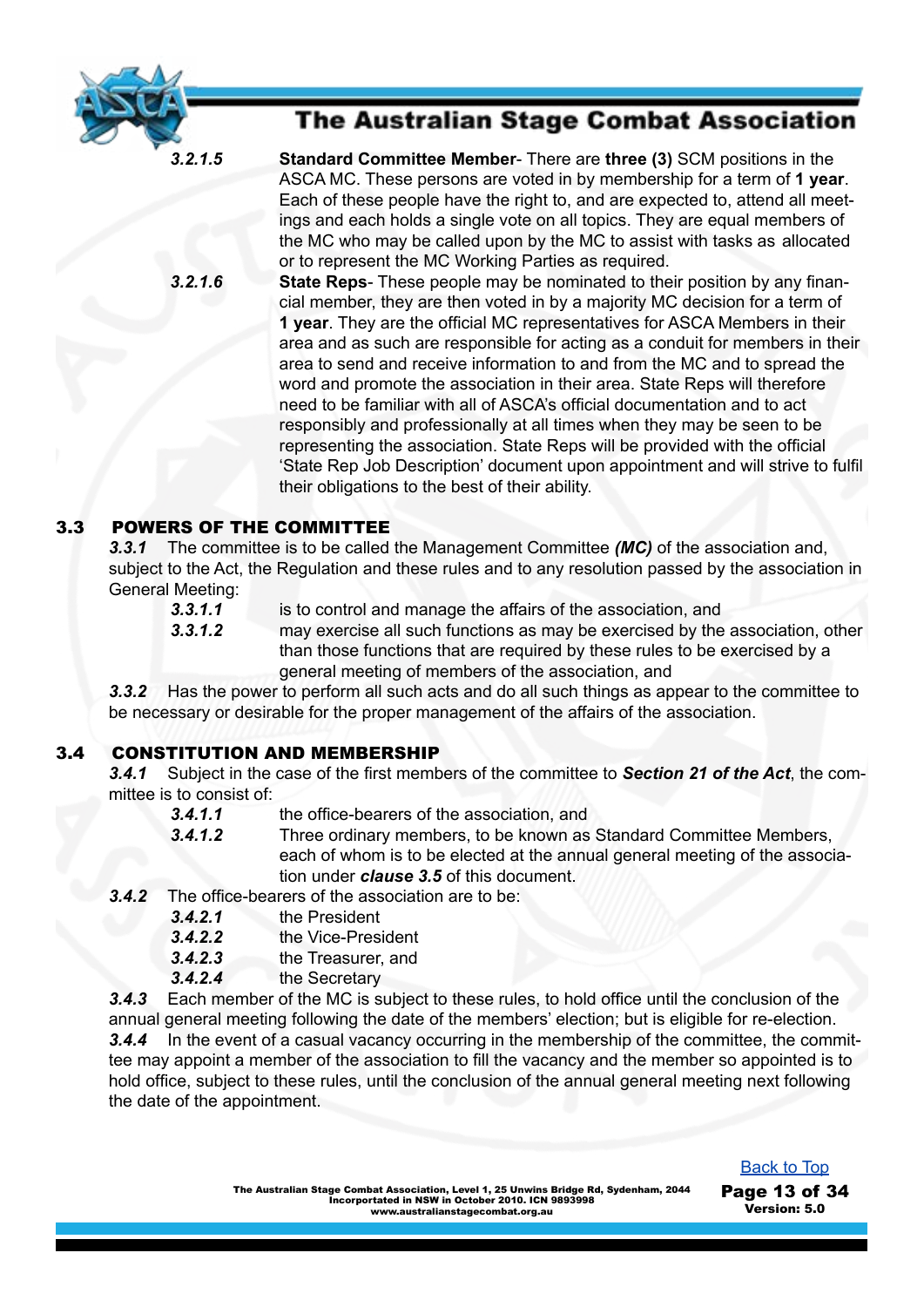<span id="page-13-0"></span>

### 3.5 ELECTION OF THE MANAGEMENT COMMITTEE

*3.5.1* Nomination of candidates for election as office-bearers of the association or as ordinary members of the committee:

| 3.5.1.1 | may be made in writing, and delivered, or sent by means of electronic com-  |
|---------|-----------------------------------------------------------------------------|
|         | munication, to the Secretary at least 24hrs prior to the set date of an AGM |
| 3.5.1.2 | further nominations may be made in person, or by proxy, at the AGM prior to |
|         | voting beginning                                                            |

**3.5.1.3** must be seconded by a Member in good standing of the association.

*3.5.2* If insufficient nominations are received to fill all the vacancies on the committee, the candidates nominated are taken to be elected and further nominations may be received at the Annual General Meeting.

*3.5.3* If insufficient further nominations are received, any vacant position remaining on the MC are taken to be casual vacancies.

*3.5.4* If the number of nominations received is equal to the number of vacancies to be filled, the persons nominated are taken to be elected.

*3.5.5* If the number of nominations received exceeds the number of vacancies to be filled, a ballot is to be held.

*3.5.6* The ballot for the election of office-bearers and Standard Committe members of the committee is to be conducted at the Annual General Meeting in such usual and proper manner as the MC may direct.

# 3.6 CASUAL VACANCIES

**3.6.1** For the purposes of these rules, a casual vacancy in the office of a member of the committee occurs if the member:

| 3.6.1.1 | dies, or                                                                     |
|---------|------------------------------------------------------------------------------|
| 3.6.1.2 | ceases to be a member of the association, or                                 |
| 3.6.1.3 | becomes an insolvent under administration within the meaning of the Corpo-   |
|         | rations Act 2001 for the Commonwealth, or                                    |
| 3.6.1.4 | resigns office by notice in writing given to the Secretary, or               |
| 3.6.1.5 | is removed from office under Section 3.7, or                                 |
| 3.6.1.6 | becomes a mentally incapacitated person, or                                  |
| 3.6.1.7 | is absent without the consent of the committee from all meetings of the com- |
|         | mittee held during a period of 6 months.                                     |

# 3.7 REMOVAL OF A MEMBER

**3.7.1** The association in General Meeting may by resolution remove any member of the MC from the office of member before the expiration of the members' term of office and may by resolution appoint another person to hold office until the expiration of the term of office of the member so removed.

*3.7.2* If a member of the MC to whom a proposed resolution referred to in *(2.14)* relates makes representations in writing to the Secretary or President (not exceeding a reasonable length) and requests that the representation be notified to the members of the association, the Secretary or the President may send a copy of the representations to each member of the association or, if the representations are not so sent, the member is entitled to require the representations be read out at the meeting at which the resolution is considered.

### 3.8 MEETINGS AND QUORUM

*3.8.1* The MC must meet at least *3* times in each period of *12 months* at such place and time as the MC may determine.

[Back](#page-1-0) to Top

The Australian Stage Combat Association, Level 1, 25 Unwins Bridge Rd, Sydenham, 2044 Incorportated in NSW in October 2010. ICN 9893998 www.australianstagecombat.org.au

Page 14 of 34 Version: 5.0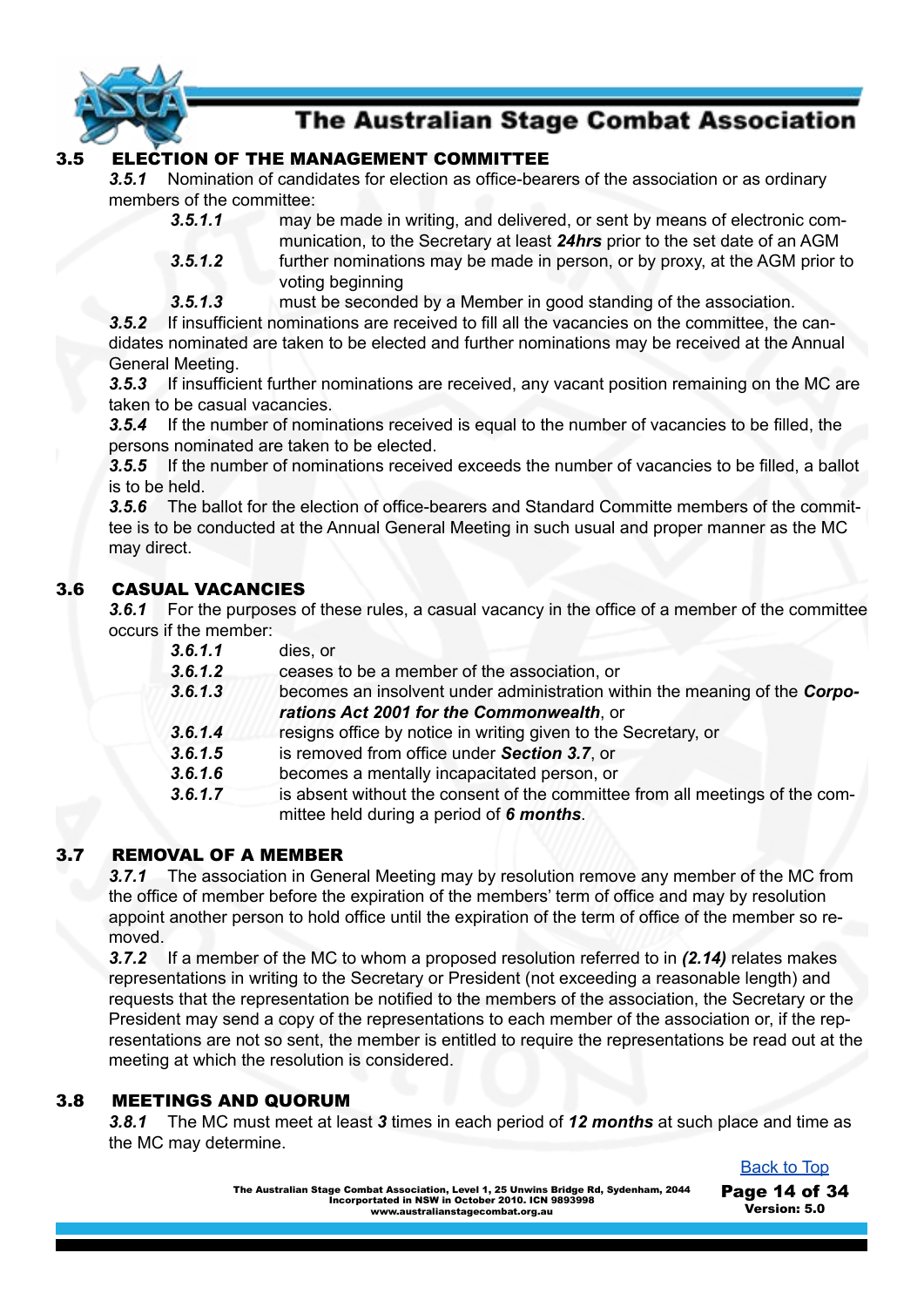<span id="page-14-0"></span>

*3.8.2* Additional meetings of the MC may be convened by the President or by any member of the MC.

*3.8.3* Oral or written notice of a meeting of the MC must be given by the Secretary to each member of the MC at least *48 hours* (or such other period as may be unanimously agreed on by the members of the MC) before the time appointed for the holding of the meeting.

*3.8.4* Notice of a meeting given under section *(5.3)* must specify the general nature of the business to be conducted at the meeting and no other business other than that business is to be conducted at the meeting, except business, which the committee members present at the meeting unanimously agree to treat as urgent business.

*3.8.5* Any *3* members of the Executive Management Committee, plus one of the Standard Committee Members, will constitute a quorum for the transaction of the business of a meeting of the committee.

*3.8.6* No business is to be transacted by the MC unless a quorum is present and if, within half an hour of the time appointed for the meeting, a quorum is not present, the meeting is to be adjourned to the next suitable and available time and place.

**3.8.7** If at the adjourned meeting a quorum is not present within half an hour of the time appointed for the meeting, the meeting is dissolved.

*3.8.8* At a meeting of the committee:

- **3.8.8.1** the President or, in the President's absence, the Vice-President is to preside, **or or**
- **3.8.8.2** if the President and the Vice-President are absent or unwilling to act as such, one of the remaining members of the committee as may be chosen by the members present at the meeting is to preside.

# 3.9 DELEGATION BY THE MANAGEMENT COMMITTEE TO A WORKING PARTY

**3.9.1** The committee may by instrument in writing, delegate to one or more Working Party (consisting of a Member, or Members, of the association the MC thinks fit) the exercises of such of the function of the MC as are specified in the instrument, other than:

| 3.9.1.1 | this power of delegation, and |
|---------|-------------------------------|
|---------|-------------------------------|

- **3.9.1.2** a function, which is a duty, imposed on the committee by the Act or by any other law.
- *3.9.1.3* A function, the exercise of which has been delegated to a sub-committee under this rule may, while the delegation remains unrevoked, be exercised from time to time by the sub-committee in accordance with the terms of the delegation.

*3.9.2* A delegation under this section may be made subject to such conditions or limitations as to the exercise of any function, or as to time or circumstances, as may be specified in the instrument of the delegation.

*3.9.3* Despite the delegation under this rule, the MC may continue to exercise any function delegated.

*3.9.4* Any act or thing done or suffered by a Working Party acting in the exercise of a delegation under this rule has the same force and effect as it would have if it had been done or suffered by the MC.

*3.9.5* The MC may, by instrument in writing, revoke wholly or in part any delegation under this rule.

*3.9.6* A Working Party may meet and adjourn, as it thinks proper.

# 3.10 VOTING AND DECISIONS

**3.10.1** Questions arising at a meeting of the MC or of any Working Party appointed by the MC are to be determined by a majority of the votes of members of the MC or Working Party present at the

[Back](#page-1-0) to Top

The Australian Stage Combat Association, Level 1, 25 Unwins Bridge Rd, Sydenham, 2044 Incorportated in NSW in October 2010. ICN 9893998 www.australianstagecombat.org.au

Page 15 of 34 Version: 5.0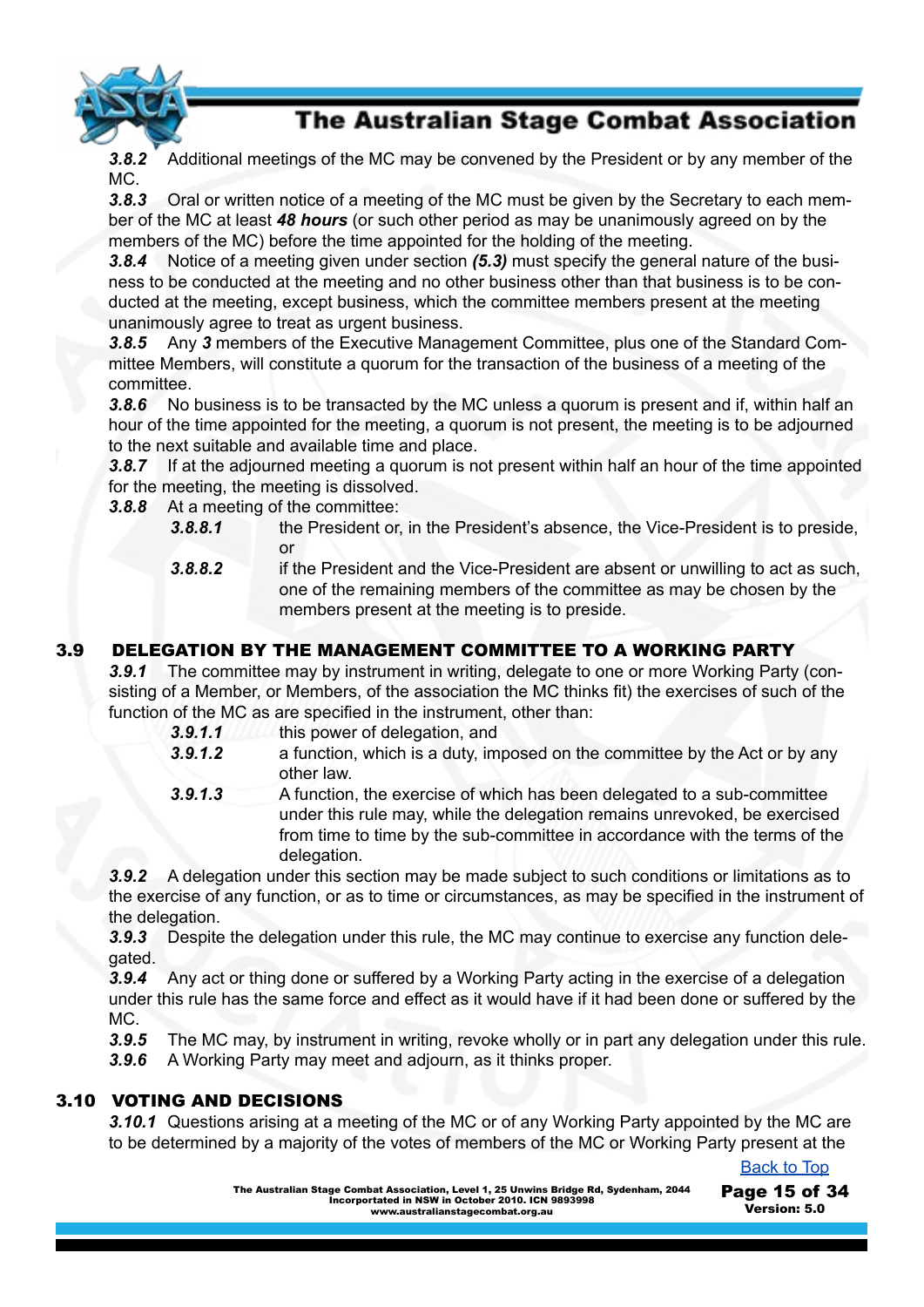<span id="page-15-0"></span>

*3.10.2* Each member present at a meeting of the MC or of any Working Party appointed by the MC (including the person presiding at the meeting) is entitled to one vote, but in the event of an equality of votes on any question, the person presiding may exercise a second or casting vote. *3.10.3* Subject to *Rule 3.6 of the Act*, the MC may act despite any vacancy on the MC. *3.10.4* Any act or thing done or suffered, by the MC or by any Working Party appointed by the MC,

is valid and effectual despite any defect that may afterwards be discovered in the appointment or qualification of any member of the MC or Working Party.

# **CERTIFICATION**

# 4.1 LEVELS OF CERTIFICATION

4.1.1 Stage Combat Certification under the ASCA system exists at seven different levels and is designed to familiarise all participants with the weapons and fighting systems from the 'Five Weapon Families': (those being Short, Medium, Long, Flexible and Dual), in a logical and systematic progression, and eventually, if so chosen, lead individuals to the ability to teach each of them for official certification. The levels and associated weapon systems (the weapons listed below for each level are the preferred and recommended weapon for that level, however it should be noted that there may be alternative weapon choices for all Instructors for certain Units. See details in *Section 4.3*) are as follow;

- *4.1.1.1* **Basic Combatant**: Unarmed and Side Sword
- *4.1.1.2* **Intermediate Combatant**: Knife, Longsword, Eastern Staff, and Rapier & Auxiliaries (Dagger, and Cloak)
- *4.1.1.3* **Advanced Combatant**: Advanced Unarmed/Martial Arts, Katana, Fantasy Polearms, Smallsword, Sword & Shield, and Chain.
- *4.1.1.4* **Level 1 Instructor**
- *4.1.1.5* **Level 2 Instructor**
- *4.1.1.6* **Certified Instructor**
- *4.1.1.7* **Certified Fight Director**

# 4.2 RULES AND PRACTICE FOR CERTIFICATION

*4.2.1* The minimum age for Combatant Certification under the ASCA system is *18 years* old.

4.2.2 To Pass each stage of Combatant Certification the participant must show competency in each of the Performance Criteria Elements for that level of certification. Competency will be at the discretion of the appointed Assessor for that assessment.

*4.2.3* A certified ASCA Instructor/Assessor other than the person who was the principal Instructor of the certification workshop/course must conduct all ASCA Certificate Assessments. In special cases the workshop/course Instructor may examine his or her own students only after an application to do so has been lodged with and approved by the ASCA Management Committee.

*4.2.4* All ASCA Certificate Assessments will be open to members of the general public to witness and observe the performance elements of the assessment.

*4.2.5* All ASCA Certification Assessments, unless the Management Committee has granted special permission, will require a minimum of *4* people to be present. *2* students (or *1* student and 1 ASCA Assistant) to perform the assessment fights, *1* Assessor to oversee and grade the proceedings and the workshop Instructor (or another Certified ASCA Instructor) to act as a witness.

4.2.6 It is possible to test in individual weapon systems. To achieve a full certification at any level, all weapon systems from that level must be completed within one calendar year of attaining the first

[Back](#page-1-0) to Top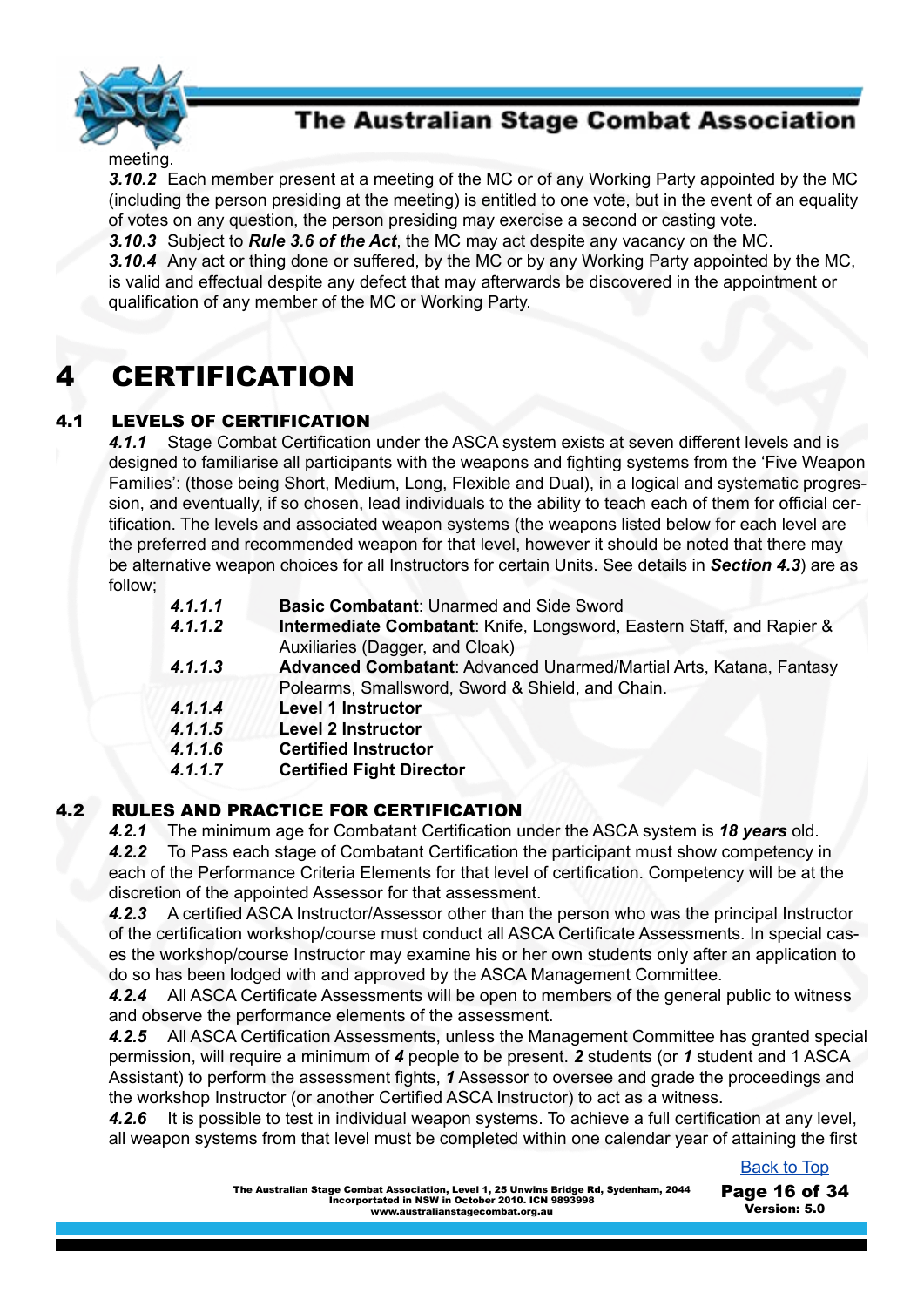<span id="page-16-0"></span>

certification. Individual weapon certification requires a minimum of *40 contact hours* with an ASCA Instructor, which may be completed over a minimum of *5 days*.

*4.2.7* On the day of the assessment the students will be allowed *2-3 hours* of rehearsal time followed by a compulsory 'Weapons Down' for *30 minutes* before the commencement of the assessment.

*4.2.8* All ASCA Actor Combatant Certification levels require a minimum of *40 contact hours* per Unit with a Certified ASCA Instructor. Any hours that are missed during a workshop will require the student to arrange a catch-up lesson with their Instructor at an additional cost to the original workshop fee.

*4.2.9* At all times during an ASCA Certification Assessment all rules of the ASCA Rules and Regulations Document apply to students, Instructors and Assessors. During assessments the following special conditions apply:

| 4.2.9.1 | <b>BASIC:</b>        |                                                                                                                                      |
|---------|----------------------|--------------------------------------------------------------------------------------------------------------------------------------|
|         | 4.2.91.1             | Standard training attire must be worn                                                                                                |
|         | 4.2.9.1.2            | Sneakers/Joggers footwear only                                                                                                       |
|         | 4.2.9.1.3            | Flat open stage area.                                                                                                                |
| 4.2.9.2 | <b>INTERMEDIATE:</b> |                                                                                                                                      |
|         | 4.2.9.2.1            | Some costuming items allowed.                                                                                                        |
|         | 4.2.9.2.2            | Footwear appropriate to costumes allowed but must be<br>enclosed. Sneakers, boots etc.                                               |
|         | 4.2.9.2.3            | Flat open stage area.                                                                                                                |
| 4.2.9.3 | <b>ADVANCED:</b>     |                                                                                                                                      |
|         | 4.2.9.3.1            | Full costuming allowed.                                                                                                              |
|         | 4.2.9.3.2            | Any enclosed footwear allowed, or in certain cases, bare feet<br>may be permitted.                                                   |
|         | 4.2.9.3.3            | Multi-level stage surface. Tables, chairs and other furniture will<br>be choreographed into the assessment fights by the Instructor. |
|         | 4.2.9.3.4            | Soundtrack music, special lighting and other accompaniments<br>are permitted if approved by the Instructor.                          |

# 4.3 CERTIFICATION EXPECTATIONS

*4.3.1* Basic Combatants will endeavour to, and be encouraged to:

- **4.3.1.1** Develop a greater sense of confidence in their own capabilities, and that of other properly trained Combatants.
- *4.3.1.2* Develop particular technical skills with regards to 'Unarmed combat' and the use of a 'Medium-Length, Single-handed, Cut & Thrust weapon' (i.e. Sidesword, Arming Sword, Military Sabre or Cutlass).
- *4.3.1.3* Develop an understanding of how these weapons skills can be applied to a variety of 'Found Weapons', including items such as Walking Sticks, Umbrel- las, Golf clubs, etc.
- *4.3.1.4* Develop a solid understanding of the basic premises of the relationship of Combat Theory, Performance Theory and Technique (both historical and Stage)
- *4.3.1.5* Develop a solid understanding of the 'Over-riding Principles' of Stage Com- bat.
- *4.3.1.6* Learn and understand basic terminology for Stage Combat purposes.
- *4.3.1.7* Gain an understanding of industry WH&S issues and legislations.

**4.3.2** Intermediate Combatants will:<br>**4.3.2.1** Continue to dev

Continue to develop their confidence in a variety of differing Weapon Systems

[Back](#page-1-0) to Top

The Australian Stage Combat Association, Level 1, 25 Unwins Bridge Rd, Sydenham, 2044 Incorportated in NSW in October 2010. ICN 9893998 www.australianstagecombat.org.au

Page 17 of 34 Version: 5.0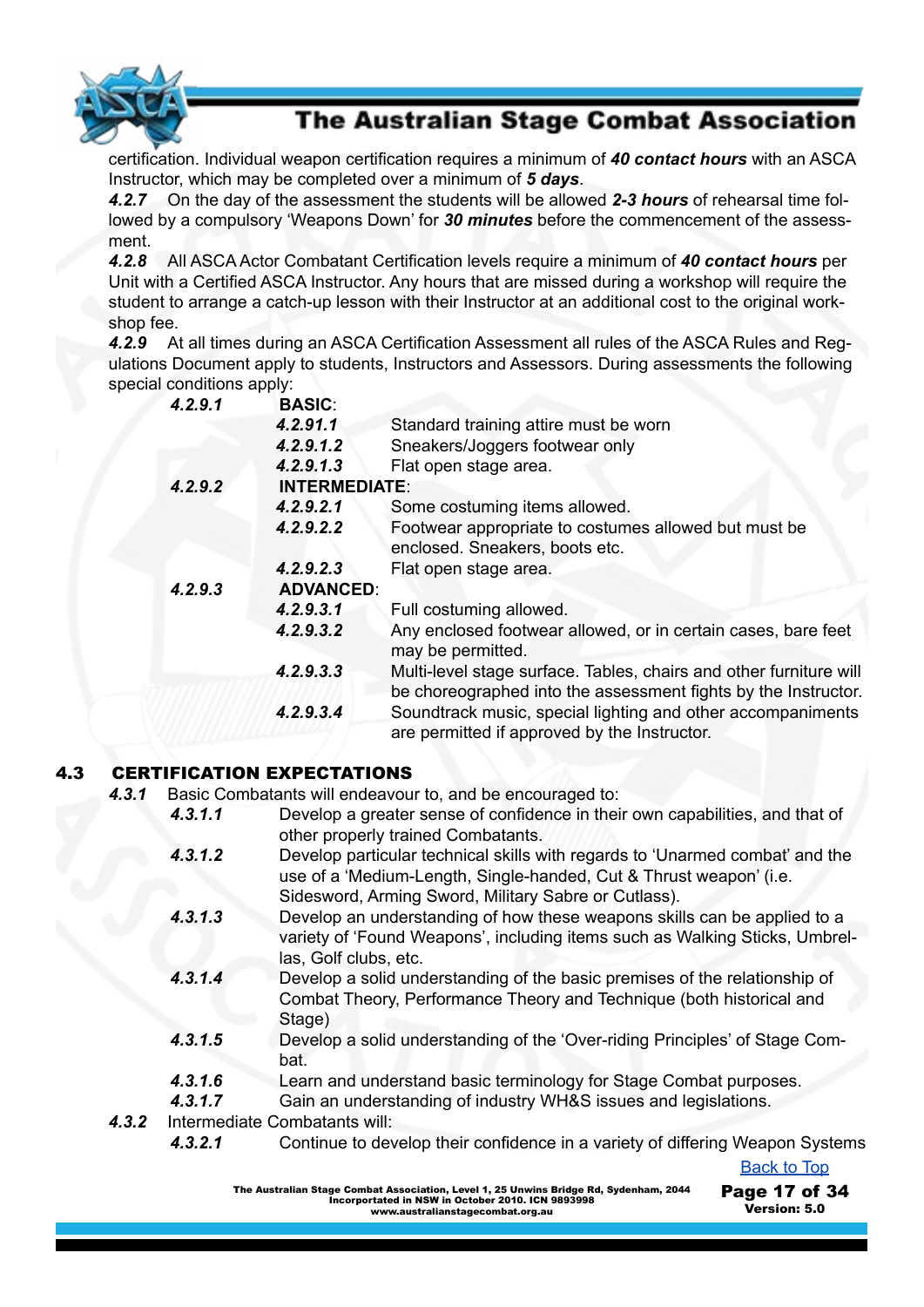<span id="page-17-0"></span>

 including 'Short' weaponry (i.e. Knife), 'Medium-length, Two Handed, Cut & Thrust' weaponry (i.e. Long sword), Long weaponry (i.e. Staff) and the use of 'Dual' weaponry, which must include a Medium-length, single handed, 'Thrust and Cut' sword (i.e. Rapier & Dagger).

- *4.3.2.2* Develop an understanding of how these weapons skills can be applied to a variety of 'Found Weapons'.
- **4.3.2.3** Solidify their understanding of the three primary elements of the ASCA Stage Combat system, those being: Performance Theory, Combat Theory, and Technique.
- *4.3.2.4* Learn a moderate amount of Historical terminology as well as the full glossary of Stage Combat terminology.
- *4.3.3* Advanced Combatants will:
	- *4.3.3.1* Round out their knowledge of the Five Weapon Families by working with different weapons from each of the five groups, and be able to perform quick- ly, confidently and accurately with any item from any of the five categories.
	- *4.3.3.2* Be able to seamlessly incorporate Combat Theory, Performance Theory and Technique automatically within a performance.

*4.3.3.3* Have a solid terminology base for both Historical Combat and Stage Combat. *4.3.4* The Assessor of official ASCA Stage Combat Assessments will observe and grade all participants based on the following five elements:

- *4.3.4.1* **Technique** The manner in which the student understands and executes the techniques, both unarmed and with any weapon, and the awareness of safety and believability in the execution of these techniques.
- *4.3.4.2* **Motivation** A solid understanding and dramatic interpretation of the text, and how it informs/affects the fight and the characters within the scene, through vocal pitch and pace changes, variation of status between the characters and achieving the character's objective throughout the scene at the end.
- *4.3.4.3* **Intention** The use of acting intention to drive and motivate the moves and actions, and a solid understanding of this intention, within the fight and scene.
- *4.3.4.4* **Rhythm & Flow** The ability to demonstrate competency in the variance of tempo within the performance, and to smoothly link words, movements, char- acter and story into the performance.
- *4.3.4.5* **Commitment** The ability to give 100% to the scene, your partner, the char acters and the actions, blending them all together for a realistic and believ- able performance and maintaining a high level of safety throughout.

4.3.5 It should be noted that all students are constantly being assessed on their 'professionalism', and any student that shows a lack of such or disrespect to their instructor, fellow students, or the art form in general, may render themselves unsuitable for certification under the ASCA System.

# 4.4 CERTIFICATION REQUIREMENTS

*4.4.1* **Combatant Certification**- The ASCA system is structured not only to progress each participant's physical skills as a Stage Combatant, but also to prepare them for the constant variations of the professional arena. To that end the requirements for certification at each progressive level poses an increasing set of challenges.

*4.4.2* **Basic Combatant Certification**- Combatant Certification at the Basic level is comprised of two *(2)* parts;

*4.4.2.1* **Written Assessment**- Each student must sit and satisfactorily pass a short 'Written Assessment' for each Unit (Weapon System) they are testing for 

[Back](#page-1-0) to Top

Page 18 of 34 Version: 5.0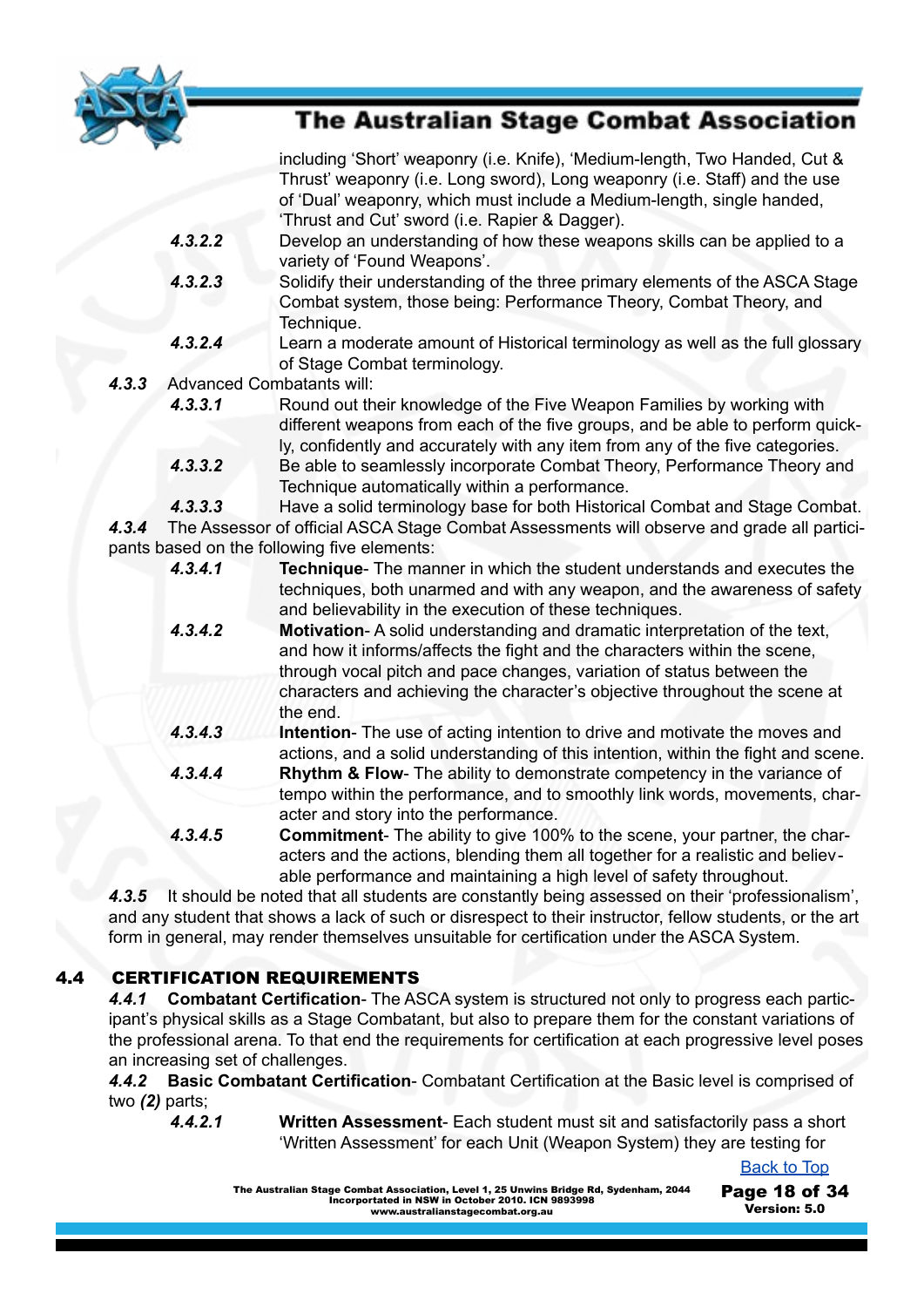

 before they may undertake the Practical section of the Certification process. This Written Assessment will be taken at least one day before the Practical Assessment date. Written Assessments will be marked on the day, and all students will be notified if they have passed or failed. A score of *70%* or more is required in order to pass each section of the Written Assessments. If a student fails to reach the required mark for the Written Assessment they will be given one *(1)* opportunity to re-sit a secondary assessment the next morn- ing. If they fail to reach the required mark for the Written Assessment a sec- ond time they will not be permitted to undertake the Practical Assessment for that Unit. Students who fail to reach the required mark for the Written Assessment will be able to arrange another time with the Instructor to re-sit the missing portions of the Certification process at additional costs. (If neces- sary an alternative to the 'Written Assessment' may be offered in a verbal form.)

*4.4.2.2* **Performance Fights**- Each student, with their partner, must perform the set Assessment Fight choreography required for each level of certification. For Basic Certification these include Unarmed, and Sidesword incorporated into one fight scene. This fight will be required to be performed in full twice for Ba- sic Certification. Once started this fight scene must be performed through to the end. Participants may recover from mistakes and restart at a given point within the fight as long as the dramatic integrity of the scene is not broken, however they will not be permitted to completely stop and restart. Each Fight must be performed within the context of a written text and the stu- dents are assessed on both their technical skills of unarmed and weapon combat as well as their dramatic performance, (for more details see 

**4.2 Rules and Practice for Certification**).<br>**4.4.2.3** Any student that fails the Assessment proce Any student that fails the Assessment process will be able to arrange a time with the Instructor to re-sit the Assessment at an additional cost, (for more details see *Section 4.6 Re-Certification Procedures*).

*4.4.3* **Intermediate Actor Combatant Certification**- Stage Combat Actor Combatant Certification at the Intermediate level is comprised of three *(3)* parts;

*4.4.3.1* **Written Assessment**- Each student must sit and satisfactorily pass a short 'Written Assessment' for each Unit (Weapon System) they are testing for before they may undertake the Practical section of the Certification process. This Written Assessment will be taken at least one day before the Practical Assessment date. Written Assessments will be marked on the day, and all students will be notified if they have passed or failed. A score of *70%* or more is required in order to pass each section of the Written Assessments. If a student fails to reach the required mark for the Written Assessment they will be given one *(1)* opportunity to re-sit a secondary assessment the next morning. If they fail to reach the required mark for the Written Assesment a second time they will not be permitted to undertake the Practical Assess ment for that Unit. Students who fail to reach the required mark for the Written Assessment will be able to arrange another time with the Instructor to re-sit the missing portions of the Certification process at additional costs. (If neces sary an alternative to the 'Written Assessment' may be offered in a verbal form.)

*4.4.3.2* **Performance Fight Assessment**- Each student, with their partner, must perform the set Assessment Fight choreography required for each level of

[Back](#page-1-0) to Top

Page 19 of 34 Version: 5.0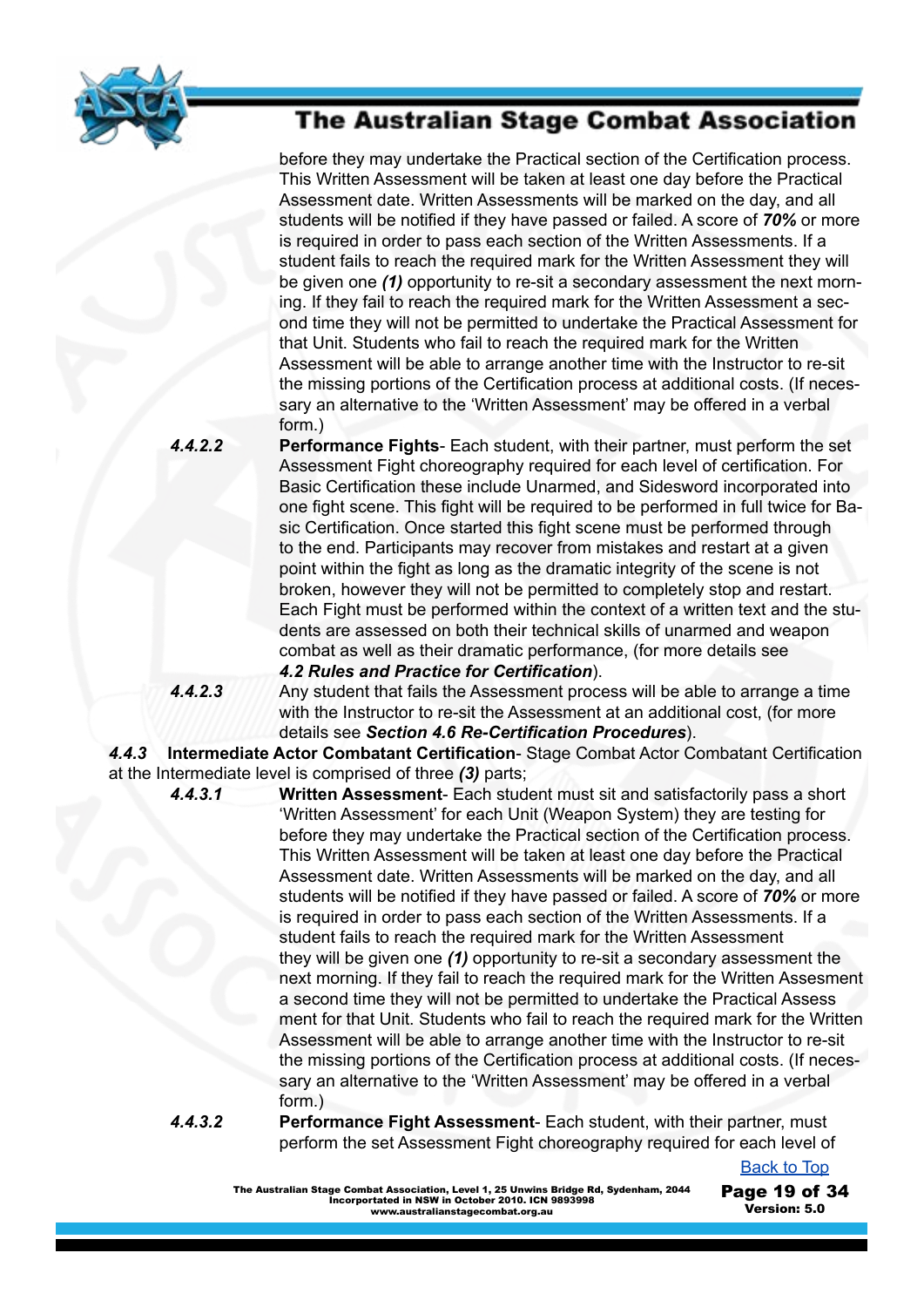

 certification. For Intermediate Certification these include Tactical Knife, Rapier & Auxiliaries, Longsword, and Eastern Staff. These fight scenes are required to be performed in full twice for Intermediate Certification, and once started must be performed through to the end. Participants may recover from mistakes and restart at a given point within the fight as long as the dramatic integrity of the scene is not broken, however they will not be permitted to completely stop and restart. Of the four *(4)* required Assessment fights for Intermediate Certification, two must be performed within a scripted scene, one requires the students to create their own dialogue of no more than two lines each, and one is to contain no dialogue at all. All scenes require the students to demonstrate clear theatrical choices to express character and story. The students are assessed on both their technical skills in these Sys- tems as well as their dramatic performance (for more details see *4.2 Rules and Practice for Certification*).

*4.4.3.3* **Proficiency Assessment**- Upon completion of the Performance Fights, all participants will take part in an Impromptu Proficiency Assessment with their Instructor and the Assessor. This test will involve a short section of choreog- raphy that the students will not be familiar with to ensure that each participant has acquired a full understanding of the weapon systems, and the Stage Combat principals and philosophies they have been taught and that they are able to adapt their knowledge to suit different situations, circumstances, and a change of partner. The Proficiency Assessment will consist of approximately *15-20* paired moves in one weapon system, and with a participant that was not their original Performance Fight Assessment partner. The participants will have fifteen *(15)* minutes to be shown the choreography and ask any ques- tions they wish, after which they will have ten *(10)* minutes to rehearse the choreography with their partner but no further assistance will be given by the Instructor/Assessor.

*4.4.3.4* Any student that fails the Proficiency Assessment process will be able to arrange a time with the Instructor to re-sit the Assessment at an additional cost, (for more details see *Section 4.6 Re-Certification Procedures*).

*4.4.4* **Advanced Actor Combatant Certification**- Stage Combat Actor Combatant Certification at the Advanced level is comprised of five *(5)* parts;

*4.4.4.1* **Written Assessment**- Each student must sit and satisfactorily pass a short 'Written Assessment' for each Unit (Weapon System) they are testing for before they may undertake the Practical section of the Certification process. This Written Assessment will be taken at least one day before the Practical Assessment date. Written Assessments will be marked on the day, and all students will be notified if they have passed or failed. A score of *70%* or more is required in order to pass each section of the Written Assessments. If a student fails to reach the required mark for the Written Assessment they will be given one *(1)* opportunity to re-sit a secondary assessment the next morn- ing. If they fail to reach the required mark for the Written Assessment a second time they will not be permitted to undertake the Practical Assessment for that Unit. Students who fail to reach the required mark for the Written Assessment will be able to arrange another time with the Instructor to re-sit the missing portions of the Certification process at additional costs. (If neces- sary an alternative to the 'Written Assessment' may be offered in a verbal form.)

The Australian Stage Combat Association, Level 1, 25 Unwins Bridge Rd, Sydenham, 2044 Incorportated in NSW in October 2010. ICN 9893998 www.australianstagecombat.org.au

[Back](#page-1-0) to Top

Page 20 of 34 Version: 5.0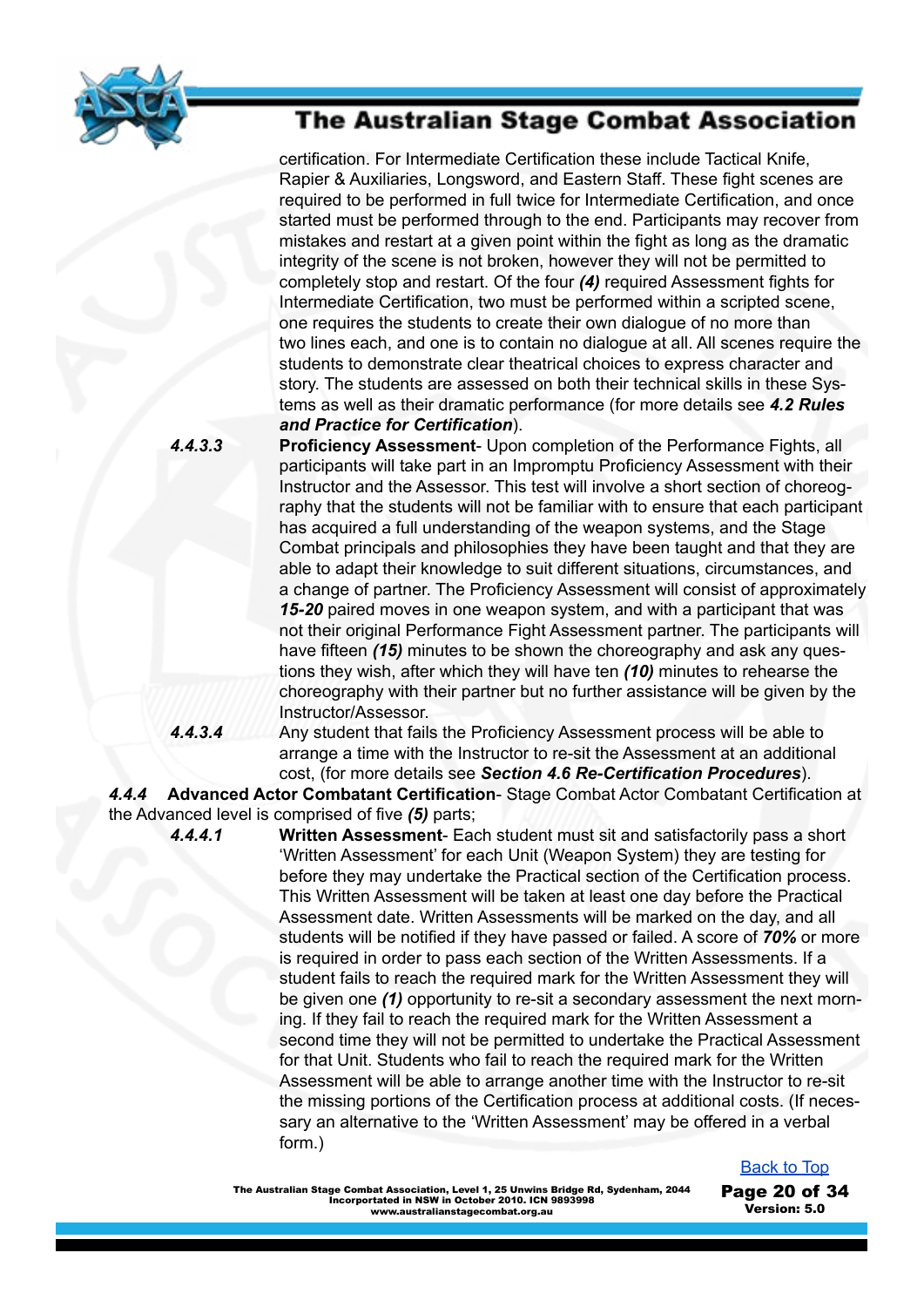

*4.4.4.1* **Performance Fights Assessment**- Each student, with their partner must perform the set Assessment Fight choreography required for each level of certification. For Advanced Certification these include Advanced Unarmed, Katana, Fantasy Polearm, Sword & Shield, Smallsword, and Chain. These fight scenes are required to be performed in full twice at Advanced Certifica- tion, and once started must be performed through to the end. Participants may recover from mistakes and restart at a given point within the fight as long as the dramatic integrity of the scene is not broken, however they will not be permitted to completely stop and restart. Of the six *(6)* required Assessment fights for Advanced Certification, three must be performed within a scripted scene, one requires the students to create their own dialogue of no more than two lines each, and two are to contain no dialogue at all. All scenes require the students to demonstrate clear theatrical choices to express character and story. The students are assessed on both their technical skills in these Sys- tems as well as their dramatic performance (for more details see *4.2 Rules and Practice for Certification*).

*4.4.4.2* **Ghost Fight Assessment**- All participants will be required to perform one 'Ghost Fight' (performance of their fight choreography without their partner). This fight will be chosen by the participant themselves from the weapon systems they are testing in as one part of their Advanced Practical Assessment. Ghost Fights must be performed as committed and controlled as the students' partnered fights and demonstrate balance, focus, intention, re- actions, vocals and timing. The Assessor should be able to imagine the stu- dent's partner in front of them. No dialogue will be required for the Ghost Fights.

*4.4.4.3 Mixed Weapons Proficiency Assessment*- Upon completion of the Perfor mance Fights, all participants will take part in an Impromptu Mixed Weapons Proficiency Assessment with their Instructor and the Assessor. This assess- ment will involve a short section of choreography that the students will not be familiar with and involve the paring of two differing weapons systems together (e.g. Katana vs. Fantasy Polearm) to ensure that each participant has ac- quired a full understanding of the weapon systems, and the Stage Combat principals and philosophies they have been taught and that they are able to adapt their knowledge to suit different situations and circumstances. The Mixed Weapons Proficiency Assessment will consist of approximately *15-20* paired moves in the weapons chosen by the Assessor, and with a partner who was not their original Performance Assessment partner. The participants will have fifteen *(15)* minutes to be shown the choreography and ask any ques- tions they wish, after which they will have ten *(10)* minutes to rehearse the choreography with their partner but no further assistance will be given by the Instructor/Assessor.

*4.4.4.4* **Change of Partner Test**- This portion of the Advanced Assessment will see the participants given a different partner for one fight. These new pairings will then be told by the Assessor which one of the Assessment Fights they must perform, and they will then be given thirty *(30)* minutes to rehearse with their new partner before they are required to perform for the Assessor. This fight will be required to be performed at full pace and intention but without any dialogue.

**4.4.4.5** Any student that fails the Assessment process at any stage will be able to ar-

[Back](#page-1-0) to Top

Page 21 of 34 Version: 5.0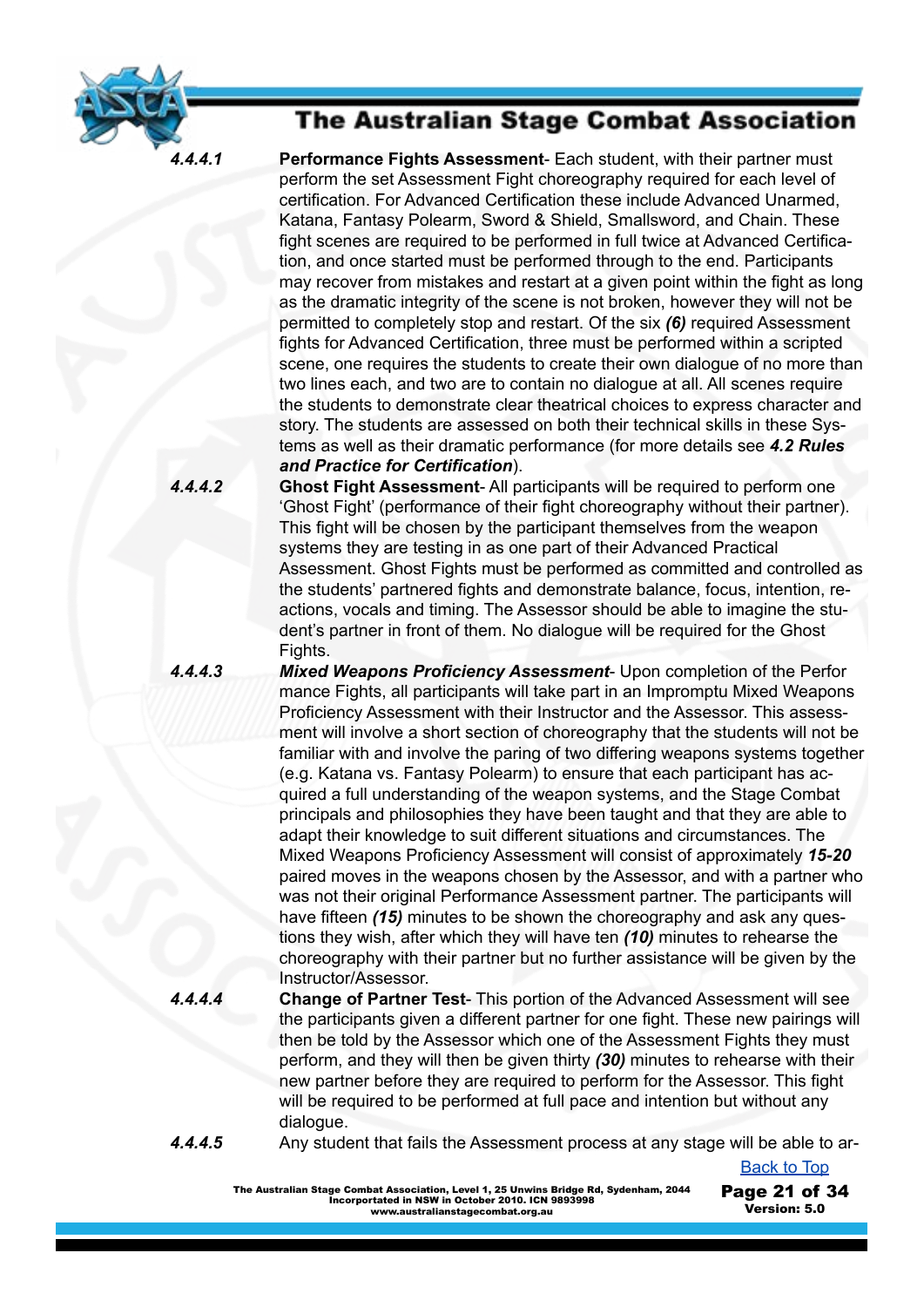

 range a time with the Instructor to re-sit that portion of the Assessment at an additional cost, (for more details see *Section 4.6 Re-Certification Procedures*).

*4.4.5* **Level 1 Instructor Certification**- Certification as an ASCA Level 1 Stage Combat Instructor requires the following conditions to be fulfilled:

| 4.4.5.1 | Each applicant must hold a current Advanced Certificate, (or accepted equiv-<br>alent) and be an ASCA Member with no dues owing. |
|---------|----------------------------------------------------------------------------------------------------------------------------------|
| 4.4.5.2 | All applicants for Level 1 Instructor Certification must present, in writing, and                                                |
|         |                                                                                                                                  |
|         | have accepted, their request for consideration for this ranking to the residing                                                  |
|         | ASCA MC.                                                                                                                         |
| 4.4.5.3 | All applicants for ASCA Instructor Certification require a Mentor. The applicant                                                 |
|         | must choose their Mentor and be accepted by said Mentor (refer to the                                                            |
|         | Clause 5)                                                                                                                        |
| 4.4.5.4 | Each applicant must then amass a minimum of 25hrs of Probationary Teach-                                                         |
|         | ing of each weapon within the Basic Curriculum under an ASCA Certified                                                           |
|         |                                                                                                                                  |
|         | Instructor or Fight Director. This may be done in a manner of ways including                                                     |
|         | but not limited to assisting with Casual Classes, Masterclasses, or Workshops.                                                   |
| 4.4.5.5 | Each applicant must be able to prove one (1) year full time Acting training, or                                                  |
|         | the equivalent.                                                                                                                  |
| 4.4.5.6 | Each applicant must hold a current approved First Aid Certificate.                                                               |
| 4.4.5.7 | Each applicant must provide a written letter of reference from their Mentor to                                                   |
|         | the ASCA Management Committee to support their application.                                                                      |
| 4.4.5.8 | Each applicant must successfully complete the 'Level 1 Instructors Workshop'                                                     |
|         |                                                                                                                                  |
|         | satisfactorily demonstrating Technical Skills, Teaching Ability and general                                                      |
|         | Stage Combat knowledge to a panel of no less than two ASCA Certified                                                             |
|         | Stage Combat Instructors or Fight Directors. This panel may not include the                                                      |
|         | applicants Mentor, without written approval from the MC.                                                                         |
| 4.4.5.9 | Successful completion of the 'Level 1 Instructors Certification' allows the                                                      |
|         | individual the right to teach Basic Certification Workshops, and under the                                                       |
|         | strict supervision, and/or approval, of their Mentor, choreograph the weapon                                                     |
|         | systems, and all items/found weapons, that fall under the 'Weapon Family's'                                                      |
|         |                                                                                                                                  |
|         | description taught within this Unit.                                                                                             |

*4.4.6* **Level 2 Instructor Certification**- Certification as an ASCA Level 2 Stage Combat Instructor requires the following conditions to be fulfilled:

| 4.4.6.1 | Each applicant must have passed their Level 1 Instructors Certification.                                                                                                                                                                                                                                                      |
|---------|-------------------------------------------------------------------------------------------------------------------------------------------------------------------------------------------------------------------------------------------------------------------------------------------------------------------------------|
| 4.4.6.2 | All applicants for Level 1 Instructor Certification must present, in writing, and<br>have accepted, their request for consideration for this ranking to the residing<br>ASCA MC.                                                                                                                                              |
| 4.4.6.3 | All applicants for ASCA Instructor Certification require a Mentor. The applicant<br>must be in an official Mentor/Mentee relationship at this time. (refer to<br>Clause 5)                                                                                                                                                    |
| 4.4.6.4 | Each applicant must then amass a minimum of 25hrs of Probationary Teach-<br>ing of each weapon within the Intermediate Curriculum under an ASCA Cer-<br>tified Instructor or Fight Director. This may be done in a manner of ways in-<br>cluding but not limited to assisting with classes, Masterclasses, or Work-<br>shops. |
| 4.4.6.5 | Each applicant must be able to prove two (2) years full time Acting training, or<br>the equivalent.                                                                                                                                                                                                                           |
| 4.4.6.6 | Each applicant must hold a current First Aid Certificate.                                                                                                                                                                                                                                                                     |
|         | <b>Back to Top</b>                                                                                                                                                                                                                                                                                                            |

The Australian Stage Combat Association, Level 1, 25 Unwins Bridge Rd, Sydenham, 2044<br>Incorportated in NSW in October 2010. ICN 9893998<br>www.australianstagecombat.org.au

Page 22 of 34 Version: 5.0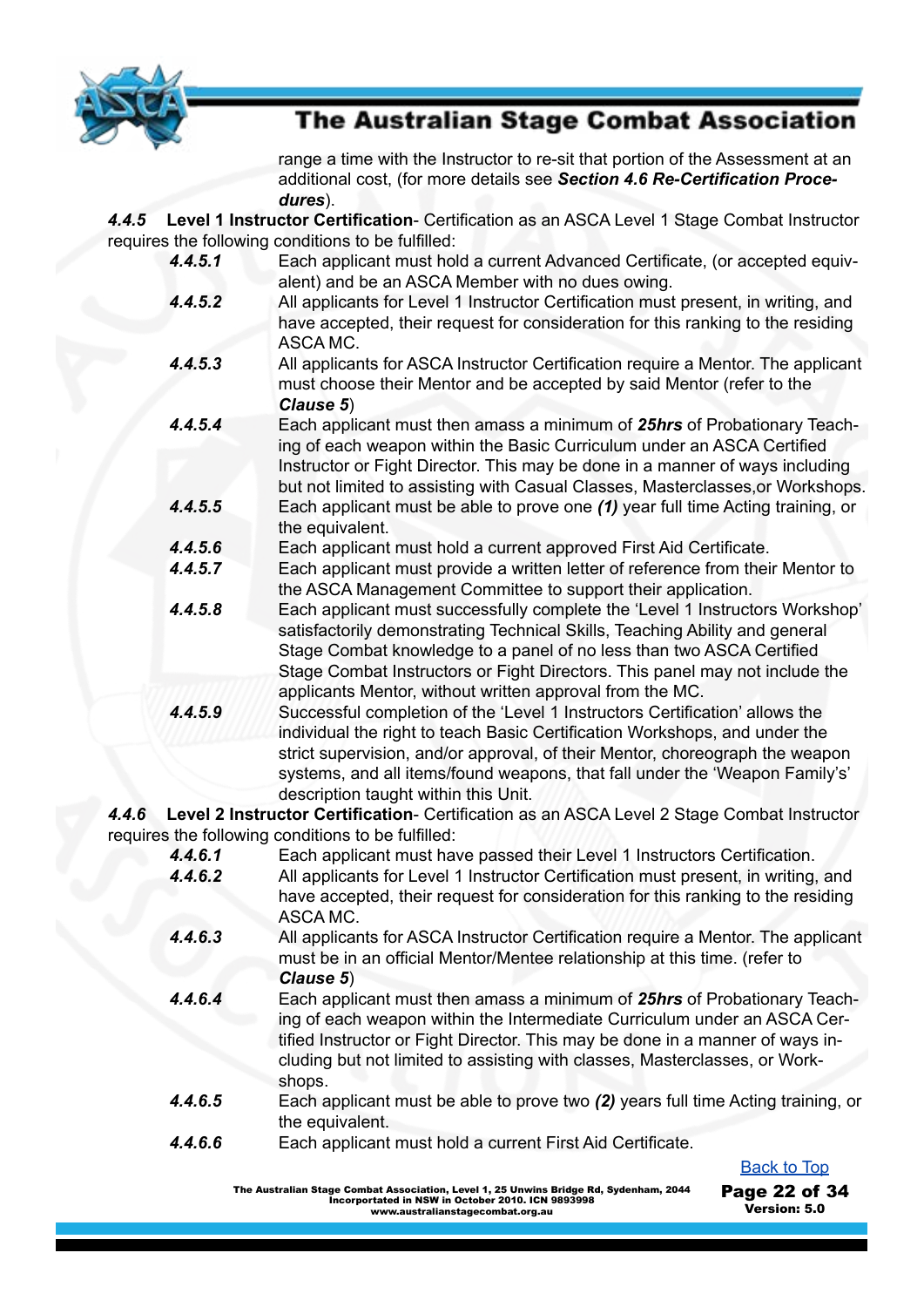

|       | 4.4.6.7 | Each applicant must provide a written letter of reference from their Mentor to<br>the ASCA Management Committee to support their application.                                                                                                                                                                                |
|-------|---------|------------------------------------------------------------------------------------------------------------------------------------------------------------------------------------------------------------------------------------------------------------------------------------------------------------------------------|
|       | 4.4.6.8 | Each applicant must satisfactorily demonstrate the required Technical Skills,<br>Teaching Ability and general Stage Combat knowledge for the Intermediate                                                                                                                                                                    |
|       |         | Curriculum to a panel of no less than two ASCA Certified Stage Combat<br>Instructors or Fight Directors during the 'Level 2 Instructors Workshop'. This<br>panel may not include the applicant's Mentor, without written approval from                                                                                       |
|       |         | the MC.                                                                                                                                                                                                                                                                                                                      |
|       | 4.4.6.9 | Successful completion of the 'Level 2 Instructors Certification' allows the in-<br>dividual the right to teach and choreograph the weapon systems, and<br>all items/found weapons, that fall under the 'Weapon Family's' description<br>taught within this Unit, under the strict supervision, and or approval, of their     |
|       |         | Mentor.                                                                                                                                                                                                                                                                                                                      |
| 4.4.7 |         | Certified Stage Combat Instructor Certification- Certification as an ASCA Stage Combat<br>Instructor requires the following conditions to be fulfilled:                                                                                                                                                                      |
|       | 4.4.7.1 | Each applicant must have passed their 'Level 2 Instructors Course'.                                                                                                                                                                                                                                                          |
|       | 4.4.7.2 | Each applicant must amass a minimum of 25hrs of Probationary Teaching of<br>each weapon within the Advanced Curriculum under an ASCA certified<br>Instructor or Fight Director. This may be done in a manner of ways including<br>but not limited to assisting with classes, Masterclasses, or Workshops.                    |
|       | 4.4.7.3 | Each applicant must be able to prove a deep understanding of theatrical tech-                                                                                                                                                                                                                                                |
|       |         | nique in performance, script analysis and directing.                                                                                                                                                                                                                                                                         |
|       | 4.4.7.4 | Each applicant must hold a current First Aid Certificate.                                                                                                                                                                                                                                                                    |
|       | 4.4.7.5 | Each applicant must provide a written letter of reference from their Mentor to<br>the ASCA Management Committee to support their application.                                                                                                                                                                                |
|       | 4.4.7.6 | Each applicant must satisfactorily demonstrate the minimal required Technical<br>Skills, Teaching Ability and general Stage Combat knowledge for the complete<br>ASCA Curriculum to a panel of no less than two ASCA Certified Stage Com-<br>bat Instructors or Fight Directors during the 'Certified Instructors Workshop', |
|       |         | comprised of the following skills sections:                                                                                                                                                                                                                                                                                  |
|       |         | 4.4.7.6.1<br><b>Technical Skills</b><br>4.4.7.6.2                                                                                                                                                                                                                                                                            |
|       |         | <b>Teaching Ability</b><br><b>Choreographic Ability</b><br>4.4.7.6.3                                                                                                                                                                                                                                                         |
|       |         | Limited Found Weapon Replacement<br>4.4.7.6.4                                                                                                                                                                                                                                                                                |
|       |         | 4.4.7.6.5<br><b>Discussion Panel.</b>                                                                                                                                                                                                                                                                                        |
|       | 4.4.7.7 | Details of the Instructors Workshop will be given to applicants upon the Com-<br>mittee receiving their nomination for Instructor Level training.                                                                                                                                                                            |
|       | 4.4.7.8 | Each applicant must satisfactorily demonstrate the required Technical Skills,                                                                                                                                                                                                                                                |
|       |         | Teaching Ability and general Stage Combat knowledge for the Advanced<br>Curriculum to a panel of no less than two ASCA Certified Stage Combat                                                                                                                                                                                |
|       |         | Instructors or Fight Directors during the 'Level 2 Instructors Workshop'. This<br>panel may not include the applicant's Mentor, without written approval from<br>the MC.                                                                                                                                                     |
|       | 4.4.7.9 | Successful completion of the 'Certified Stage Combat Instructors Certification'                                                                                                                                                                                                                                              |
|       |         | allows the individual the right to teach and choreograph the weapon systems,                                                                                                                                                                                                                                                 |
|       |         | and all items/found weapons, that fall under the 'Weapon Family's' description                                                                                                                                                                                                                                               |
|       |         | taught within this Unit, under the strict supervision, and or approval, of their<br>Mentor.                                                                                                                                                                                                                                  |
|       |         | $\cap$ autifiaatian<br>Certification as an ACCA Fight Director requires the following                                                                                                                                                                                                                                        |

*4.4.8* **Fight Director Certification**- Certification as an ASCA Fight Director requires the following

**[Back](#page-1-0) to Top** 

Page 23 of 34 Version: 5.0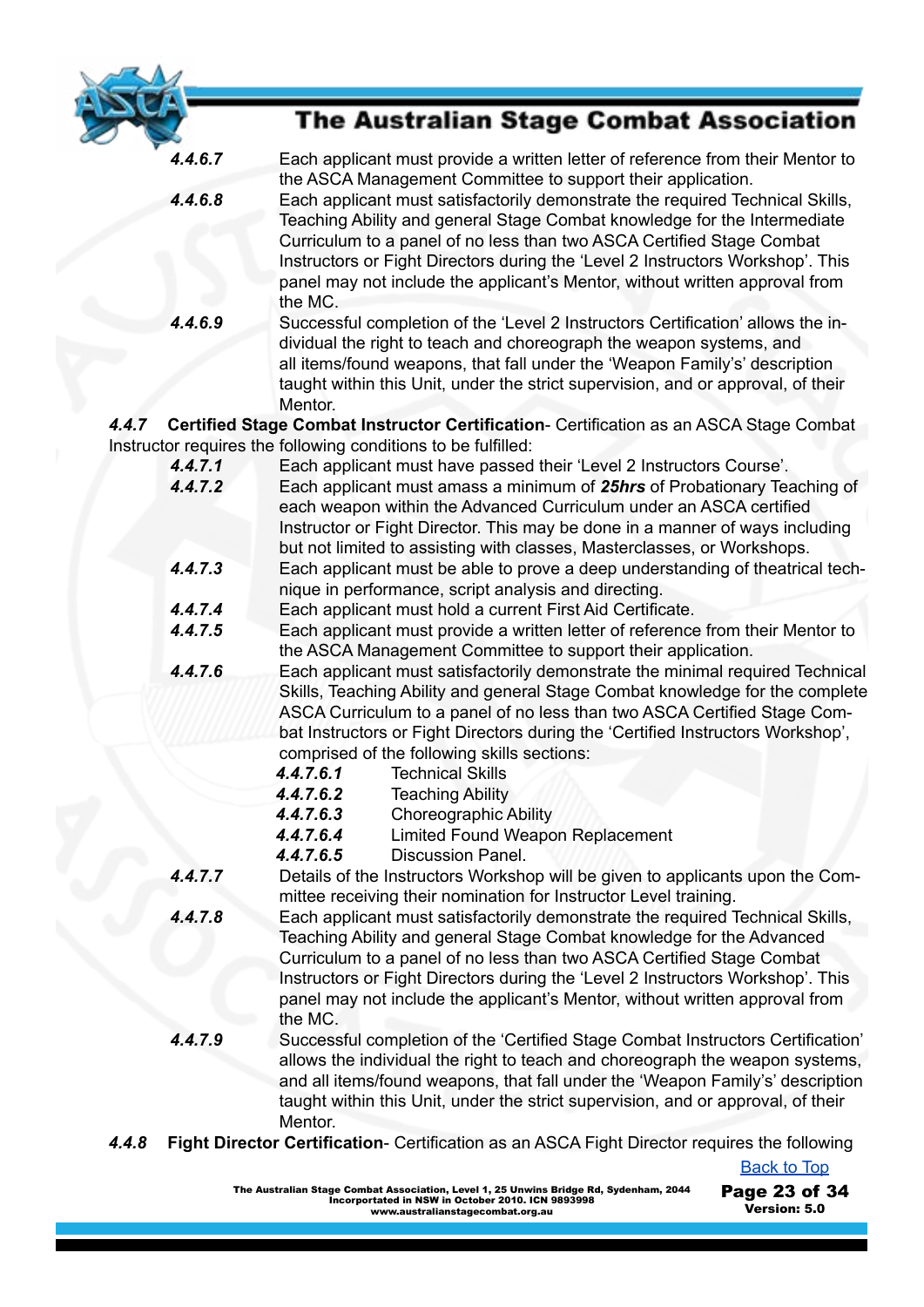

conditions to be fulfilled:

| itions to be fulfilled: |                                                                                                                                                                           |
|-------------------------|---------------------------------------------------------------------------------------------------------------------------------------------------------------------------|
| 4.4.8.1                 | Each applicant must hold all current documentation for entry into this level<br>including: Certified Stage Combat Instructors certificate and First Aid certifi-<br>cate. |
| 4.4.8.2                 | Each applicant must provide a written letter of reference from their Mentor to<br>the ASCA Management Committee to support their application.                             |
| 4.4.8.3                 | Each applicant must have taught (this may include co-teaching) the Basic,<br>Intermediate and Advanced levels of the ASCA Stage Combat Certification<br>system.           |
| 4.4.8.4                 | Each applicant must be able to prove two (2) years full time Acting training, or<br>the equivalent.                                                                       |
| 4.4.8.5                 | Each applicant must be able to prove a deep understanding of theatrical tech-<br>nique in performance, script analysis and directing.                                     |
| 4.4.8.6                 | Each applicant must pass an ASCA approved, or be able to prove competen-<br>cy in, 'Fighting for Film Workshop'.                                                          |
| 4.4.8.7                 | Each applicant must pass an ASCA approved, or be able to prove competen-<br>cy in, 'Theatrical Firearms Workshop'.                                                        |
| 4.4.8.8                 | Each applicant must pass an ASCA approved, or be able to prove competen-<br>cy in, 'Special Weapons Workshop.'                                                            |
| 4.4.8.9                 | Each applicant must satisfactorily demonstrate a thorough understanding of<br>the required Technical Skills, Teaching Ability and general Stage Combat                    |
|                         | knowledge for the complete ASCA Curriculum to a panel of no less                                                                                                          |
|                         | than two ASCA Certified Fight Directors during the 'Fight Directors Workshop',                                                                                            |
|                         | comprised of the following skills sections:<br>4.4.8.9.1<br><b>Technical Skills</b>                                                                                       |
|                         | 4.4.8.9.2<br><b>Directing Ability</b>                                                                                                                                     |
|                         | <b>Choreographic Ability</b><br>4.4.8.9.3                                                                                                                                 |
|                         | Found Weapon Replacement<br>4.4.8.9.4                                                                                                                                     |
|                         | 4.4.8.9.5<br><b>Discussion Panel</b>                                                                                                                                      |
| 4.4.8.10                | Each applicant must write and submit a 5000-word paper on Stage Combat<br>or Historical Combat/Weaponry, or some other related topic upon the special                     |
|                         | request to, and approval from, the ASCA MC.                                                                                                                               |

*4.4.9* **Fight Master Certification**- There are no official requirements for the level of Fight Master, however the candidate must have held the rank of Fight Director for a minimum of ten years, possess exceptional skill and knowledge in all weapon systems within the ASCA system, be seen to be continuously striving to improve and spread the knowledge base of ASCA and show a lifetime of dedication and commitment to the art-form of Stage Combat. The level of Fight Master can only be appointed to an individual by a majority vote by the ASCA MC. Any Member may nominate an individual for the rank of Fight Master as long as the nominated candidate meets all of the above requirements.

# 4.5 CERTIFICATION FEES AND COSTS

*4.5.1* These fees apply to anyone undertaking ASCA Stage Combat Certification.

*4.5.2* The Examination fees are *\$30.00* for Basic Certification, *\$40* for Intermediate Certification and *\$50* for Advanced Certification (it is to be noted that the Advanced Certification will be held in two parts and the Assessment fee is due for each part). Assessment fees must be paid each time a Certification Assessment is taken. (see *Section 4.6 Re-Certification Procedures* for more details.) *4.5.3* Certification Fees must be sent to the ASCA Treasurer along with the other Workshop monies.

[Back](#page-1-0) to Top Page 24 of 34 Version: 5.0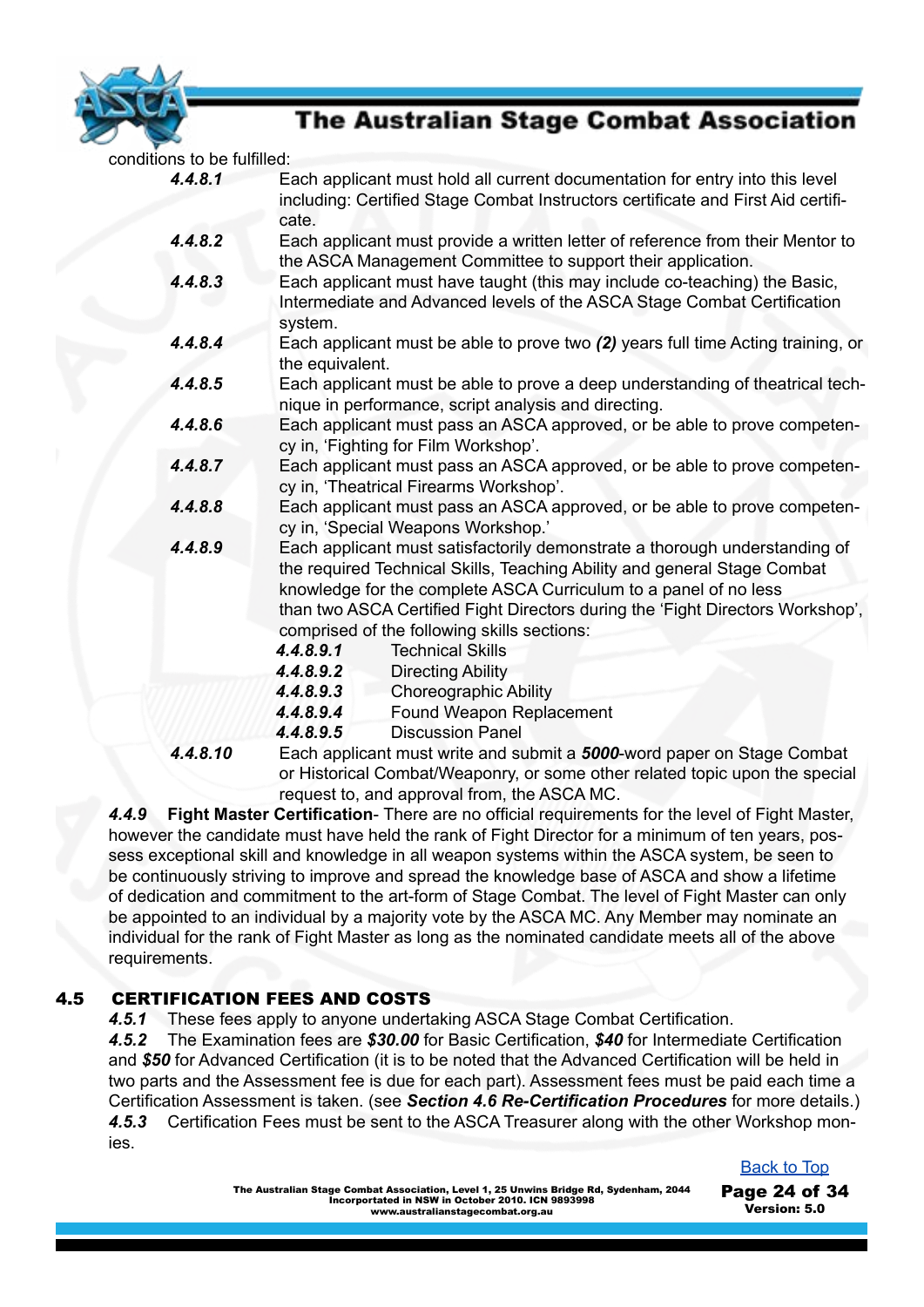<span id="page-24-0"></span>

*4.5.4* The official Assessor for any Certification Workshop will be appointed by the MC prior to commencement of the workshop and they will be paid *\$20* per participant for a Basic Certification Assessment, *\$25* per participant for an Intermediate Certification Assessment and *\$30* per participant for an Advanced Certification Assessment by the ASCA Treasurer once they have supplied a Tax Invoice for their services. The remaining funds go to ASCA.

# 4.6 RE-CERTIFICATION PROCEDURES

4.6.1 Any student that fails the ASCA Certification procedures for any level may re-sit an Assessment under the following conditions:

- *4.6.1.1* Re-Assessment must be taken within two *(2)* months of the original Assess- ment date.
- **4.6.1.2** Students sitting Re-Assessment may work with another student, who has passed or failed, as a partner or may be partnered by an ASCA Assistant Instructor if so requested one week prior to the re-assessment date. It is the student's responsibility to ensure they have a partner for the Re-Assessment one-way or the other. If the chosen partner has passed the assessment and is just assisting the student who is re-certifying they will not be required to pay any fees.

*4.6.1.3* Re-Assessment will incur costs of *\$30.00* Examination Fee.

*4.6.2* All students will have the opportunity to attempt two *(2)* Assessment Re-sits within a twomonth period. If the student has still not managed to receive the required proficiency for certification at that time they will be required to re-sit an entire course again.

### 4.7 COMBATANT CERTIFICATION EXPIRATION

4.7.1 All Combatant certification levels within the ASCA Stage Combat Training System hold an expiration time limit of three *(3)* years.

*4.7.2* Within that three-year period they will need to have completed one of the following options in order to retain their current level of certification:

*4.7.2.1* Exceeded their current level of certification to the next level

*4.7.2.1* Complete thirty *(30)* hours of ASCA approved professional development with in a 12-month period. These hours must be documented and signed by the relevant instructor and submitted to the MC. The MC reserves the right to accept or reject submitted documentation without explanation. MC decision is final.

*4.7.3* All Members should contact the MC before beginning any training to confirm that it meets ASCA standards to qualify as Approved Professional Development.

Failure to complete these requirements will see the Members' certification, at any and all levels, and all rights and privileges, rescinded

# 4.8 INSTRUCTOR CERTIFICATION EXPIRATION

*4.8.1* All Instructor certification levels within the ASCA Stage Combat Training System hold an expiration time limit of three *(3)* years.

*4.8.2* Within that three-year period they will need to have completed one of the following options in order to retain their current level of certification:

*4.8.2.1* Exceeded their current level of certification to the next level

*4.8.2.1* Complete thirty *(30)* hours of ASCA approved professional development with in a *12-month* period by either: teaching, choreographing, researching or studying relative information, or training with an ASCA approved Instructor. These hours must be documented and signed by the relevant instructor and submitted to the MC. The MC reserves the right to accept or reject submitted documentation without explanation. MC decision is final.

[Back](#page-1-0) to Top

The Australian Stage Combat Association, Level 1, 25 Unwins Bridge Rd, Sydenham, 2044 Incorportated in NSW in October 2010. ICN 9893998 www.australianstagecombat.org.au

Page 25 of 34 Version: 5.0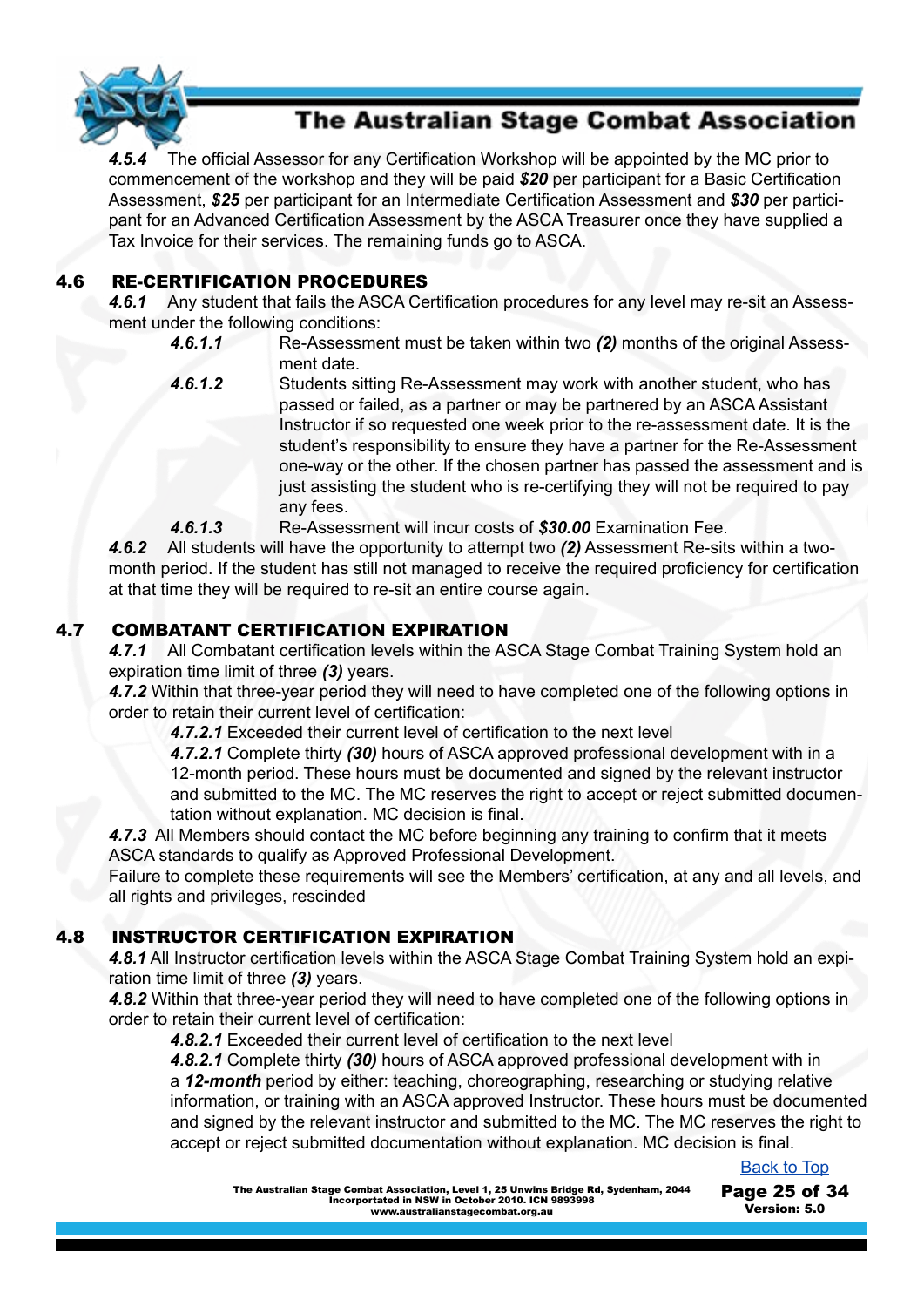<span id="page-25-0"></span>

*4.8.3* All Instructors are also required to attend at least two training days with an ASCA Fight Director in order to keep abreast of the latest techniques and teaching methods developed by ASCA. *4.8.4* All Members should contact the MC before beginning any training to confirm that it meets ASCA standards to qualify as Approved Professional Development.

Failure to complete these requirements will see the Members' certification, at any and all levels, and all rights and privileges, rescinded.

### 4.9 FIGHT DIRECTOR CERTIFICATION EXPIRATION

*4.9.1* All Fight Director certification does not have an expiration date within the ASCA Stage Combat Training System. However, all ASCA Fight Directors are required to constantly strive for professional development.

*4.9.2* All ASCA Fight Directors are required to achieve on an annual basis either:

*4.9.2.1 30hr* of teaching

*4.9.2.2 10hrs* of choreography

*4.9.2.3 20hrs* of research and development

*4.9.2.4 20hrs* of training with an ASCA approved Instructor or Fight Director

4.9.3 All Fight Directors are also required to attend at least two training days with an ASCA Fight Director in order to keep abreast of the latest techniques and teaching methods developed by ASCA. *4.9.4* All Members should contact the MC before beginning any training to confirm that it meets ASCA standards to qualify as Approved Professional Development.

Failure to complete these requirements will see the Members' certification, at any and all levels, and all rights and privileges, rescinded

# 5 THE MENTOR SYSTEM

### 5.1 SELECTING A MENTOR

**5.1.1** The Mentor System has been put in place to ensure the highest quality of training and support for Advanced Actor Combatant, Stage Combat Instructor and Fight Director candidates. *5.1.2* The Mentor System can begin once a candidate has completed their Advanced Certification and then made the decision to begin down the Instructor's path, by which point the candidate will most likely have chosen Stage Combat as a career. At this time the candidate must look for and request the services of an ASCA Certified Fight Director to act as their Mentor, and then to have that Fight Director accept them as a Mentee.

**5.1.3** Depending on their individual workload, a Fight Director may be able to mentor more than one candidate at a time, but if this need arises the Fight Director in question must submit a formal application to the MC to do so. The MC will decide what is in the best interest of the candidate, and the Fight Director, at that time and the MC's decision will be final.

*5.1.4* All Fight Directors are recommended to give back to ASCA, and the art of Stage Combat, in the form of mentoring future generations of Stage Combat Instructors and Fight Directors, and therefore they are obliged to mentor at least one candidate at some point in their career.

# 5.2 OBLIGATIONS OF A MENTOR

*5.2.1* Becoming a Mentor is a great responsibility and is not something that should be entered into lightly. Fight Directors are not required to mentor someone purely because a candidate asks them to. They should consider the choice of their Mentee carefully, weighing up their available time and accessible resources at the time.

**5.2.2** Mentors will be responsible for the personal growth and development of their Mentee's

[Back](#page-1-0) to Top

The Australian Stage Combat Association, Level 1, 25 Unwins Bridge Rd, Sydenham, 2044 Incorportated in NSW in October 2010. ICN 9893998 www.australianstagecombat.org.au

Page 26 of 34 Version: 5.0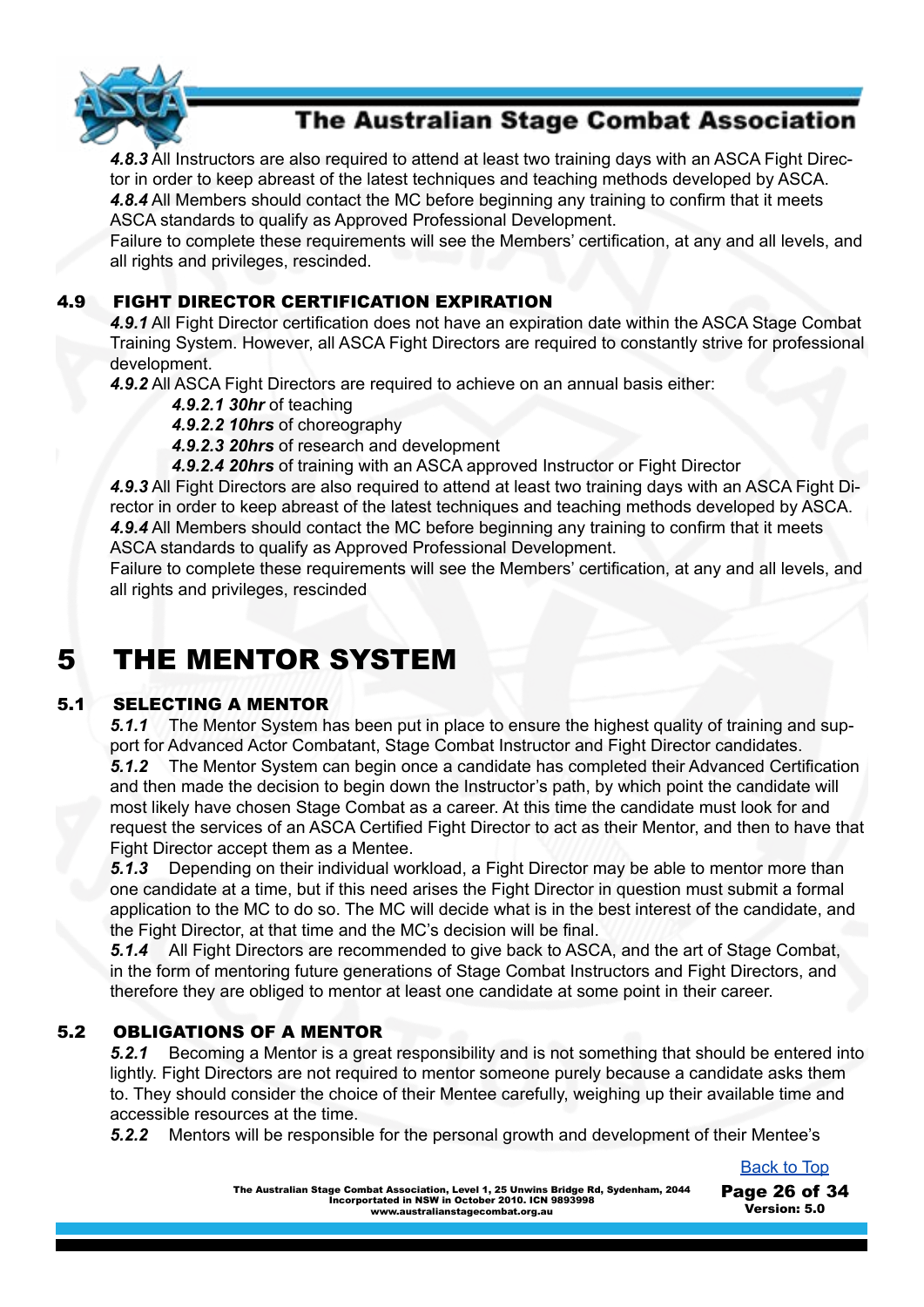<span id="page-26-0"></span>

physical skill, intellectual education and professional expansion. This includes, but is not limited to, nurturing an extensive understanding of the ASCA curriculum and teaching methodologies, the biomechanical attributes of weapons handling, theatrical processes and the inner workings of the AEI, (i.e. how to get jobs, keep jobs, behave on a job,), and a strong moral and ethical level of Professionalism.

*5.2.3* A Mentor should set specific goals for their Mentee; and supply appropriate support during the undertaking of these tasks, to aid in their growth and ensure that all of these tasks are completed.

*5.2.4* A Mentor should attempt to create as many learning and personal and professional growth opportunities for the Mentee as they can, which could include assisting on teaching and choreographic jobs, live demonstrations and performances, and research projects.

*5.2.5* A Mentor will be required to follow the progress of their Mentee and ensure all required tasks and learning experience is logged/recorded.

*5.2.6* A Mentor will be responsible for the Mentee until they are certified as a Fight Director, or until the relationship is officially dissolved according to *Clause 5.4* of these Rules & Regulations.

# 5.3 OBLIGATIONS OF A MENTEE

*5.3.1* The choosing of a Mentor is the start of a new path, and at a new, higher level, for a practitioner of Stage Combat and thus represents the beginning of a long professional journey. Making this decision should not be taken lightly and before you do so you should seriously consider why you want to do this.

*5.3.2* A Mentee must understand that their Mentor has been specifically trained to act in this capacity and that everything they do is for the positive growth of the Mentee; therefore, the Mentee should be respectful to the Mentor and follow their instructions at all times. They should always act in a professional manner towards the Mentor and whenever they are seen to be acting on behalf of ASCA in public.

*5.3.3* A Mentee should make sure that all tasks, exercises and assistantships set out by the Mentor are completed, recorded and signed off by their Mentor.

*5.3.4* A Mentee should endeavour to take an active role in their own growth and therefore learn as much as they can wherever they can. They are encouraged to seek extra knowledge through personal research and where possible train with other professionals in order to gain a wide and varying range of knowledge. But a Mentee must remember that unless a formal dissolution has been made that their Mentor is their primary tutor.

# 5.4 DISSOLVING OF A MENTOR/ MENTEE RELATIONSHIP

**5.4.1** The relationship between a Mentor and a Mentee should be considered as a special one but in certain circumstances it may be dissolved due to several reasons. These may be as varied as a personal disagreement, a Mentor or Mentee not upholding their responsibilities, either of them moving to another city or country, etc.

**5.4.2** If this outcome is inevitable then either, or both, parties must contact the ASCA MC for mediation in this matter. Where possible a new Mentor may be suggested, approached and appointed. *5.4.3* Depending on the specific circumstances either or both parties may be reprimanded, and a formal record kept by the MC, and if necessary steps to re-educate either party as to their duties and responsibilities as a Mentor/ Mentee may be taken by the MC.

*5.4.4* A Mentee must have a Mentor to officially complete their training.

The Australian Stage Combat Association, Level 1, 25 Unwins Bridge Rd, Sydenham, 2044 Incorportated in NSW in October 2010. ICN 9893998 www.australianstagecombat.org.au

[Back](#page-1-0) to Top Page 27 of 34 Version: 5.0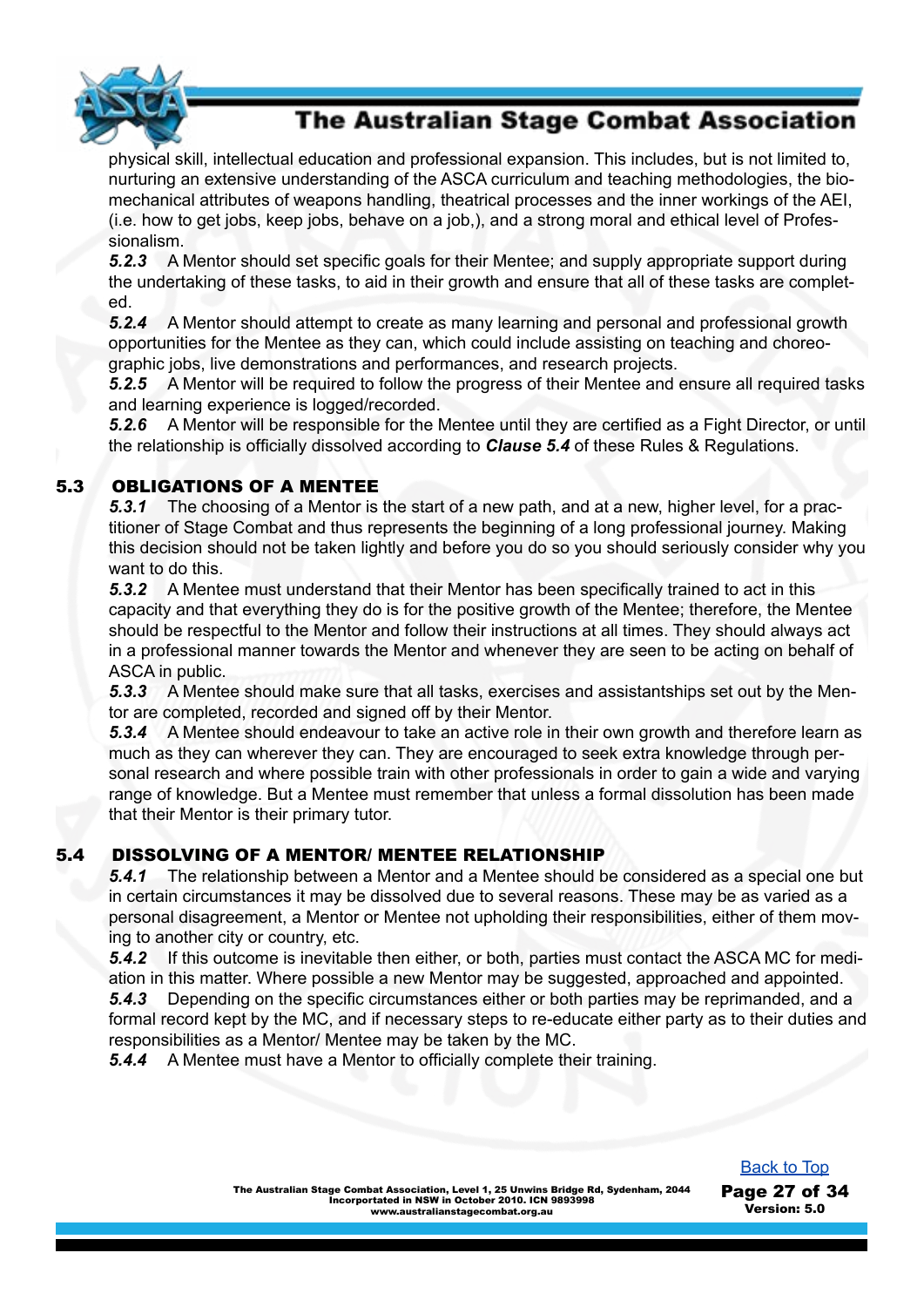<span id="page-27-0"></span>

# 6.1 ANNUAL GENERAL MEETINGS – HOLDING OF

**6.1.1** With the exception of the first annual general meeting of the association, the association must, at least once in each calendar year and within the period of *6 months* after the expiration of each financial year of the association, convene an annual general meeting of its members.

- **6.1.2** The association must hold its first general meeting:
	- **6.1.2.1** within the period of **18 months** after its incorporation under the Act, and **6.1.2.2** within the period of **6 months** after the expiration of the first financial vea
		- within the period of 6 months after the expiration of the first financial year of the association.

*6.1.3* Clauses *(1)* and *(2)* have effect subject to any extension or permission granted by the Commissioner under *Section 37 (2b)* of the Act.

# 6.2 ANNUAL GENERAL MEETINGS – CALLING OF AND BUSINESS AT

*6.2.1* The Annual General Meeting, or AGM, of the association is, subject to the Act and to *Rule 23*, to be convened on such date and at such place and time as the committee thinks fit.

*6.2.2* In addition to any other business which may be transacted at an annual general meeting, the business of an annual general meeting is to include the following:

- *6.2.2.1* to confirm the minutes of the last proceeding Annual General Meeting and of any Special General Meeting held since that meeting.
- **6.2.2.2** to receive from the MC reports on the activities of the association during the last proceeding financial year.
- **6.2.2.3** to elect office-bearers of the association and ordinary members of the MC.<br>**6.2.2.4** To receive and consider the association's financial statements for the previ-
	- To receive and consider the association's financial statements for the previ- ous year, under *Section 48* of the Act.
- *6.2.3* An Annual General Meeting must be specified as such in the notice convening it.

# 6.3 GENERAL MEETINGS -HOLDING OF

*6.3.1* The association's general meetings will be held at a frequency agreed to by the MC, with a minimum of *3* times in each period of *12 months* at a place and time that the committee will determine.

*6.3.2* General meetings are only attended by members of the MC. An exception can be made for any member who has made a requisition to present New Business, who may be present for the section of the meeting presenting New Business only.

*6.3.3* No item of business is to be transacted at a General Meeting unless a quorum of members entitled under these rules to vote is present during the time the meeting is considering that item.

*6.3.4* Four members present in person (being members entitled under these rules to vote at a general meeting) constitute a quorum for the transaction of business of a General Meeting.

*6.3.5* If within half an hour after the appointed time for the commencement of a General Meeting a quorum is not present, the meeting:

*6.3.5.1* if convened on the requisition of members, is dissolved, and

*6.3.5.2* in any other case, stands adjourned to the same day in the following week at the same time (unless another place is specified at the time of the adjourn- ment by the person presiding at the meeting or communicated by written no- tice to members given before the day to which the meeting is adjourned) at the same place.

**6.3.6** If at the adjourned meeting a quorum is not present within half an hour after the time appointed for the commencement of the meeting, the members present (being at least *3*) is to constitute a quorum.

[Back](#page-1-0) to Top

The Australian Stage Combat Association, Level 1, 25 Unwins Bridge Rd, Sydenham, 2044 Incorportated in NSW in October 2010. ICN 9893998 www.australianstagecombat.org.au

Page 28 of 34 Version: 5.0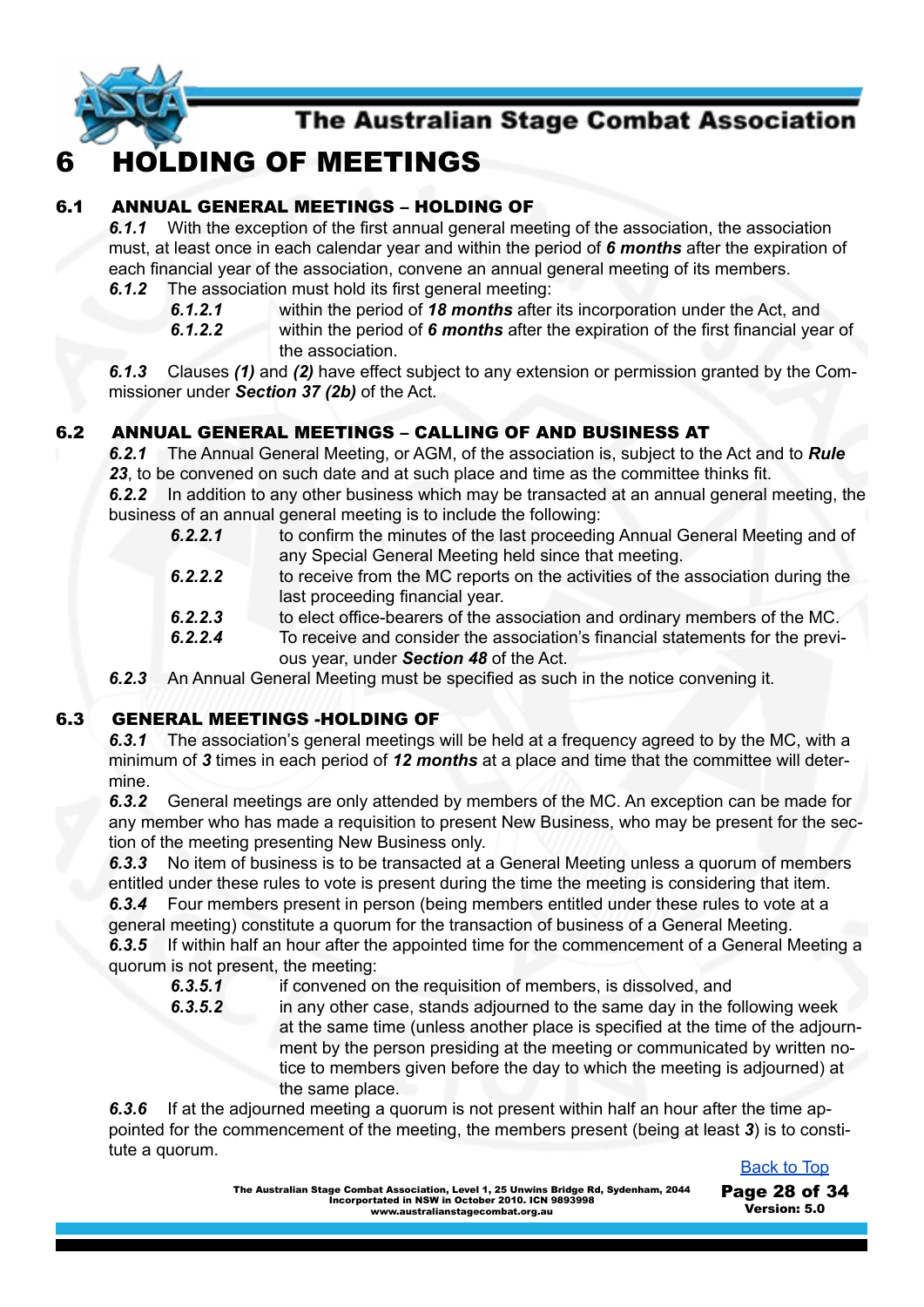<span id="page-28-0"></span>

# 6.4 GENERAL MEETINGS –CALLING OF AND BUSINESS AT

**6.4.1** Except if the nature of the business proposed to be dealt with at a general meeting requires a Special Resolution of the association, the Secretary must, at least *14 days* before the date fixed for the holding of the General Meeting, give a notice to each member specifying the place, date and time of the meeting and the nature of the business proposed to be transacted at the meeting.

*6.4.2* If the nature of the business proposed to be dealt with at a General Meeting requires a Special Resolution of the association, the Secretary must, at least *21 days* before the date fixed for the holding of the General Meeting, cause notice to be given to each member specifying, in addition to the matter required under (*Section 6.9*) the intention to propose the resolution as a Special Resolution.

*6.4.3* No business other than that business is to be transacted at the meeting, except business which the committee members present at the meeting unanimously agree to treat as urgent business.

*6.4.4* A member desiring to bring any business before a General Meeting may give notice in writing of that business to the Secretary who must include that business in the next notice calling a General Meeting given after receipt of the notice from the member.

*6.4.5* Any member may present New Business, without prior notification, at the end of the meeting when the Chair requests any New Business.

### 6.5 SPECIAL RESOLUTION – CALLING OF AND BUSINESS AT

*6.5.1* A Special Resolution Meeting is an urgent general meeting held to formally table and vote for or against proposed constitutional changes. Special Resolutions must be proposed to all members. *6.5.2* Members shall receive at least *21 days* written notice of the proposed change, specifying the intention to propose the resolution as a Special Resolution in accordance with these rules. Notice will include notice of the meeting date, time and location.

*6.5.3* A resolution of the association is a Special Resolution if it is passed by a majority vote in person or by proxy at a Special Resolution meeting. Passing requires agreement of at least three-quarters of members present or by proxy, being entitled under these rules to do so.

*6.5.4* Where it is made to appear to the Commissioner that it is not practical for the resolution to be passed in the manner specified in (*Section 6.9.1*), the resolutions may be passed in a manner specified by the Commissioner.

### 6.6 PRESIDING MEMBER

*6.6.1* The President, or in the President's absence, the Vice-President, is to preside as Chairperson at each General Meeting of the association.

*6.6.2* If the President and the Vice-President are absent or unwilling to act, the Members present must elect one of their numbers to preside as Chairperson at the meeting.

### 6.7 ADJOURNMENT

*6.7.1* The Chairperson of a General Meeting at which a quorum is present may, with the consent of the majority of the members present at the meeting, adjourn the meeting.

*6.7.2* No business is to be transacted at the adjourned meeting other than the business left unfinished at the meeting at which the adjournment took place.

*6.7.3* If a General Meeting is adjourned for *14 days* or more, the Secretary must give written or oral notice of the adjourned meeting stating the place, date and time of the meeting and the nature of the business to be transacted at the meeting.

[Back](#page-1-0) to Top Page 29 of 34 Version: 5.0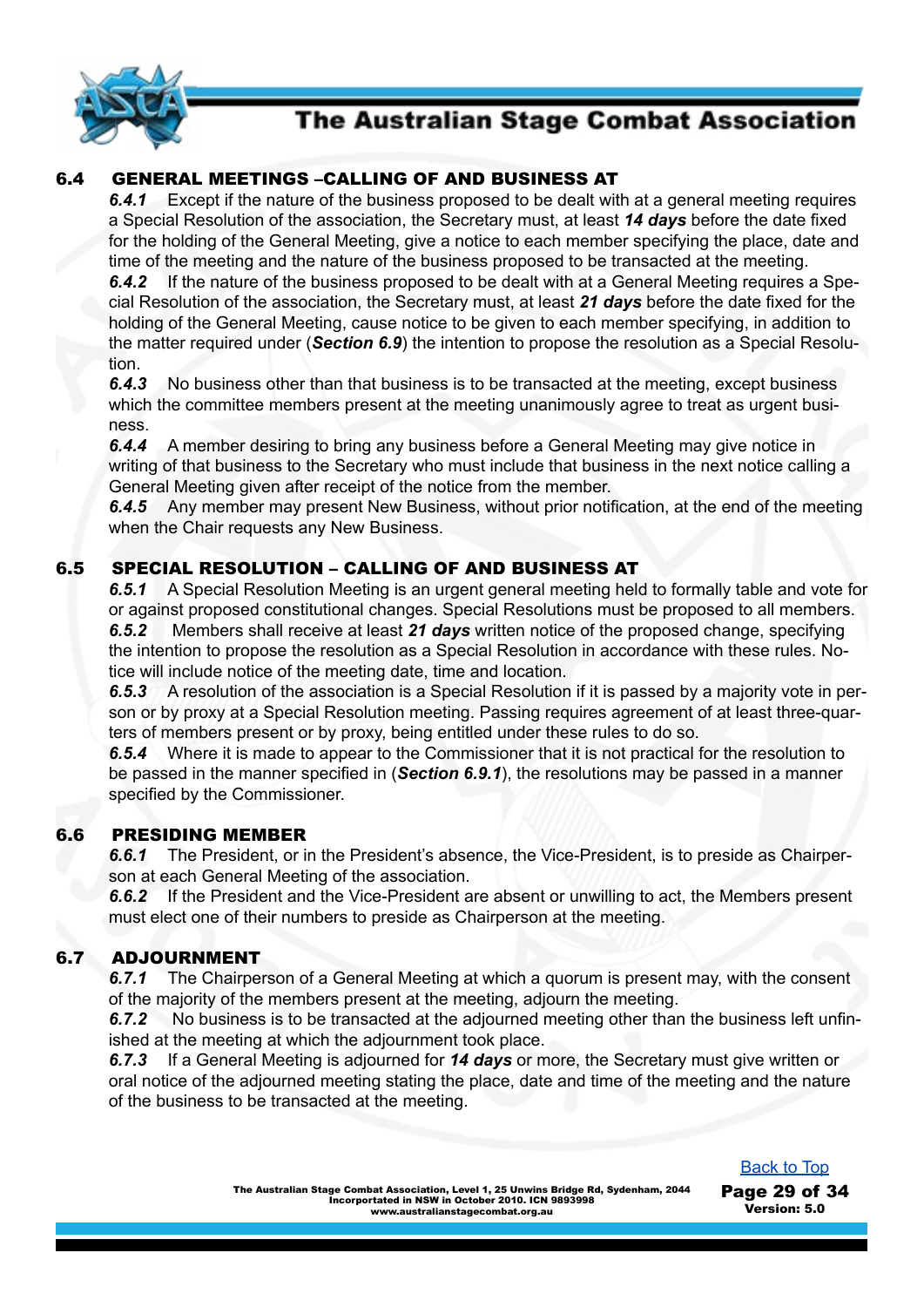<span id="page-29-0"></span>

# 6.8 MAKING DECISIONS

*6.8.1* A question arising at a General Meeting of the association is to be determined on a show of hands, and unless before or on the declaration of the show of hands a poll is demanded, a declaration by the chairperson that a resolution has, on a show of hands, been carried or carried unanimously or carried by a particular majority or loss, or an entry to that effect in the minute book of the association, is evidence of the fact without proof of the number of proportion of the votes recorded in favour or against that resolution.

*6.8.2* At a General Meeting of the association, a poll may be demanded by the chairperson or by at least *3* members present in person or by proxy at the meeting.

- *6.8.3* If a poll is demanded at a General Meeting, the poll must be taken:
	- *6.8.3.1* immediately in the case of a poll which relates to the election of the chairper- son of the meeting or to the question of an adjournment, or
	- *6.8.3.2* in any other case, in such manner and at such time before the close of the meeting as the chairperson directs, and the resolution of the poll on the mat- ter is taken to be the resolution of the meeting on that matter.

# 6.9 VOTING

**6.9.1** On any question arising at a General Meeting of the association a member has one vote only.

*6.9.2* All votes must be given personally, or by proxy, but no member may hold more than *5* proxies.

*6.9.3* In the case of equality of votes on a question at a General Meeting, the chairperson of the meeting is entitled to exercise a second or casting vote.

*6.9.4* A member or proxy is not entitled to vote at any General Meeting of the association unless all money due and payable by the member, or proxy, to the association has been paid, other than the amount of the annual subscription payable in respect of the then current year.

# 6.10 Appointment of Proxies

*6.10.1* Each member is to be entitled to appoint another member as proxy by notice given to the Secretary no later than *24 hours* before the time of the meeting in respect of which the proxy is appointed.

# 7 MISCELLANEOUS

# 7.1 WHS

**7.1.1** Stage Combat in its practice is inherently dangerous, therefore the NSW WHS Act and Regulation must precede all other safety requirements for the training, practice and performance of Stage Combat.

**7.1.2** All individuals participating in any Stage Combat training or performance are ultimately responsible for their own safety and should monitor themselves constantly for physical over-exertion, technical precision and their partnership skills.

*7.1.3* The safety of all participants, and observers, falls on everyone, if you see something, or feel that something is unsafe, then it is your obligation to bring it to the instant attention of your Instructor.

# 7.2 INSURANCE

**7.2.1** Whilst the association may, but is not required to, hold and maintain insurance, all ASCA certified Instructors and Fight Directors are obligated to ensure that they are suitably insured, either under the association or by holding and maintaining their own Public Liability Insurance, to the minimum value of *AUD\$20,000,000.00*, before conducting any business under the auspice of the

[Back](#page-1-0) to Top

The Australian Stage Combat Association, Level 1, 25 Unwins Bridge Rd, Sydenham, 2044 Incorportated in NSW in October 2010. ICN 9893998 www.australianstagecombat.org.au

Page 30 of 34 Version: 5.0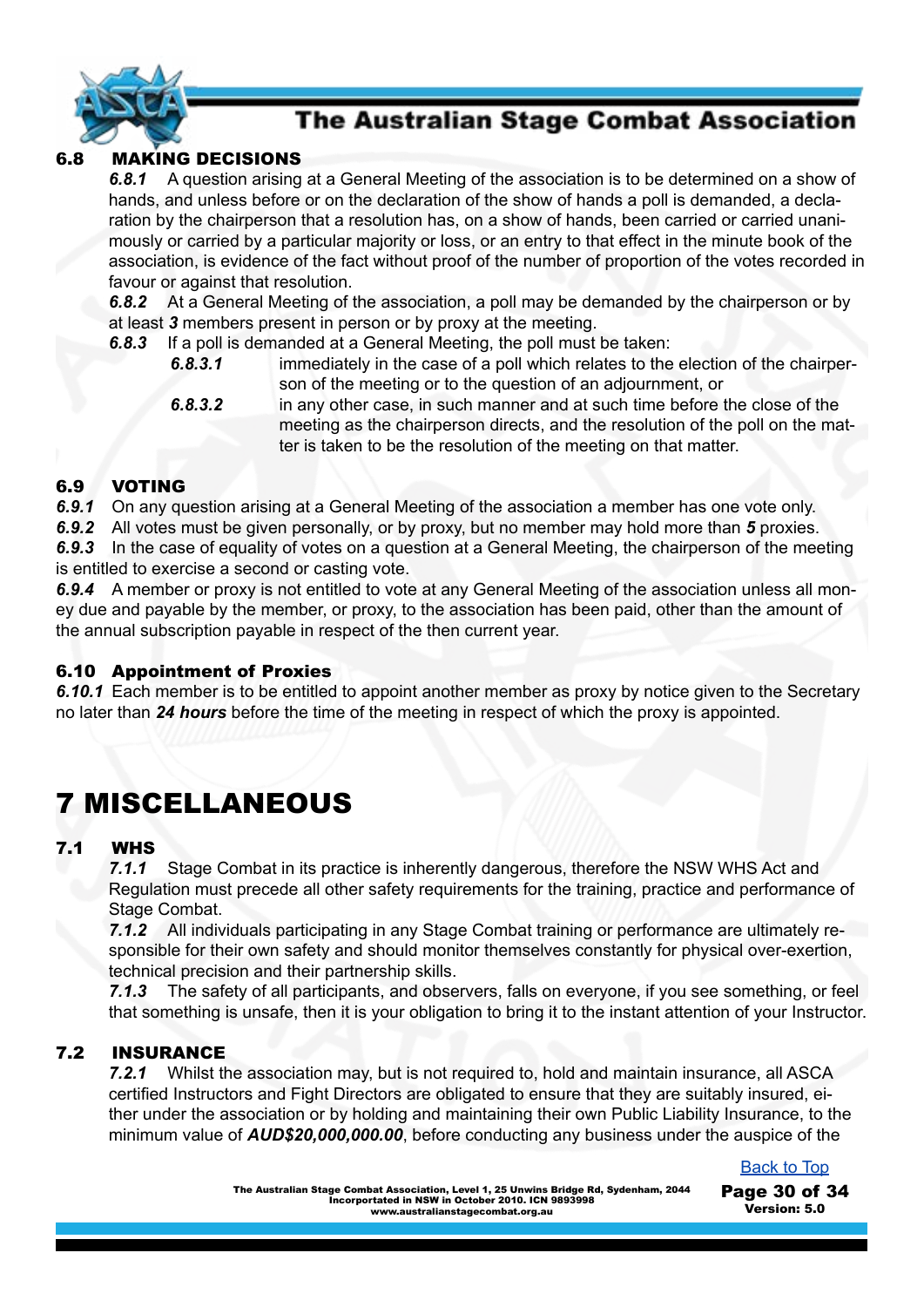<span id="page-30-0"></span>

association. No ASCA Instructor or Fight Director is to undertake any business under the auspice of the association without appropriate insurance in place. Failure to comply with this clause may result in immediate termination of membership and expulsion from the association.

**7.2.2** All Instructors, Fight Directors and organisations using the ASCA system must create their own Liability Waiver Form and have every participant complete and sign a copy before beginning any Stage Combat related activity. These documents must be kept on record for a minimum of seven years, and if requested must be presented to the ASCA MC within two *(2)* days.

### 7.3 FUNDS: APPROPRIATION

**7.3.1** The funds of the association are to be derived from Application and annual Membership Fees, Assessment Fees, donations and, subject to any resolution passed by the association in General Meeting, such other sources as the committee determines.

*7.3.2* All monies received by the association must be deposited as soon as practical and without deduction to the credit of the association's bank account.

*7.3.3* The association must, as soon as practical after receiving any money, issue an appropriate receipt.

### 7.4 FUNDS: MANAGEMENT

7.4.1 Subject to any resolution passed by the association in General Meeting, the funds of the association are to be used in pursuance of the objects of the association in such a manner as the committee determines.

*7.4.2* All cheques, drafts, bills of exchange, promissory notes and other negotiable instruments must be signed by any *2* members of the committee, or employees of the association, being members or employees authorised to do so by the committee.

# 7.5 ALTERATION OF RULES AND OBJECTIVES

*7.5.1* The statement of objects and these rules may be altered, rescinded or added to, only by a Special Resolution of the association.

### 7.6 COMMON SEAL

**7.6.1** The common seal of the association must be kept in the custody of the Public Officer. **7.6.2** The common seal must not be affixed to any instrument except by the authority of the committee and affixing of the common seal must be attested by the signatures either of *2* members of the committee or of *1* member of the committee and of the Public Officer or Secretary.

# 7.7 CUSTODY OF BOOKS

*7.7.1* Except as otherwise provided by these rules, the Public Officer/President must keep in his or her custody or under his or her control all records, books and other documents relating to the association.

### 7.8 INSPECTION OF BOOKS

**7.8.1** The records, books and other documents of the association must be open to inspection, free of charge, by a member of the association at any reasonable hour.

### 7.9 SERVICE OF NOTICES

- **7.9.1** For the purposes of these rules, a notice may be served on or given to a person:
	- **7.9.1.1** by delivering it to the person personally, or
	- **7.9.1.2** by sending it by pre-paid post to the address of the person, or
	- **7.9.1.3** by sending it by facsimile transmission or some other form of electronic trans-

[Back](#page-1-0) to Top

Page 31 of 34 Version: 5.0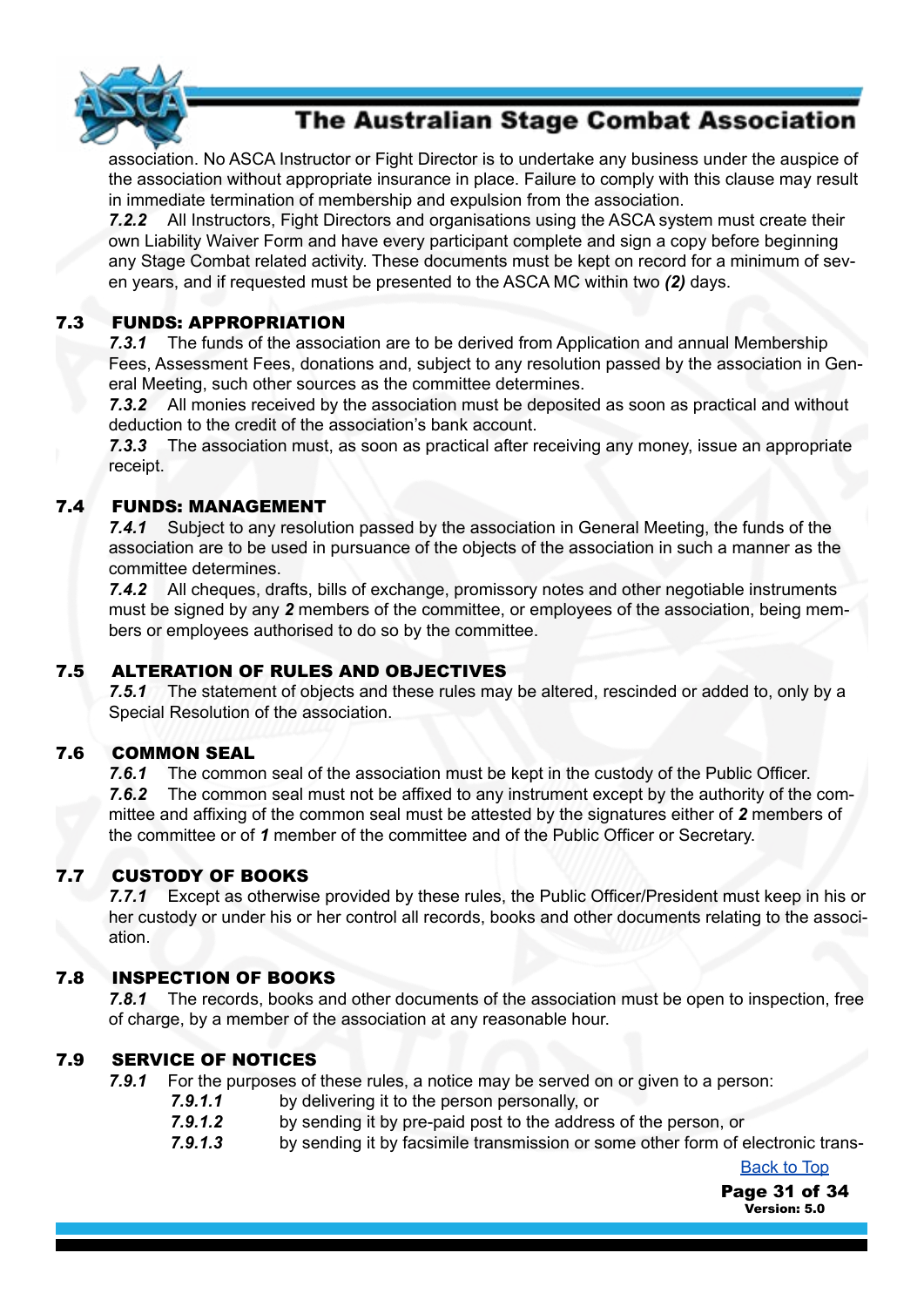<span id="page-31-0"></span>

 mission to an address specified by the person for giving or serving the notice. For the purpose of these rules, a notice is taken, unless the contrary is proved, to have been given or served:

| 7.9.2.1 | in the case of a notice given or served personally, on the date on which it is |
|---------|--------------------------------------------------------------------------------|
|         | received by the addressee, and                                                 |

**7.9.2.2** in the case of a notice sent by pre-paid post, on the date when it would have been delivered in the ordinary course of post, and

*7.9.2.3* in the case of a notice sent by facsimile transmission or some other form of electronic transmission, on the date it was sent, or if the machine from which the transmission was sent produces a report indicating that the notice was sent on a later date, on that date.

# 7.10 FIRST AID REGULATIONS

*7.10.1* All ASCA Instructors and Fight Directors are required to have First Aid training and certification in order to teach and choreograph Stage Combat.

*7.10.2* This First Aid Certificate must be maintained at all times and should be equivalent to the Australian government standard: (*Apply First Aid-HLTFA311A*), at a minimum.

*7.10.3* All ASCA Instructors and Fight Directors are required to send a copy of their updated First Aid Certificate (once every *two years*) to the Secretary of ASCA to be held on record, as well as their Resuscitation Certificate every year.

*7.10.4* Maintaining First Aid Certification will be the sole responsibility of the ASCA Instructor or Fight Director. Any ASCA Instructor or Fight Director found to be working, teaching or choreographing Stage Combat, without current First Aid Certification will be dealt with under the terms and conditions of this document for Disciplining of Members (*Section 2.15*) until re-certification has been sufficiently proven. Continued work without First Aid Certification will result in instant dismissal from ASCA and removal of all Membership and Certification status.

**7.10.5** All ASCA Instructors and Fight Directors are required to have an appropriately maintained First Aid Kit present and attainable at any time that they are teaching or choreographing Stage Combat.

*7.10.6* When working at an external institution, the Instructor or Fight Director should investigate the First Aid policy of said workplace, location of First Aid Officer and First Aid Kit, and follow appropriate procedures as set out by said institute.

*7.10.7* This First Aid Kit should be equivalent to the Australian Red Cross Sports First Aid Kit, at a minimum, and must be kept complete, re-stocked, at all times.

*7.10.8* No person other than the First Aid Certified ASCA Instructor or Fight Director, or any institutions' personal First Aid Officer, should use the First Aid Kit without supervision or permission.

*7.10.9* An Incident/Accident report must be completed any time an individual requires medical attention. Serious injuries that require more than First Aid, this includes attention by a medical professional or hospitalisation must be reported to ASCA and a copy of the incident/accident report sent to the ASCA MC within two days of the incident.

# 7.11 CLOTHING REGULATIONS

**7.11.1** Your Instructor, or Fight Director, will set out appropriate dress codes prior to training based on training requirements. This may vary depending on the role or environment the Stage Combat activity is taking place in. Although when performing in a production your costume may be quite complex, bulky and restricting, or even revealing; while training, or undergoing general practice, you should always adhere to certain clothing guidelines. For general training, practice and Certification Assessment, clothing should be as follows:

**7.11.1.1** Always wear comfortable, loose-fitting clothing such as gym-wear, tracksuit

[Back](#page-1-0) to Top

The Australian Stage Combat Association, Level 1, 25 Unwins Bridge Rd, Sydenham, 2044 Incorportated in NSW in October 2010. ICN 9893998 www.australianstagecombat.org.au

Page 32 of 34 Version: 5.0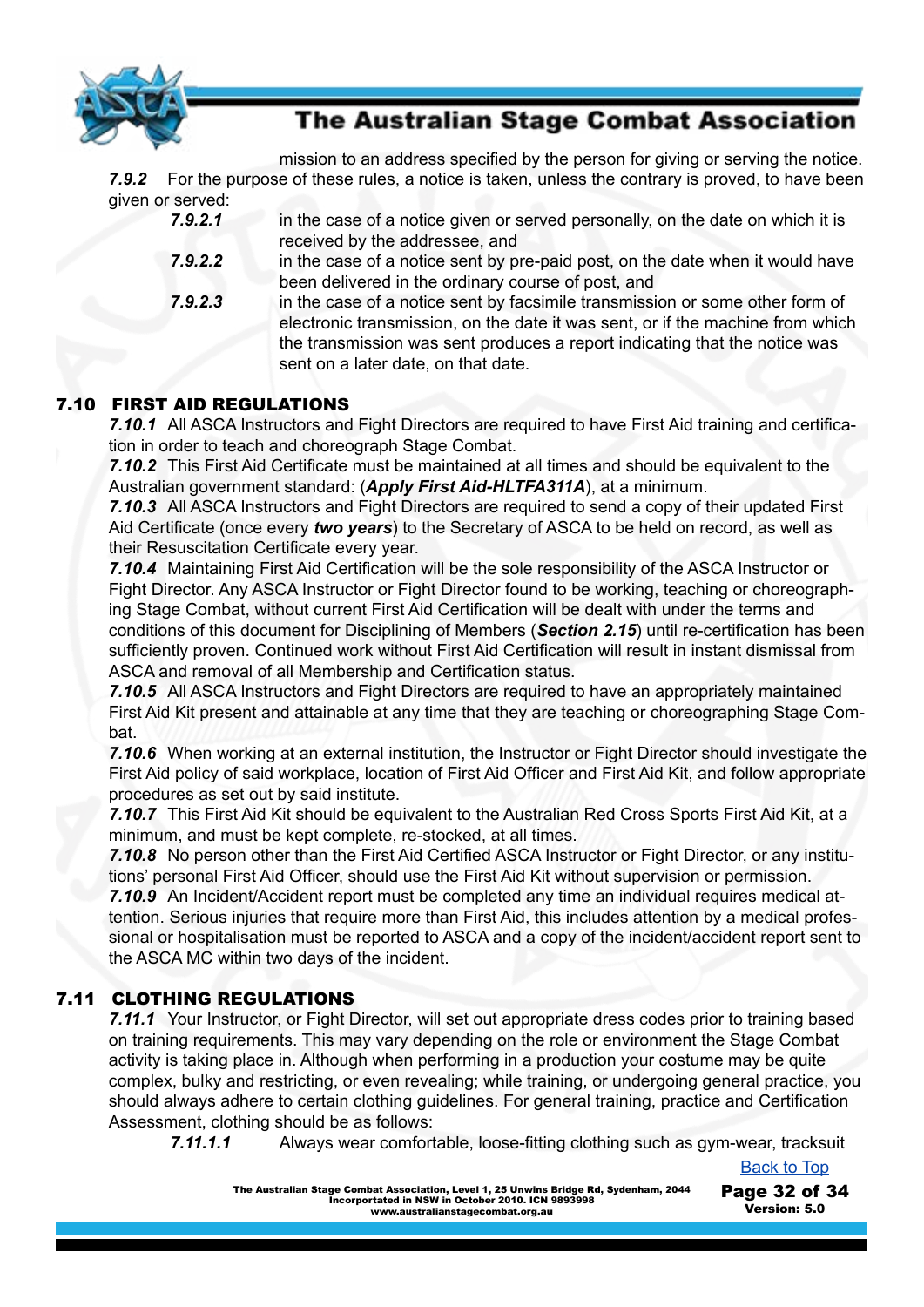<span id="page-32-0"></span>

 pants, T-shirts, etc. It is suggested that for training you do not wear jeans or button-up shirts or belts with buckles.

*7.11.1.2* Footwear is always recommended and in the case of any kind of weapon work it is compulsory. You should always wear some kind of sneakers or joggers, as this will provide a firm grip on most floor surfaces, and adequate protection were someone to step - or drop - something on your foot. Heavy boots and hard-soled shoes should not be worn in most cases.

*7.11.1.3* No bulky jewellery of any kind is to be worn during general training or prac- tice. All watches, necklaces, bracelets and dangling earrings must be re- moved before training begins. Small stud and sleeper earrings and smooth rings are acceptable.

**7.11.1.4** No clothing with offensive language or graphics is acceptable at any time. Overly revealing clothing, or clothing that may offend someone's religious or ethical views may also be considered inappropriate.

7.11.2 Any student that cannot conform to these clothing regulations should not be allowed to train that day.

# 7.12 MEMBERSHIP CARDS

*7.12.1* All Members of ASCA, regardless of membership rank, will receive an official ASCA Membership Card upon payment of their membership fees. These cards should be carried by the member at all times and will state the following:

*7.12.1.1* Members Name *7.12.1.2* Membership Expiration date *7.12.1.3* Certification Ranking

# 7.13 WEAPONRY

*7.13.1* Any ASCA Member wishing to purchase weapons of any kind for Stage Combat purposes may contact ASCA for advice on suppliers of approved Stage Combat worthy weapons. Members wishing to obtain weapons from an unknown source should consider the following:

- **7.13.1.1** Is the supplier a reputable weapons armourer?<br>**7.13.1.2** Are the Weapons suitable for actual contact cor-
	- Are the Weapons suitable for actual contact combat?

*7.13.1.3* Does the supplier have testimonials or quality reports on their weapons? **7.13.2** Any ASCA Member that discovers a new source for Theatrical Combat appropriate weapons should inform the MC so that this information can be made available to all members of the association.

# 7.14 BREACHING OF RULES AND REGULATIONS

**7.14.1** Any Member, regardless of rank or status, who is found to have breached the current Rules and Regulations of this Association will be accountable under *Section 2.15* of this document. After all the standing procedures have been followed in regard to this breach the decision of the MC of this Association will be final and binding. Any Member who continues to breach these Rules & Regulations after the committee's decision is made, may be subject to dismissal, heavy fines and or legal action by this Association.

# 7.15 ACCOUNTABILITY CLAUSE

**7.15.1** In the event of any incident or accident resulting in a performer or crew-member being injured (the definition of 'injury' would be anything that required medical attention), or personally offended by alleged 'Inappropriate Behaviour', the Association is required to hold a formal inquiry into the incident to:

> The Australian Stage Combat Association, Level 1, 25 Unwins Bridge Rd, Sydenham, 2044 Incorportated in NSW in October 2010. ICN 9893998 www.australianstagecombat.org.au

[Back](#page-1-0) to Top Page 33 of 34 Version: 5.0